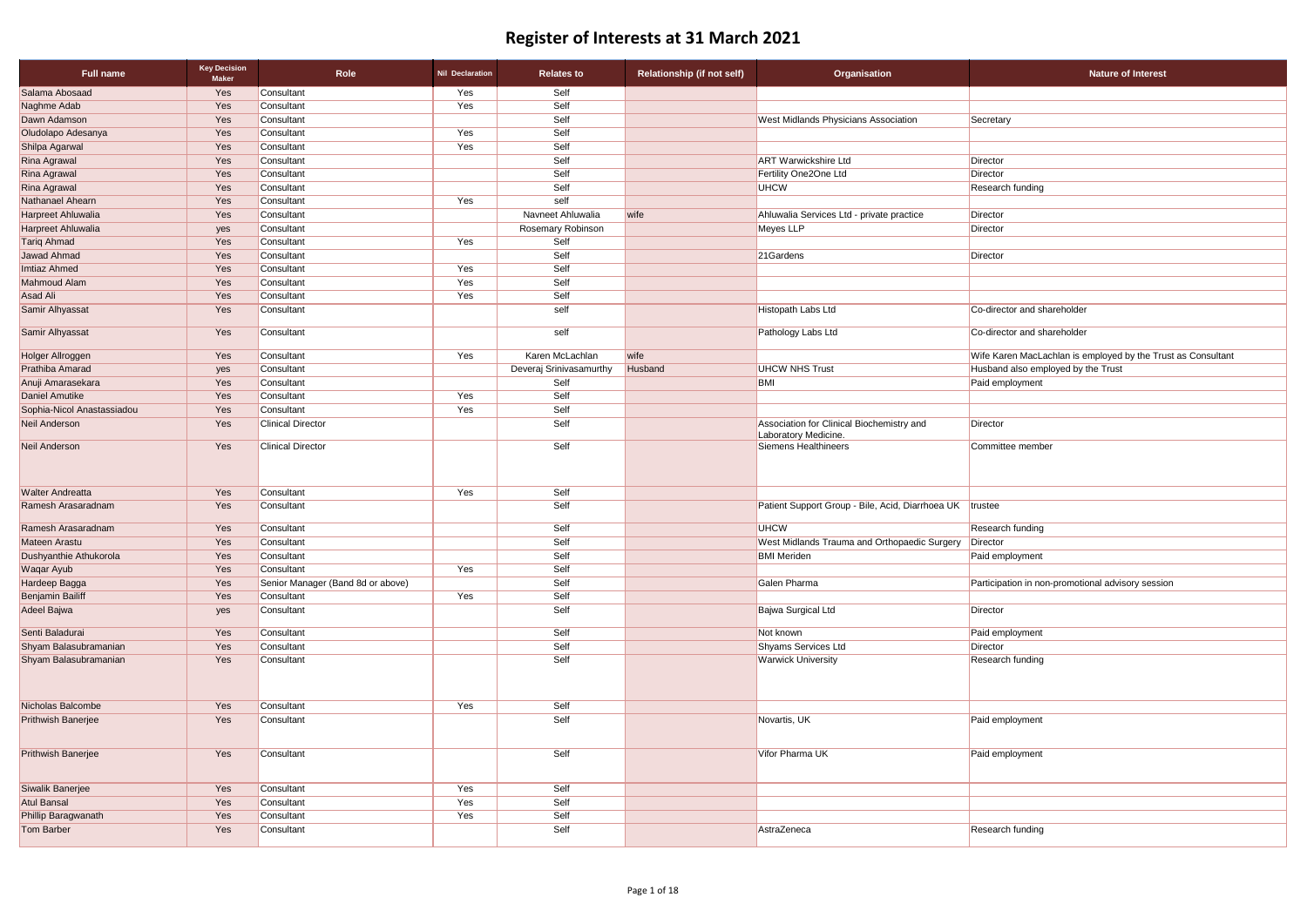| Full name                | <b>Key Decision</b><br><b>Maker</b> | Role                              | <b>Nil Declaration</b> | <b>Relates to</b> | <b>Relationship (if not self)</b> | Organisation                                                                               | <b>Nature of Interest</b>                         |
|--------------------------|-------------------------------------|-----------------------------------|------------------------|-------------------|-----------------------------------|--------------------------------------------------------------------------------------------|---------------------------------------------------|
| <b>Tom Barber</b>        | Yes                                 | Consultant                        |                        | Self              |                                   | Shire                                                                                      | <b>Research funding</b>                           |
| <b>Thomas Barker</b>     | Yes                                 | Consultant                        |                        | Self              |                                   | Charity Cardiac Stem Cell Research                                                         | Chair                                             |
| Samantha Barran          | No                                  |                                   | Yes                    | Self              |                                   |                                                                                            |                                                   |
| Ankur Barua              | Yes                                 | Consultant                        |                        | Self              |                                   | Khmer Sight Foundation, Cambodia                                                           | Part of Charity Mission 2017                      |
| Ankur Barua              | Yes                                 | Consultant                        |                        | Self              |                                   | Midland Eye, Solihull                                                                      | Paid employment                                   |
| Christopher Bassford     | Yes                                 | Consultant                        |                        | Self              |                                   | Faculty of Intensive Care Medicine's professional<br>standards committee.                  | Member                                            |
| Gareth Baugh             | yes                                 | Senior Manager (Band 8d or above) | yes                    | self              |                                   |                                                                                            |                                                   |
| <b>Joy Beamer</b>        | Yes                                 | Consultant                        | Yes                    | Self              |                                   |                                                                                            |                                                   |
| Radu Beltechi            | Yes                                 | Consultant                        | Yes                    | Self              |                                   |                                                                                            |                                                   |
| Susil Bera               | Yes                                 | Consultant                        | Yes                    | Self              |                                   |                                                                                            |                                                   |
| Gev Bhabra               | Yes                                 | Consultant                        |                        | Self              |                                   | Warwickshire Shoulder and Elbow Ltd                                                        | Director                                          |
| Gev Bhabra               | Yes                                 | Consultant                        |                        | Self              |                                   | Smith and Nephew                                                                           | Paid Consultant (trainer)                         |
| Amar Bhagwan             | Yes                                 | Senior Manager (Band 8d or above) | Yes                    | Self              |                                   |                                                                                            |                                                   |
| Sonia Bhangu             | Yes                                 | Consultant                        |                        | Self              |                                   | Provision of Anaesthetic Services                                                          | Director                                          |
| <b>Nikhil Bhasin</b>     | Yes                                 | Consultant                        | Yes                    | Self              |                                   |                                                                                            |                                                   |
| Jain Bhaskara-Pillai     | Yes                                 | Consultant                        | Yes                    | Self              |                                   |                                                                                            |                                                   |
| Jayanth Bhat             | Yes                                 | Consultant                        | Yes                    | Self              |                                   |                                                                                            |                                                   |
| <b>Thomas Billyard</b>   | Yes                                 | Consultant                        | Yes                    | Self              |                                   |                                                                                            |                                                   |
| <b>Abigail Bishopp</b>   | Yes                                 | Consultant                        | Yes                    | Self              |                                   |                                                                                            |                                                   |
| <b>Anthony Blacker</b>   | Yes                                 | Consultant                        |                        | Self              |                                   | <b>Diagnostics UK</b>                                                                      | Shareholder                                       |
| Anthony Blacker          | Yes                                 | Consultant                        |                        | Self              |                                   | Coventry Urology Ltd - provision of private urology Director<br>services in private sector |                                                   |
| Kathryn Blake            | Yes                                 | Consultant                        | Yes                    | Self              |                                   |                                                                                            |                                                   |
| <b>Tim Blake</b>         | Yes                                 | Consultant                        | Yes                    | Self              |                                   |                                                                                            |                                                   |
| <b>Elaine Blessing</b>   | Yes                                 | Consultant                        |                        | Self              |                                   |                                                                                            |                                                   |
| Ion Boiangiu             | Yes                                 | Consultant                        | Yes                    | Self              |                                   |                                                                                            |                                                   |
| Karen Bond               | No                                  |                                   | Yes                    | Self              |                                   |                                                                                            |                                                   |
| Chiara Bosisio           | No                                  |                                   | Yes                    | Self              |                                   |                                                                                            |                                                   |
| <b>Wendy Bowes</b>       | Yes                                 | Corporate Director                | Yes                    | Self              |                                   |                                                                                            |                                                   |
| Richard Bowman           | Yes                                 | Consultant                        | Yes                    | Self              |                                   |                                                                                            |                                                   |
| Carol Bradbury           | Yes                                 | Consultant                        | Yes                    | Self              |                                   |                                                                                            |                                                   |
| Kim Brett                | No                                  |                                   |                        | Self              |                                   | <b>CDI</b>                                                                                 | Paid employment                                   |
| <b>Tracey Brigstock</b>  | Yes                                 | Corporate Director                | Yes                    | Self              |                                   |                                                                                            |                                                   |
| <b>Alistair Brookes</b>  | Yes                                 | Consultant                        |                        | Self              |                                   | A and C Brookes Ltd                                                                        | Director                                          |
| Michelle Brookhouse      | Yes                                 | Corporate Director                | Yes                    | Self              |                                   |                                                                                            |                                                   |
| Laura Brough             | No                                  |                                   | Yes                    | Self              |                                   |                                                                                            |                                                   |
| Supriya Bulchandani      | Yes                                 | Consultant                        |                        | Self              |                                   | Pvt Ltd Company                                                                            | Director                                          |
| Amie Burbridge           | Yes                                 | Consultant                        | Yes                    | Self              |                                   |                                                                                            |                                                   |
| Fleur Burden             | No                                  |                                   |                        | husband           | Matthew Burden                    | <b>UHCW NHS Trust</b>                                                                      | Husband is also employed at UHCW NHS Trust        |
| Matthew Burden           | No                                  |                                   |                        | wife              | <b>Fleur Burden</b>               | <b>UHCW NHS Trust</b>                                                                      | Wife (Fleur) is also employed at UHCW NHS Trust   |
| Nicola Burch             | Yes                                 | Consultant                        |                        | Self              |                                   |                                                                                            |                                                   |
| <b>Brian Burnett</b>     | No                                  |                                   |                        | Self              |                                   | Stribre Ltd                                                                                | Director                                          |
| Narotham Burri           | Yes                                 | Consultant                        | Yes                    | Self              |                                   |                                                                                            |                                                   |
| Vjeran Cajic             | Yes                                 | Consultant                        | Yes                    | Self              |                                   |                                                                                            |                                                   |
| Francesco Cappuccio      | Yes                                 | Consultant                        |                        | Self              |                                   | World Health Organisation Collaborating Centre<br>for Nutrition (UNK-257)                  | <b>Director</b>                                   |
| Francesco Cappuccio      | Yes                                 | Consultant                        |                        | Self              |                                   | Chair (HYVET-2), member (TIME), funded by<br>charities, BHF and NIHR                       | Chair and independent member of trials monitoring |
| Francesco Cappuccio      | Yes                                 | Consultant                        |                        | Self              |                                   | <b>UHCW NHS Trust</b>                                                                      | Account holder - Exchequer Account (ESC 100)      |
| Francesco Cappuccio      | Yes                                 | Consultant                        |                        | Self              |                                   | Individual benefactor via University of Warwick<br>central office                          | receipt of donation                               |
| <b>Melanie Carpenter</b> | No                                  |                                   |                        | Self              |                                   | <b>Creative Sew and Sew</b>                                                                | Self-employed                                     |
| Amritpal Chaggar         | No                                  |                                   |                        | Self              |                                   | Constitution of one world action                                                           | Other                                             |
| Amritpal Chaggar         | No                                  |                                   |                        | Self              |                                   | Self-employed                                                                              | Director                                          |
| Amritpal Chaggar         | No                                  |                                   |                        | Self              |                                   | <b>General Optical Council</b>                                                             | <b>Expert witness</b>                             |
| Harminder Chaggar        | Yes                                 | Consultant                        |                        | Self              |                                   | Not known                                                                                  | Self-employed                                     |
| Udaya Chakka             | Yes                                 | Consultant                        |                        | Self              |                                   | <b>UMC</b> services Ltd                                                                    | Director                                          |

| <b>Nature of Interest</b>                                    |
|--------------------------------------------------------------|
| Research funding                                             |
| Chair                                                        |
|                                                              |
| Part of Charity Mission 2017                                 |
| Paid employment                                              |
| Member                                                       |
|                                                              |
|                                                              |
|                                                              |
|                                                              |
| Director                                                     |
| Paid Consultant (trainer)                                    |
|                                                              |
| Director                                                     |
|                                                              |
|                                                              |
|                                                              |
|                                                              |
|                                                              |
| Shareholder                                                  |
| Director                                                     |
|                                                              |
|                                                              |
|                                                              |
|                                                              |
|                                                              |
|                                                              |
|                                                              |
|                                                              |
|                                                              |
| Paid employment                                              |
|                                                              |
| Director                                                     |
|                                                              |
|                                                              |
| Director                                                     |
| Husband is also employed at UHCW NHS Trust                   |
| Wife (Fleur) is also employed at UHCW NHS Trust              |
|                                                              |
| <b>Director</b>                                              |
|                                                              |
|                                                              |
| Director                                                     |
| Chair and independent member of trials monitoring committees |
| Account holder - Exchequer Account (ESC 100)                 |
| receipt of donation                                          |
|                                                              |
| Self-employed                                                |
| Other                                                        |
| Director                                                     |
| <b>Expert witness</b>                                        |
| Self-employed                                                |
| <b>Director</b>                                              |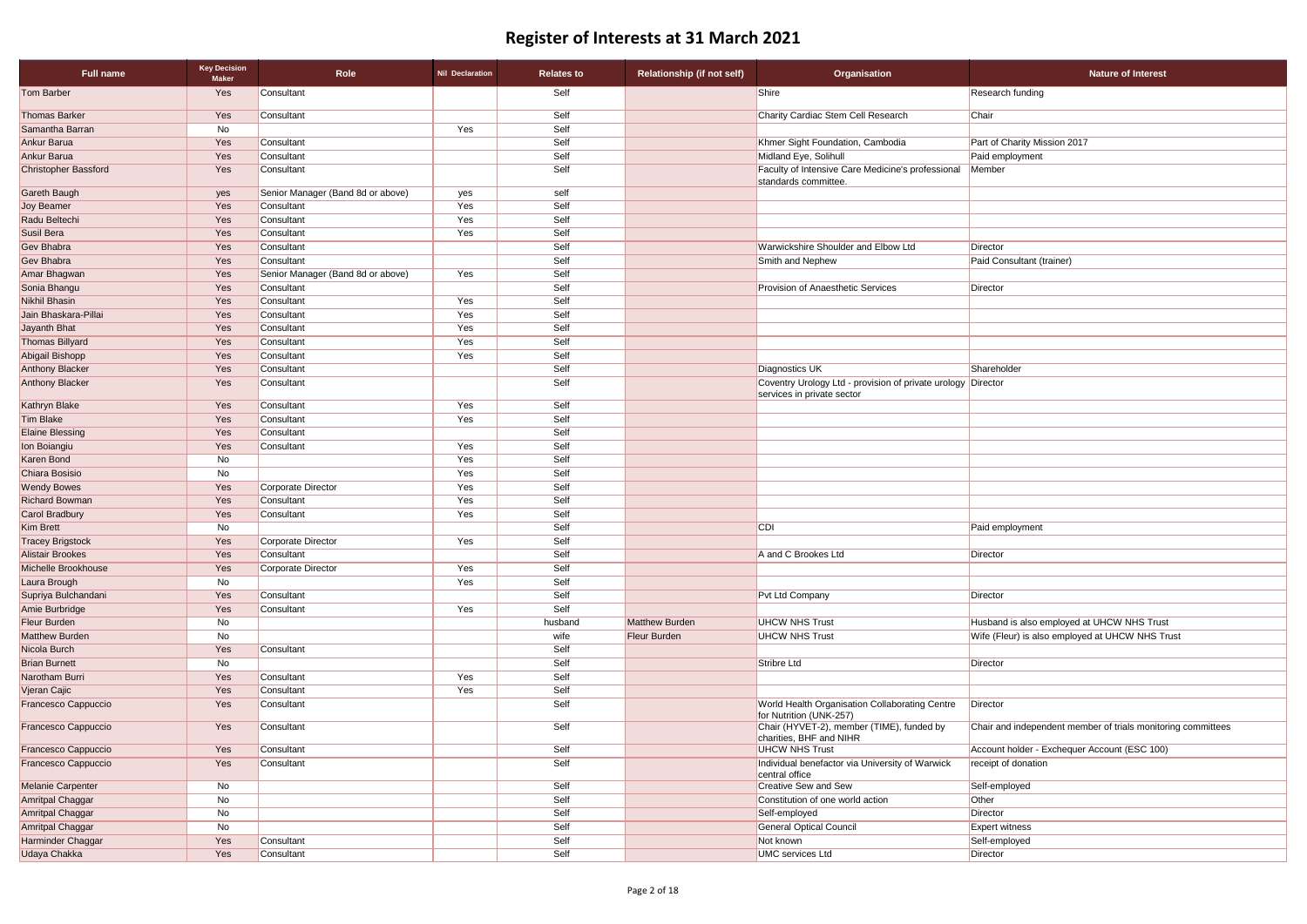| <b>Full name</b>          | <b>Key Decision</b><br><b>Maker</b> | Role                                | <b>Nil Declaration</b> | <b>Relates to</b> | <b>Relationship (if not self)</b> | Organisation                                 | <b>Nature of Interest</b>                       |
|---------------------------|-------------------------------------|-------------------------------------|------------------------|-------------------|-----------------------------------|----------------------------------------------|-------------------------------------------------|
| Andrew Chan               | Yes                                 | Consultant                          |                        | Self              |                                   | <b>AKC Oncology Ltd</b>                      | <b>Director</b>                                 |
| Anna Chapman              | Yes                                 | Consultant                          | Yes                    | Self              |                                   |                                              |                                                 |
| Sujatha Chari             | Yes                                 | Consultant                          |                        | Self              |                                   | S Chari Ltd                                  | Director                                        |
| Sujatha Chari             | Yes                                 | Consultant                          |                        | Self              |                                   | S Chari Ltd                                  | Shareholder                                     |
| Kaushik Chaudhuri         | Yes                                 | Consultant                          |                        | Self              |                                   | Godiva Rheumatology Ltd                      | Director                                        |
| Kaushik Chaudhuri         | Yes                                 | Consultant                          |                        | Self              |                                   | <b>British Society for Rheumatology</b>      | Trustee and Executive Committee Member          |
| Asha Chhatwani            | Yes                                 | Consultant                          |                        | Self              |                                   | <b>BMI</b>                                   | Paid employment                                 |
| <b>Anne Marie Chilton</b> | Yes                                 | Consultant                          | Yes                    | Self              |                                   |                                              |                                                 |
| <b>Falguni Choksey</b>    | Yes                                 | Consultant                          | Yes                    | Self              |                                   |                                              |                                                 |
| Wen-Xern Chong            | Yes                                 | Consultant                          | Yes                    | self              |                                   |                                              |                                                 |
| Subhana Choudhury         | No                                  |                                     |                        | Sujdana Choudhury | Sister                            | <b>UHCW NHS Trust</b>                        | Sister also employed at UHCW NHS Trust          |
| Michelle Christie-Large   | Yes                                 | Consultant                          | Yes                    | Self              |                                   |                                              |                                                 |
| Sasathorn Chutimaworaphan | Yes                                 | Consultant                          |                        | Self              |                                   | The Global Luxury Closet Ltd.                | Director                                        |
| Sasathorn Chutimaworaphan | Yes                                 | Consultant                          |                        | Self              |                                   | <b>KCM Consultancy Services Ltd.</b>         | Director                                        |
|                           |                                     |                                     |                        |                   |                                   |                                              |                                                 |
| <b>Nigel Coad</b>         | Yes                                 | Consultant                          |                        | Self              |                                   | Nuffield Hospital Leamington Spa             | Paid employment                                 |
| Massimiliano Codispoti    | Yes                                 | Consultant                          | Yes                    | Self              |                                   |                                              |                                                 |
| <b>Charlene Cole</b>      | No                                  |                                     |                        | Self              |                                   | Gilbert Curry Industrial Plastics Ltd        | Director and shareholder                        |
| Deon Coley-Grant          | Yes                                 | Consultant                          |                        | Self              |                                   | Hammerman Equipment Plastic Piling Company   | Director                                        |
|                           |                                     |                                     |                        |                   |                                   | Limited                                      |                                                 |
| <b>Peter Colloby</b>      | Yes                                 | Consultant                          | Yes                    | Self              |                                   |                                              |                                                 |
| <b>Brogan Connolly</b>    | No                                  | Healthcare Assistant (Ward 40)      | Yes                    | Self              |                                   |                                              |                                                 |
| Laura Conway              | Yes                                 | Consultant                          | Yes                    | Self              |                                   |                                              |                                                 |
| <b>Stephen Cooke</b>      | Yes                                 | Consultant                          | Yes                    | Self              |                                   |                                              |                                                 |
| <b>Peter Correa</b>       | Yes                                 | Consultant                          |                        | Self              |                                   | Comprehensive Oncology Limited.              | Director                                        |
| Peter Correa              | Yes                                 | Consultant                          |                        | Self              |                                   | <b>Correa Property Limited</b>               | Director                                        |
| Robin Correa              | Yes                                 | Consultant                          |                        | Self              |                                   | Robreem Pain Solutions Company               | Owner                                           |
| Jose Costa                | Yes                                 | Consultant                          |                        | Self              |                                   | Nuffield Health                              |                                                 |
| Sandra Cotter             | Yes                                 | <b>Group Director of Operations</b> | Yes                    | Self              |                                   |                                              |                                                 |
| Laura Crowne              | Yes                                 | <b>Board member</b>                 |                        | Self              |                                   |                                              |                                                 |
| James Cullis              | Yes                                 | Senior Manager (Band 8d or above)   |                        | Self              |                                   |                                              |                                                 |
| <b>Bander Dallol</b>      | Yes                                 | Consultant                          | Yes                    | Self              |                                   |                                              |                                                 |
| <b>Guy Daly</b>           | Yes                                 | <b>Board member</b>                 |                        | Self              |                                   | Human City Institute, Birmingham             | <b>Chair and Trustee</b>                        |
| <b>Guy Daly</b>           | Yes                                 | <b>Board member</b>                 |                        | Self              |                                   | RESEC (Research Specialist and Elderly Care) | Trustee                                         |
| <b>Guy Daly</b>           | Yes                                 | <b>Board member</b>                 |                        | Self              |                                   | <b>Extra Care Coventry</b>                   | Trustee (voluntary/unpaid)                      |
| <b>Guy Daly</b>           | Yes                                 | <b>Board member</b>                 |                        | Self              |                                   | Better Futures Multi-Academy Trust           | Trustee                                         |
| <b>Guy Daly</b>           | Yes                                 | <b>Board member</b>                 |                        | Self              |                                   | <b>Coventry University Social Enterprise</b> | Director                                        |
| <b>Guy Daly</b>           | Yes                                 | <b>Board member</b>                 |                        | Self              |                                   | <b>Coventryt University</b>                  | Deputy Vice-Chancellor (Education and Students) |
| <b>Guy Daly</b>           | Yes                                 | <b>Board member</b>                 |                        | Self              |                                   | <b>Coventry University College</b>           | Director                                        |
| <b>Guy Daly</b>           | Yes                                 | <b>Board member</b>                 |                        | Self              |                                   | <b>Coventry University London</b>            | Director                                        |
| <b>Guy Daly</b>           | Yes                                 | <b>Board member</b>                 |                        | Self              |                                   | CU Recruitment and Admissions Ltd (CURA)     | Director                                        |
| <b>Guy Daly</b>           | Yes                                 | <b>Board member</b>                 |                        | Self              |                                   | <b>CU Online Ltd</b>                         | Director                                        |
| Wael Dandachli            | Yes                                 | Consultant                          |                        | Self              |                                   | <b>WD-Ortho Limited</b>                      | Director                                        |
| <b>Uday Dandekar</b>      | Yes                                 | Consultant                          |                        | Self              |                                   | U Dandekar Medical Services Limited          | Director                                        |
| Ratidzo Danha             | Yes                                 | Consultant                          | Yes                    | Self              |                                   |                                              |                                                 |
| Jessica Daniel            | Yes                                 | Consultant                          | Yes                    | Self              |                                   |                                              |                                                 |
| Rachael Danter            | Yes                                 | Senior Manager (Band 8d or above)   | Yes                    | Self              |                                   |                                              |                                                 |
| Ronan Dardis              | Yes                                 | Consultant                          |                        | Self              |                                   | Ronan Dardis / Central Neuroscience Services | Director                                        |
| Rana Das-Gupta            | Yes                                 | Consultant                          | Yes                    | Self              |                                   |                                              |                                                 |
| <b>Michael David</b>      | Yes                                 | Consultant                          | Yes                    | Self              |                                   |                                              |                                                 |
| James Davidson            | Yes                                 | Consultant                          |                        | Self              |                                   | NHSE&I                                       | Clinical adviser for emergency medicine         |
|                           |                                     |                                     |                        |                   |                                   |                                              |                                                 |

| <b>Nature of Interest</b>                    |
|----------------------------------------------|
| ctor                                         |
|                                              |
| ctor                                         |
| reholder                                     |
| ctor                                         |
| stee and Executive Committee Member          |
| employment                                   |
|                                              |
|                                              |
|                                              |
| er also employed at UHCW NHS Trust           |
|                                              |
| ctor                                         |
| ctor                                         |
|                                              |
| d employment                                 |
|                                              |
| ctor and shareholder                         |
| ctor                                         |
|                                              |
|                                              |
|                                              |
|                                              |
|                                              |
| ctor                                         |
| ctor                                         |
| ۱er                                          |
|                                              |
|                                              |
|                                              |
|                                              |
|                                              |
| ir and Trustee                               |
| stee                                         |
|                                              |
| stee (voluntary/unpaid)                      |
| stee                                         |
| ctor                                         |
| uty Vice-Chancellor (Education and Students) |
| ctor                                         |
| ctor                                         |
| ctor                                         |
|                                              |
| ctor                                         |
| ctor                                         |
| ctor                                         |
|                                              |
|                                              |
|                                              |
|                                              |
|                                              |
| ctor                                         |
|                                              |
|                                              |
| ical adviser for emergency medicine          |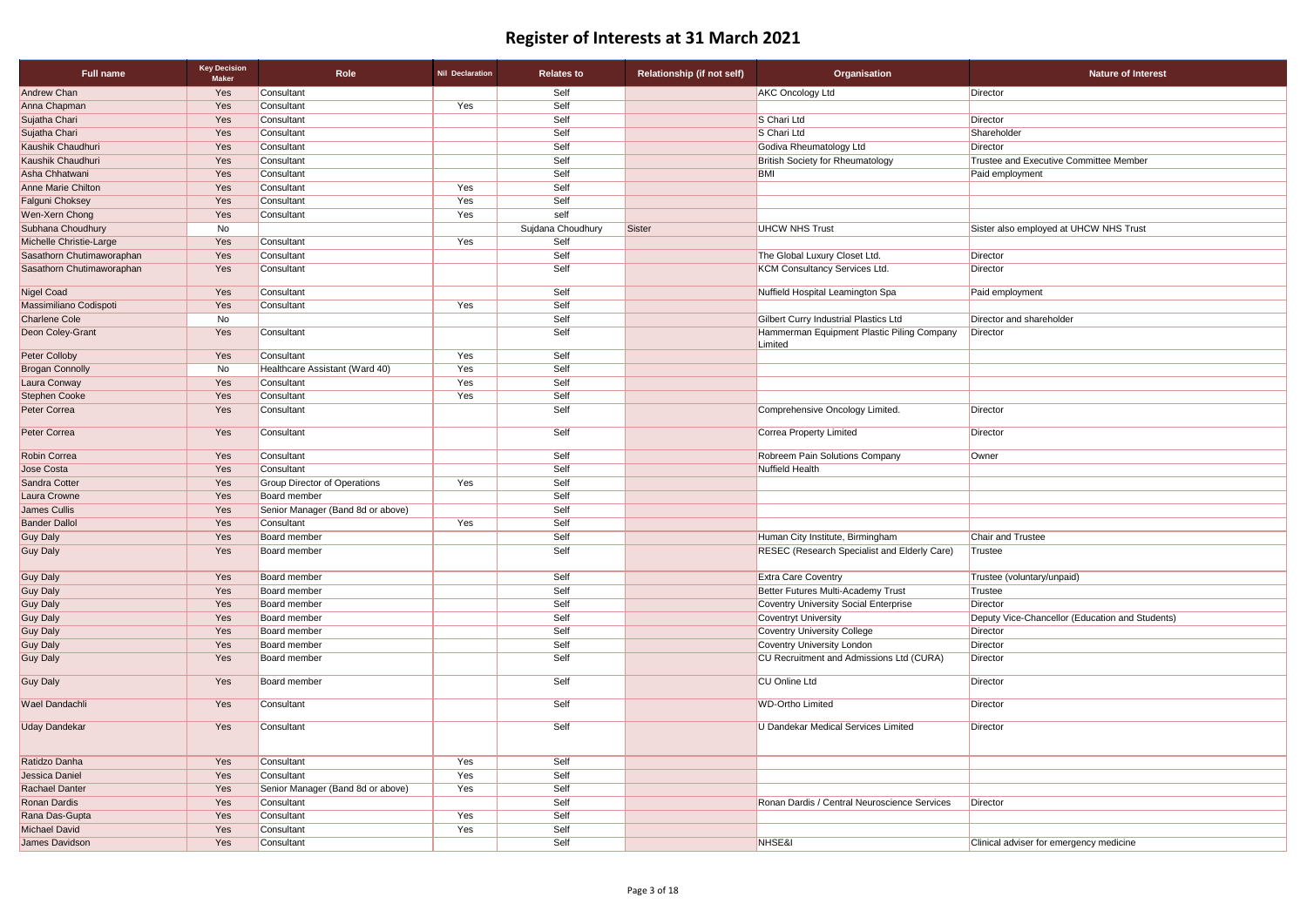| <b>Paul Davies</b><br>Senior Manager (Band 8d or above)<br><b>Sharon Davies</b><br>Sibling<br><b>UHCW (Respiratory Award)</b><br>Yes<br>Personal relationship<br>Yes<br>Senior Manager (Band 8d or above)<br><b>Helen Davies</b><br>Other family member<br><b>UHCW</b> (Critical Care)<br>Personal relationship<br>Senior Manager (Band 8d or above)<br>Abbie Orzechowski<br><b>UHCW</b> (Critical Care)<br>Yes<br>Partner<br>Personal relationship<br>Yes<br>Self<br>Consultant<br>yes<br>Corporate Director<br>Self<br><b>UHCW Charity</b><br>Yes<br>Trustee<br>Self<br>Yes<br>Yes<br>Consultant<br>Self<br>Yes<br>Corporate Director<br>Yes<br>Self<br>Mr P J Dekker Ltd<br>Yes<br>Director<br>Consultant<br>Self<br>Coventry and Warwickshire Partnership NHS<br><b>NHS Service Contract</b><br>Yes<br>Consultant<br><b>Trust BMI Meriden Hospital</b><br>Self<br>Yes<br><b>BMI</b> Meriden<br>Consultant<br>Paid employment<br>Yes<br>Self<br>Yes<br>Consultant<br>Self<br>Midland Eye<br>Paid employment<br>No<br>Yes<br>Self<br>Yes<br>Consultant<br>Self<br>Yes<br>Abbott Medical UK Ltd<br><b>Research Funding</b><br>Consultant<br>Yes<br>Self<br>Yes<br>Consultant<br>Self<br>Yes<br>Consultant<br>Yes<br>Self<br>GMC<br><b>NHS Service Contract</b><br>Yes<br>Consultant<br>Self<br>Yes<br><b>ESHDHALTD</b><br>Consultant<br>Director<br>Self<br>Yes<br><b>ESHDHA INVESTMENTS LLP</b><br>Director<br>Consultant<br>Self<br>Yes<br><b>BMI Meriden</b><br>Consultant<br>Paid employment<br>Self<br>Yes<br>Consultant<br>Nuffield - Leamington<br>Paid employment<br>Self<br>Yes<br>Yes<br>Consultant<br>Self<br>Yes<br>Yes<br>Consultant<br>Self<br>Yes<br>Yes<br>Consultant<br>Self<br>Yes<br>Consultant<br><b>Smith and Nephew</b><br>Consultant<br>Self<br><b>Wright Medical UK</b><br>Yes<br>Consultant<br>Consultant<br>Self<br>Yes<br>Yes<br>Consultant<br>Yes<br>Self<br>Yes<br>Consultant<br>Self<br>Yes<br>Yes<br>Consultant<br>Self<br><b>BMI Meriden</b><br>Paid employment<br>Yes<br>Consultant<br><b>Clinical Director</b><br>Wife<br><b>UHCW NHS Trust</b><br>Yes<br><b>Wendy Easter</b><br>Loyalty interest<br><b>Mark Easter</b><br><b>UHCW NHS Trust</b><br>Loyalty interest<br>No<br>Husband<br>Self<br><b>BMI Meriden</b><br>Paid employment<br>Yes<br>Consultant<br>Self<br><b>NIHR</b><br><b>Research funding</b><br>Yes<br>Consultant<br>Self<br>Yes<br>Yes<br>Consultant<br>Yes<br>Yes<br>Consultant<br>self<br>Self<br>Yes<br>Yes<br>Consultant<br>Self<br><b>Warwickshire Nuffield Hospital</b><br>Yes<br>Consultant<br>Paid employment | <b>Full name</b>    | <b>Key Decision</b><br><b>Maker</b> | Role | <b>Nil Declaration</b> | <b>Relates to</b> | <b>Relationship (if not self)</b> | Organisation                                | <b>Nature of Interest</b> |
|----------------------------------------------------------------------------------------------------------------------------------------------------------------------------------------------------------------------------------------------------------------------------------------------------------------------------------------------------------------------------------------------------------------------------------------------------------------------------------------------------------------------------------------------------------------------------------------------------------------------------------------------------------------------------------------------------------------------------------------------------------------------------------------------------------------------------------------------------------------------------------------------------------------------------------------------------------------------------------------------------------------------------------------------------------------------------------------------------------------------------------------------------------------------------------------------------------------------------------------------------------------------------------------------------------------------------------------------------------------------------------------------------------------------------------------------------------------------------------------------------------------------------------------------------------------------------------------------------------------------------------------------------------------------------------------------------------------------------------------------------------------------------------------------------------------------------------------------------------------------------------------------------------------------------------------------------------------------------------------------------------------------------------------------------------------------------------------------------------------------------------------------------------------------------------------------------------------------------------------------------------------------------------------------------------------------------------------------------------------------------------------------------------------------------------------------------------------------------------------------------------------------------------------------------------------------------|---------------------|-------------------------------------|------|------------------------|-------------------|-----------------------------------|---------------------------------------------|---------------------------|
|                                                                                                                                                                                                                                                                                                                                                                                                                                                                                                                                                                                                                                                                                                                                                                                                                                                                                                                                                                                                                                                                                                                                                                                                                                                                                                                                                                                                                                                                                                                                                                                                                                                                                                                                                                                                                                                                                                                                                                                                                                                                                                                                                                                                                                                                                                                                                                                                                                                                                                                                                                            |                     |                                     |      |                        |                   |                                   |                                             |                           |
| <b>Paul Davies</b><br><b>Timothy Davies</b><br><b>Lincoln Dawkin</b><br><b>Richard de Boer</b>                                                                                                                                                                                                                                                                                                                                                                                                                                                                                                                                                                                                                                                                                                                                                                                                                                                                                                                                                                                                                                                                                                                                                                                                                                                                                                                                                                                                                                                                                                                                                                                                                                                                                                                                                                                                                                                                                                                                                                                                                                                                                                                                                                                                                                                                                                                                                                                                                                                                             | <b>Paul Davies</b>  |                                     |      |                        |                   |                                   |                                             |                           |
|                                                                                                                                                                                                                                                                                                                                                                                                                                                                                                                                                                                                                                                                                                                                                                                                                                                                                                                                                                                                                                                                                                                                                                                                                                                                                                                                                                                                                                                                                                                                                                                                                                                                                                                                                                                                                                                                                                                                                                                                                                                                                                                                                                                                                                                                                                                                                                                                                                                                                                                                                                            |                     |                                     |      |                        |                   |                                   |                                             |                           |
|                                                                                                                                                                                                                                                                                                                                                                                                                                                                                                                                                                                                                                                                                                                                                                                                                                                                                                                                                                                                                                                                                                                                                                                                                                                                                                                                                                                                                                                                                                                                                                                                                                                                                                                                                                                                                                                                                                                                                                                                                                                                                                                                                                                                                                                                                                                                                                                                                                                                                                                                                                            |                     |                                     |      |                        |                   |                                   |                                             |                           |
| Jamie Deas<br>Peter Dekker<br>Peter Dekker<br>Peter Dekker<br>Dhananjay Desai<br>Ryan Desai<br><b>Anand Deshmukh</b><br><b>Tarv Dhanjal</b><br><b>Paul Dhillon</b><br><b>Manpreet Dhillon</b><br>Vandana Dhingra<br>Vivek Dhukaram<br><b>Vivek Dhukaram</b><br>Vivek Dhukaram<br><b>Vivek Dhukaram</b><br>Gemma Dignam<br><b>Ben Disney</b><br>Park Dong<br><b>Steven Drew</b><br><b>Steven Drew</b><br>Judith Drought<br><b>Bernice Dudkowsky</b><br><b>Alison Duncan</b><br>Mark Dunderdale<br><b>Mark Easter</b><br><b>Wendy Easter</b><br>Jon Echebarria<br><b>Hesham Eldaly</b><br>Sarah Ellis<br><b>Hussien El-Maghraby</b><br>Eltigani Eltigani<br><b>Richard Elton</b>                                                                                                                                                                                                                                                                                                                                                                                                                                                                                                                                                                                                                                                                                                                                                                                                                                                                                                                                                                                                                                                                                                                                                                                                                                                                                                                                                                                                                                                                                                                                                                                                                                                                                                                                                                                                                                                                                             |                     |                                     |      |                        |                   |                                   |                                             |                           |
|                                                                                                                                                                                                                                                                                                                                                                                                                                                                                                                                                                                                                                                                                                                                                                                                                                                                                                                                                                                                                                                                                                                                                                                                                                                                                                                                                                                                                                                                                                                                                                                                                                                                                                                                                                                                                                                                                                                                                                                                                                                                                                                                                                                                                                                                                                                                                                                                                                                                                                                                                                            |                     |                                     |      |                        |                   |                                   |                                             |                           |
|                                                                                                                                                                                                                                                                                                                                                                                                                                                                                                                                                                                                                                                                                                                                                                                                                                                                                                                                                                                                                                                                                                                                                                                                                                                                                                                                                                                                                                                                                                                                                                                                                                                                                                                                                                                                                                                                                                                                                                                                                                                                                                                                                                                                                                                                                                                                                                                                                                                                                                                                                                            |                     |                                     |      |                        |                   |                                   |                                             |                           |
|                                                                                                                                                                                                                                                                                                                                                                                                                                                                                                                                                                                                                                                                                                                                                                                                                                                                                                                                                                                                                                                                                                                                                                                                                                                                                                                                                                                                                                                                                                                                                                                                                                                                                                                                                                                                                                                                                                                                                                                                                                                                                                                                                                                                                                                                                                                                                                                                                                                                                                                                                                            |                     |                                     |      |                        |                   |                                   |                                             |                           |
|                                                                                                                                                                                                                                                                                                                                                                                                                                                                                                                                                                                                                                                                                                                                                                                                                                                                                                                                                                                                                                                                                                                                                                                                                                                                                                                                                                                                                                                                                                                                                                                                                                                                                                                                                                                                                                                                                                                                                                                                                                                                                                                                                                                                                                                                                                                                                                                                                                                                                                                                                                            |                     |                                     |      |                        |                   |                                   |                                             |                           |
|                                                                                                                                                                                                                                                                                                                                                                                                                                                                                                                                                                                                                                                                                                                                                                                                                                                                                                                                                                                                                                                                                                                                                                                                                                                                                                                                                                                                                                                                                                                                                                                                                                                                                                                                                                                                                                                                                                                                                                                                                                                                                                                                                                                                                                                                                                                                                                                                                                                                                                                                                                            |                     |                                     |      |                        |                   |                                   |                                             |                           |
|                                                                                                                                                                                                                                                                                                                                                                                                                                                                                                                                                                                                                                                                                                                                                                                                                                                                                                                                                                                                                                                                                                                                                                                                                                                                                                                                                                                                                                                                                                                                                                                                                                                                                                                                                                                                                                                                                                                                                                                                                                                                                                                                                                                                                                                                                                                                                                                                                                                                                                                                                                            |                     |                                     |      |                        |                   |                                   |                                             |                           |
|                                                                                                                                                                                                                                                                                                                                                                                                                                                                                                                                                                                                                                                                                                                                                                                                                                                                                                                                                                                                                                                                                                                                                                                                                                                                                                                                                                                                                                                                                                                                                                                                                                                                                                                                                                                                                                                                                                                                                                                                                                                                                                                                                                                                                                                                                                                                                                                                                                                                                                                                                                            |                     |                                     |      |                        |                   |                                   |                                             |                           |
|                                                                                                                                                                                                                                                                                                                                                                                                                                                                                                                                                                                                                                                                                                                                                                                                                                                                                                                                                                                                                                                                                                                                                                                                                                                                                                                                                                                                                                                                                                                                                                                                                                                                                                                                                                                                                                                                                                                                                                                                                                                                                                                                                                                                                                                                                                                                                                                                                                                                                                                                                                            |                     |                                     |      |                        |                   |                                   |                                             |                           |
|                                                                                                                                                                                                                                                                                                                                                                                                                                                                                                                                                                                                                                                                                                                                                                                                                                                                                                                                                                                                                                                                                                                                                                                                                                                                                                                                                                                                                                                                                                                                                                                                                                                                                                                                                                                                                                                                                                                                                                                                                                                                                                                                                                                                                                                                                                                                                                                                                                                                                                                                                                            |                     |                                     |      |                        |                   |                                   |                                             |                           |
|                                                                                                                                                                                                                                                                                                                                                                                                                                                                                                                                                                                                                                                                                                                                                                                                                                                                                                                                                                                                                                                                                                                                                                                                                                                                                                                                                                                                                                                                                                                                                                                                                                                                                                                                                                                                                                                                                                                                                                                                                                                                                                                                                                                                                                                                                                                                                                                                                                                                                                                                                                            |                     |                                     |      |                        |                   |                                   |                                             |                           |
|                                                                                                                                                                                                                                                                                                                                                                                                                                                                                                                                                                                                                                                                                                                                                                                                                                                                                                                                                                                                                                                                                                                                                                                                                                                                                                                                                                                                                                                                                                                                                                                                                                                                                                                                                                                                                                                                                                                                                                                                                                                                                                                                                                                                                                                                                                                                                                                                                                                                                                                                                                            |                     |                                     |      |                        |                   |                                   |                                             |                           |
|                                                                                                                                                                                                                                                                                                                                                                                                                                                                                                                                                                                                                                                                                                                                                                                                                                                                                                                                                                                                                                                                                                                                                                                                                                                                                                                                                                                                                                                                                                                                                                                                                                                                                                                                                                                                                                                                                                                                                                                                                                                                                                                                                                                                                                                                                                                                                                                                                                                                                                                                                                            |                     |                                     |      |                        |                   |                                   |                                             |                           |
|                                                                                                                                                                                                                                                                                                                                                                                                                                                                                                                                                                                                                                                                                                                                                                                                                                                                                                                                                                                                                                                                                                                                                                                                                                                                                                                                                                                                                                                                                                                                                                                                                                                                                                                                                                                                                                                                                                                                                                                                                                                                                                                                                                                                                                                                                                                                                                                                                                                                                                                                                                            |                     |                                     |      |                        |                   |                                   |                                             |                           |
|                                                                                                                                                                                                                                                                                                                                                                                                                                                                                                                                                                                                                                                                                                                                                                                                                                                                                                                                                                                                                                                                                                                                                                                                                                                                                                                                                                                                                                                                                                                                                                                                                                                                                                                                                                                                                                                                                                                                                                                                                                                                                                                                                                                                                                                                                                                                                                                                                                                                                                                                                                            |                     |                                     |      |                        |                   |                                   |                                             |                           |
|                                                                                                                                                                                                                                                                                                                                                                                                                                                                                                                                                                                                                                                                                                                                                                                                                                                                                                                                                                                                                                                                                                                                                                                                                                                                                                                                                                                                                                                                                                                                                                                                                                                                                                                                                                                                                                                                                                                                                                                                                                                                                                                                                                                                                                                                                                                                                                                                                                                                                                                                                                            |                     |                                     |      |                        |                   |                                   |                                             |                           |
|                                                                                                                                                                                                                                                                                                                                                                                                                                                                                                                                                                                                                                                                                                                                                                                                                                                                                                                                                                                                                                                                                                                                                                                                                                                                                                                                                                                                                                                                                                                                                                                                                                                                                                                                                                                                                                                                                                                                                                                                                                                                                                                                                                                                                                                                                                                                                                                                                                                                                                                                                                            |                     |                                     |      |                        |                   |                                   |                                             |                           |
|                                                                                                                                                                                                                                                                                                                                                                                                                                                                                                                                                                                                                                                                                                                                                                                                                                                                                                                                                                                                                                                                                                                                                                                                                                                                                                                                                                                                                                                                                                                                                                                                                                                                                                                                                                                                                                                                                                                                                                                                                                                                                                                                                                                                                                                                                                                                                                                                                                                                                                                                                                            |                     |                                     |      |                        |                   |                                   |                                             |                           |
|                                                                                                                                                                                                                                                                                                                                                                                                                                                                                                                                                                                                                                                                                                                                                                                                                                                                                                                                                                                                                                                                                                                                                                                                                                                                                                                                                                                                                                                                                                                                                                                                                                                                                                                                                                                                                                                                                                                                                                                                                                                                                                                                                                                                                                                                                                                                                                                                                                                                                                                                                                            |                     |                                     |      |                        |                   |                                   |                                             |                           |
|                                                                                                                                                                                                                                                                                                                                                                                                                                                                                                                                                                                                                                                                                                                                                                                                                                                                                                                                                                                                                                                                                                                                                                                                                                                                                                                                                                                                                                                                                                                                                                                                                                                                                                                                                                                                                                                                                                                                                                                                                                                                                                                                                                                                                                                                                                                                                                                                                                                                                                                                                                            |                     |                                     |      |                        |                   |                                   |                                             |                           |
|                                                                                                                                                                                                                                                                                                                                                                                                                                                                                                                                                                                                                                                                                                                                                                                                                                                                                                                                                                                                                                                                                                                                                                                                                                                                                                                                                                                                                                                                                                                                                                                                                                                                                                                                                                                                                                                                                                                                                                                                                                                                                                                                                                                                                                                                                                                                                                                                                                                                                                                                                                            |                     |                                     |      |                        |                   |                                   |                                             |                           |
|                                                                                                                                                                                                                                                                                                                                                                                                                                                                                                                                                                                                                                                                                                                                                                                                                                                                                                                                                                                                                                                                                                                                                                                                                                                                                                                                                                                                                                                                                                                                                                                                                                                                                                                                                                                                                                                                                                                                                                                                                                                                                                                                                                                                                                                                                                                                                                                                                                                                                                                                                                            |                     |                                     |      |                        |                   |                                   |                                             |                           |
|                                                                                                                                                                                                                                                                                                                                                                                                                                                                                                                                                                                                                                                                                                                                                                                                                                                                                                                                                                                                                                                                                                                                                                                                                                                                                                                                                                                                                                                                                                                                                                                                                                                                                                                                                                                                                                                                                                                                                                                                                                                                                                                                                                                                                                                                                                                                                                                                                                                                                                                                                                            |                     |                                     |      |                        |                   |                                   |                                             |                           |
|                                                                                                                                                                                                                                                                                                                                                                                                                                                                                                                                                                                                                                                                                                                                                                                                                                                                                                                                                                                                                                                                                                                                                                                                                                                                                                                                                                                                                                                                                                                                                                                                                                                                                                                                                                                                                                                                                                                                                                                                                                                                                                                                                                                                                                                                                                                                                                                                                                                                                                                                                                            |                     |                                     |      |                        |                   |                                   |                                             |                           |
|                                                                                                                                                                                                                                                                                                                                                                                                                                                                                                                                                                                                                                                                                                                                                                                                                                                                                                                                                                                                                                                                                                                                                                                                                                                                                                                                                                                                                                                                                                                                                                                                                                                                                                                                                                                                                                                                                                                                                                                                                                                                                                                                                                                                                                                                                                                                                                                                                                                                                                                                                                            |                     |                                     |      |                        |                   |                                   |                                             |                           |
|                                                                                                                                                                                                                                                                                                                                                                                                                                                                                                                                                                                                                                                                                                                                                                                                                                                                                                                                                                                                                                                                                                                                                                                                                                                                                                                                                                                                                                                                                                                                                                                                                                                                                                                                                                                                                                                                                                                                                                                                                                                                                                                                                                                                                                                                                                                                                                                                                                                                                                                                                                            |                     |                                     |      |                        |                   |                                   |                                             |                           |
|                                                                                                                                                                                                                                                                                                                                                                                                                                                                                                                                                                                                                                                                                                                                                                                                                                                                                                                                                                                                                                                                                                                                                                                                                                                                                                                                                                                                                                                                                                                                                                                                                                                                                                                                                                                                                                                                                                                                                                                                                                                                                                                                                                                                                                                                                                                                                                                                                                                                                                                                                                            |                     |                                     |      |                        |                   |                                   |                                             |                           |
|                                                                                                                                                                                                                                                                                                                                                                                                                                                                                                                                                                                                                                                                                                                                                                                                                                                                                                                                                                                                                                                                                                                                                                                                                                                                                                                                                                                                                                                                                                                                                                                                                                                                                                                                                                                                                                                                                                                                                                                                                                                                                                                                                                                                                                                                                                                                                                                                                                                                                                                                                                            |                     |                                     |      |                        |                   |                                   |                                             |                           |
|                                                                                                                                                                                                                                                                                                                                                                                                                                                                                                                                                                                                                                                                                                                                                                                                                                                                                                                                                                                                                                                                                                                                                                                                                                                                                                                                                                                                                                                                                                                                                                                                                                                                                                                                                                                                                                                                                                                                                                                                                                                                                                                                                                                                                                                                                                                                                                                                                                                                                                                                                                            |                     |                                     |      |                        |                   |                                   |                                             |                           |
|                                                                                                                                                                                                                                                                                                                                                                                                                                                                                                                                                                                                                                                                                                                                                                                                                                                                                                                                                                                                                                                                                                                                                                                                                                                                                                                                                                                                                                                                                                                                                                                                                                                                                                                                                                                                                                                                                                                                                                                                                                                                                                                                                                                                                                                                                                                                                                                                                                                                                                                                                                            |                     |                                     |      |                        |                   |                                   |                                             |                           |
|                                                                                                                                                                                                                                                                                                                                                                                                                                                                                                                                                                                                                                                                                                                                                                                                                                                                                                                                                                                                                                                                                                                                                                                                                                                                                                                                                                                                                                                                                                                                                                                                                                                                                                                                                                                                                                                                                                                                                                                                                                                                                                                                                                                                                                                                                                                                                                                                                                                                                                                                                                            |                     |                                     |      |                        |                   |                                   |                                             |                           |
|                                                                                                                                                                                                                                                                                                                                                                                                                                                                                                                                                                                                                                                                                                                                                                                                                                                                                                                                                                                                                                                                                                                                                                                                                                                                                                                                                                                                                                                                                                                                                                                                                                                                                                                                                                                                                                                                                                                                                                                                                                                                                                                                                                                                                                                                                                                                                                                                                                                                                                                                                                            |                     |                                     |      |                        |                   |                                   |                                             |                           |
|                                                                                                                                                                                                                                                                                                                                                                                                                                                                                                                                                                                                                                                                                                                                                                                                                                                                                                                                                                                                                                                                                                                                                                                                                                                                                                                                                                                                                                                                                                                                                                                                                                                                                                                                                                                                                                                                                                                                                                                                                                                                                                                                                                                                                                                                                                                                                                                                                                                                                                                                                                            |                     |                                     |      |                        |                   |                                   |                                             |                           |
|                                                                                                                                                                                                                                                                                                                                                                                                                                                                                                                                                                                                                                                                                                                                                                                                                                                                                                                                                                                                                                                                                                                                                                                                                                                                                                                                                                                                                                                                                                                                                                                                                                                                                                                                                                                                                                                                                                                                                                                                                                                                                                                                                                                                                                                                                                                                                                                                                                                                                                                                                                            |                     |                                     |      |                        |                   |                                   |                                             |                           |
|                                                                                                                                                                                                                                                                                                                                                                                                                                                                                                                                                                                                                                                                                                                                                                                                                                                                                                                                                                                                                                                                                                                                                                                                                                                                                                                                                                                                                                                                                                                                                                                                                                                                                                                                                                                                                                                                                                                                                                                                                                                                                                                                                                                                                                                                                                                                                                                                                                                                                                                                                                            | <b>Stuart Ennis</b> | No                                  |      |                        | Self              |                                   | Atrium Health Centre of exercise for health | Director                  |
| Self<br><b>Stuart Ennis</b><br>No<br>Not known<br>NHS Service Contract                                                                                                                                                                                                                                                                                                                                                                                                                                                                                                                                                                                                                                                                                                                                                                                                                                                                                                                                                                                                                                                                                                                                                                                                                                                                                                                                                                                                                                                                                                                                                                                                                                                                                                                                                                                                                                                                                                                                                                                                                                                                                                                                                                                                                                                                                                                                                                                                                                                                                                     |                     |                                     |      |                        |                   |                                   |                                             |                           |
| Self<br>Yes<br><b>Heather Erskine</b><br>No                                                                                                                                                                                                                                                                                                                                                                                                                                                                                                                                                                                                                                                                                                                                                                                                                                                                                                                                                                                                                                                                                                                                                                                                                                                                                                                                                                                                                                                                                                                                                                                                                                                                                                                                                                                                                                                                                                                                                                                                                                                                                                                                                                                                                                                                                                                                                                                                                                                                                                                                |                     |                                     |      |                        |                   |                                   |                                             |                           |
| Yes<br>Self<br><b>Charles Evans</b><br>Intuitive Surgical<br>Paid employment<br>Consultant                                                                                                                                                                                                                                                                                                                                                                                                                                                                                                                                                                                                                                                                                                                                                                                                                                                                                                                                                                                                                                                                                                                                                                                                                                                                                                                                                                                                                                                                                                                                                                                                                                                                                                                                                                                                                                                                                                                                                                                                                                                                                                                                                                                                                                                                                                                                                                                                                                                                                 |                     |                                     |      |                        |                   |                                   |                                             |                           |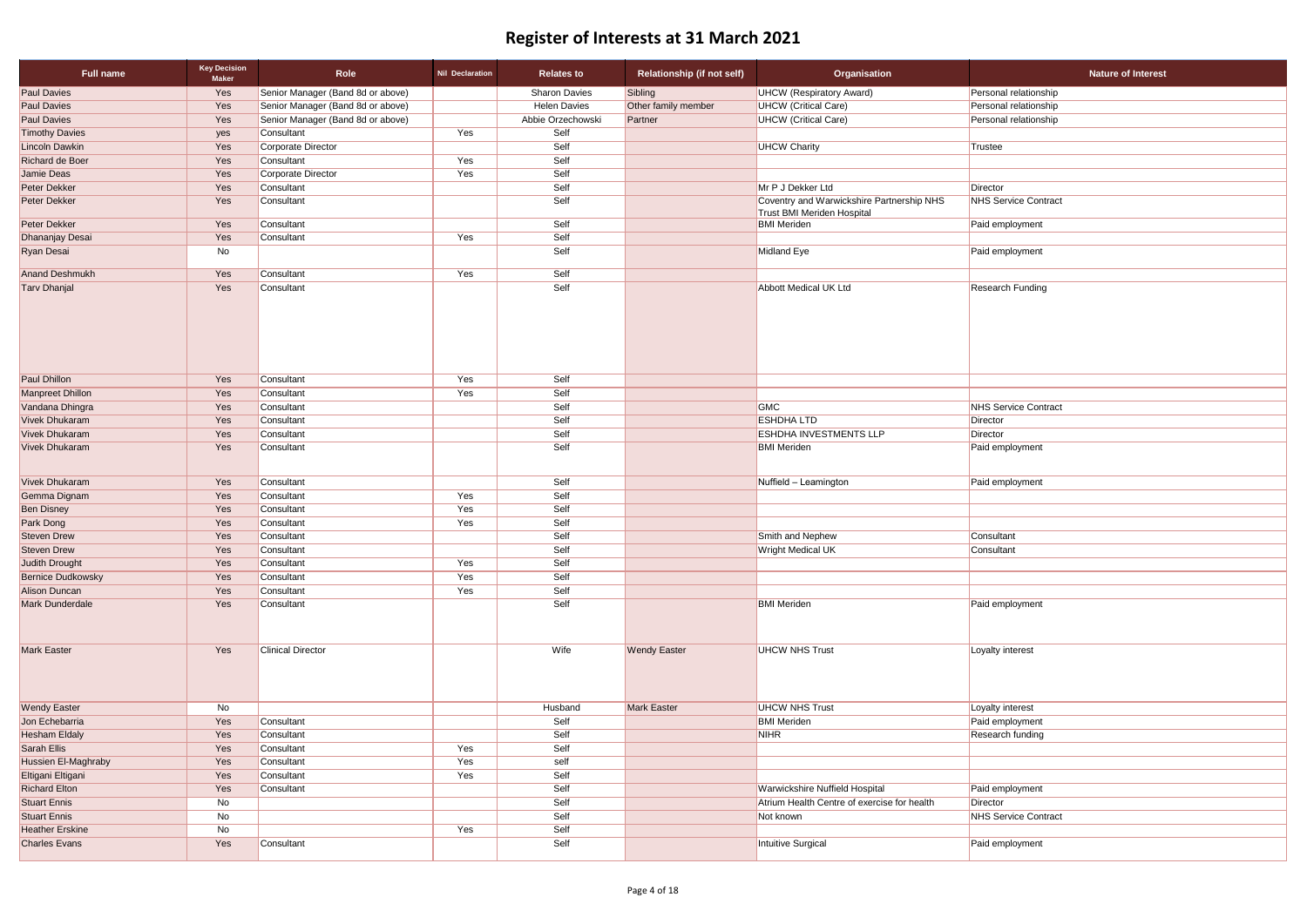| <b>Full name</b>       | <b>Key Decision</b><br><b>Maker</b> | <b>Role</b>                       | <b>Nil Declaration</b> | <b>Relates to</b>                     | <b>Relationship (if not self)</b> | Organisation                                                           | <b>Nature of Interest</b>                                                      |
|------------------------|-------------------------------------|-----------------------------------|------------------------|---------------------------------------|-----------------------------------|------------------------------------------------------------------------|--------------------------------------------------------------------------------|
| <b>Mandy Ewington</b>  | No                                  |                                   |                        | Lauren Ewington                       | Daughter                          | Daughter (Lauren Ewington) also employed by<br><b>UHCW NHS Trust</b>   |                                                                                |
| Alastair Fairfield     | Yes                                 | Consultant                        | Yes                    | Self                                  |                                   |                                                                        |                                                                                |
| Muhammad Farooqi       | Yes                                 | Consultant                        | Yes                    | Self                                  |                                   |                                                                        |                                                                                |
| Simon Fletcher         | Yes                                 | Consultant                        |                        | Self                                  |                                   | Astra/Zeneca                                                           | <b>Research funding</b>                                                        |
| Pedro Foguet           | Yes                                 | Consultant                        |                        | Self                                  |                                   | P Foguet Ltd.                                                          | Owner                                                                          |
| Pedro Foguet           | Yes                                 | Consultant                        |                        | Self                                  |                                   | Corin                                                                  | <b>NHS Service Contract</b>                                                    |
| Pedro Foguet           | Yes                                 | Consultant                        |                        | Self                                  |                                   | Microport                                                              | <b>NHS Service Contract</b>                                                    |
| <b>Daniel Ford</b>     | Yes                                 | Consultant                        | Yes                    | Self                                  |                                   |                                                                        |                                                                                |
| <b>Andrew Fowler</b>   | Yes                                 | Consultant                        |                        | Self                                  |                                   |                                                                        |                                                                                |
| Lydia Fresco           | Yes                                 | Consultant                        | Yes                    | Self                                  |                                   |                                                                        |                                                                                |
| Joanna Gach            | Yes                                 | Consultant                        | Yes                    | Self                                  |                                   |                                                                        |                                                                                |
| Ratnadeep Ganguly      | Yes                                 | Consultant                        | Yes                    | Self                                  |                                   |                                                                        |                                                                                |
| Jenny Gardiner         | Yes                                 | Corporate Director                | Yes                    | Self                                  |                                   |                                                                        |                                                                                |
| Vandana Gaur           | Yes                                 | Consultant                        |                        | Self                                  |                                   | Society of Ultrasound in Anaesthesia                                   | Director                                                                       |
| Vandana Gaur           | Yes                                 | Consultant                        |                        | Self                                  |                                   | <b>Pritz Medical Consultant Ltd</b>                                    | Director                                                                       |
| David Jeevan           | no                                  |                                   |                        | Self                                  |                                   | Talk With Me Ltd                                                       | Director                                                                       |
| David Jeevan           | no                                  |                                   |                        | Self                                  |                                   | University of Birmingham                                               | Paid employment                                                                |
| David Jeevan           | no                                  |                                   |                        | Self                                  |                                   | <b>Wellbeing of Women</b>                                              | Clinical research                                                              |
| David Jeevan           | no                                  |                                   |                        | Self                                  |                                   | <b>Cancer Research UK</b>                                              | <b>Clinical research</b>                                                       |
| David Jeevan           | no                                  |                                   |                        | Self                                  |                                   | Medical Collation and Chronology Ltd                                   | Paid employment                                                                |
| David Jeevan           | no                                  |                                   |                        | Self                                  |                                   | Sandwell and West Birmingham NHS Trust                                 | Paid employment                                                                |
| David Jeevan           | no                                  |                                   |                        | Self                                  |                                   | All Party Parliamentary Group Ovarian Cancer                           | Group member                                                                   |
| Arun George            | Yes                                 | Consultant                        |                        | Self                                  |                                   | Air Ambulance                                                          | <b>Providing HEMS service</b>                                                  |
| Tanya Georgieva        | Yes                                 | Consultant                        | Yes                    | Self                                  |                                   |                                                                        |                                                                                |
| <b>Usman Ghani</b>     | Yes                                 | Consultant                        | Yes                    | Self                                  |                                   |                                                                        |                                                                                |
| <b>Tarek Ghobara</b>   | Yes                                 | Consultant                        |                        | Self                                  |                                   | Advanced Fertility and Gynaecology Care Ltd                            | Owner                                                                          |
| Nitin Gholap           | Yes                                 | Consultant                        | Yes                    | Self                                  |                                   |                                                                        |                                                                                |
| <b>Arup Ghose</b>      | Yes                                 | Consultant                        | Yes                    | Self                                  |                                   |                                                                        |                                                                                |
| <b>Ben Gibbons</b>     | No                                  |                                   |                        | Self                                  |                                   | <b>ICS Digital Therapies</b>                                           | Paid employment                                                                |
| Daniel Gilks           | Yes                                 | Corporate Director                | Yes                    | Self                                  |                                   |                                                                        |                                                                                |
| Peter Glennon          | Yes                                 | Consultant                        |                        | Self                                  |                                   | <b>BMI Meriden Hospital and the Warwickshire</b><br>Nuffield Hospital. | Paid employment                                                                |
| Peter Glennon          | Yes                                 | Consultant                        |                        | Self                                  |                                   | Warwickshire Nuffield.                                                 | Paid employment                                                                |
| Joan Goodbody          | No                                  |                                   |                        | Craig Goodbody                        | Son                               | <b>UHCW NHS Trust</b>                                                  | Son (Craig Goodbody) is also employed at UH                                    |
| Joan Goodbody          | No                                  |                                   |                        | Hannah Muldoon Goodbody               | Daughter-in-law                   | <b>UHCW NHS Trust</b>                                                  | Daughter-in-law (Hannah) is also employed at I<br>nurse in the fracture clinic |
| <b>Craig Goodbody</b>  | No                                  | <b>KPO Office</b>                 |                        | Joan Goodbody                         | Mother                            | <b>UHCW NHS Trust</b>                                                  | Mother (Joan Goodbody) is also employed at U<br>Director of Nursing and AHPs   |
| Craig Goodbody         | No                                  | <b>KPO Office</b>                 |                        | Hannah Muldoon Goodbody Sister-in-law |                                   | <b>UHCW NHS Trust</b>                                                  | Sister-in-law (Hannah) is also employed at UHO<br>the fracture clinic          |
| Hannah Goodbody        | No                                  |                                   |                        | Craig Goodbody/Joan Goodbody          |                                   | <b>UHCW NHS Trust</b>                                                  | Mother in law - Joan Goodbody Brother in law                                   |
| Hamish Goodman         | No                                  |                                   | Yes                    | Self                                  |                                   |                                                                        |                                                                                |
| Kishore Gopalakrishnan | Yes                                 | Consultant                        |                        | Self                                  |                                   | Psign Ltd                                                              | Director                                                                       |
| Kishore Gopalakrishnan | Yes                                 | Consultant                        |                        | Self                                  |                                   | <b>NIHR</b>                                                            | Research funding                                                               |
| Jeremy Gould           | Yes                                 | Board member                      | Yes                    | Self                                  |                                   |                                                                        |                                                                                |
| Dimitri Grammatopoulos | yes                                 | Senior Manager (Band 8d or above) | Yes                    | Self                                  |                                   |                                                                        |                                                                                |
| Robert Green           | Yes                                 | Consultant                        | Yes                    | Self                                  |                                   |                                                                        |                                                                                |
| Damian Griffin         | Yes                                 | Consultant                        |                        | Self                                  |                                   | Aspen Medical UK                                                       | <b>Director</b>                                                                |
| Damian Griffin         | Yes                                 | Consultant                        |                        | Self                                  |                                   | Hip Arthroscopy Clinic                                                 | Owner                                                                          |
| Damian Griffin         | Yes                                 | Consultant                        |                        | Self                                  |                                   | Arthritis Research UK                                                  | Research funding                                                               |
| Damian Griffin         | Yes                                 | Consultant                        |                        | Wife                                  |                                   | PhysioConnect                                                          | Damian's wife holds directorship and shares in                                 |
| <b>Donna Griffiths</b> | Yes                                 | Senior Manager (Band 8d or above) | Yes                    | Self                                  |                                   |                                                                        |                                                                                |

 $\overline{\text{O}}$  (Craig Goodbody) is also employed at UHCW NHS Trust as KPO

Ighter-in-law (Hannah) is also employed at UHCW NHS Trust as a se in the fracture clinic

her (Joan Goodbody) is also employed at UHCW NHS Trust as Group ector of Nursing and AHPs

ter-in-law (Hannah) is also employed at UHCW NHS Trust as a nurse in fracture clinic

her in law - Joan Goodbody Brother in law - Craig Goodbody

nian's wife holds directorship and shares in PhysioConnect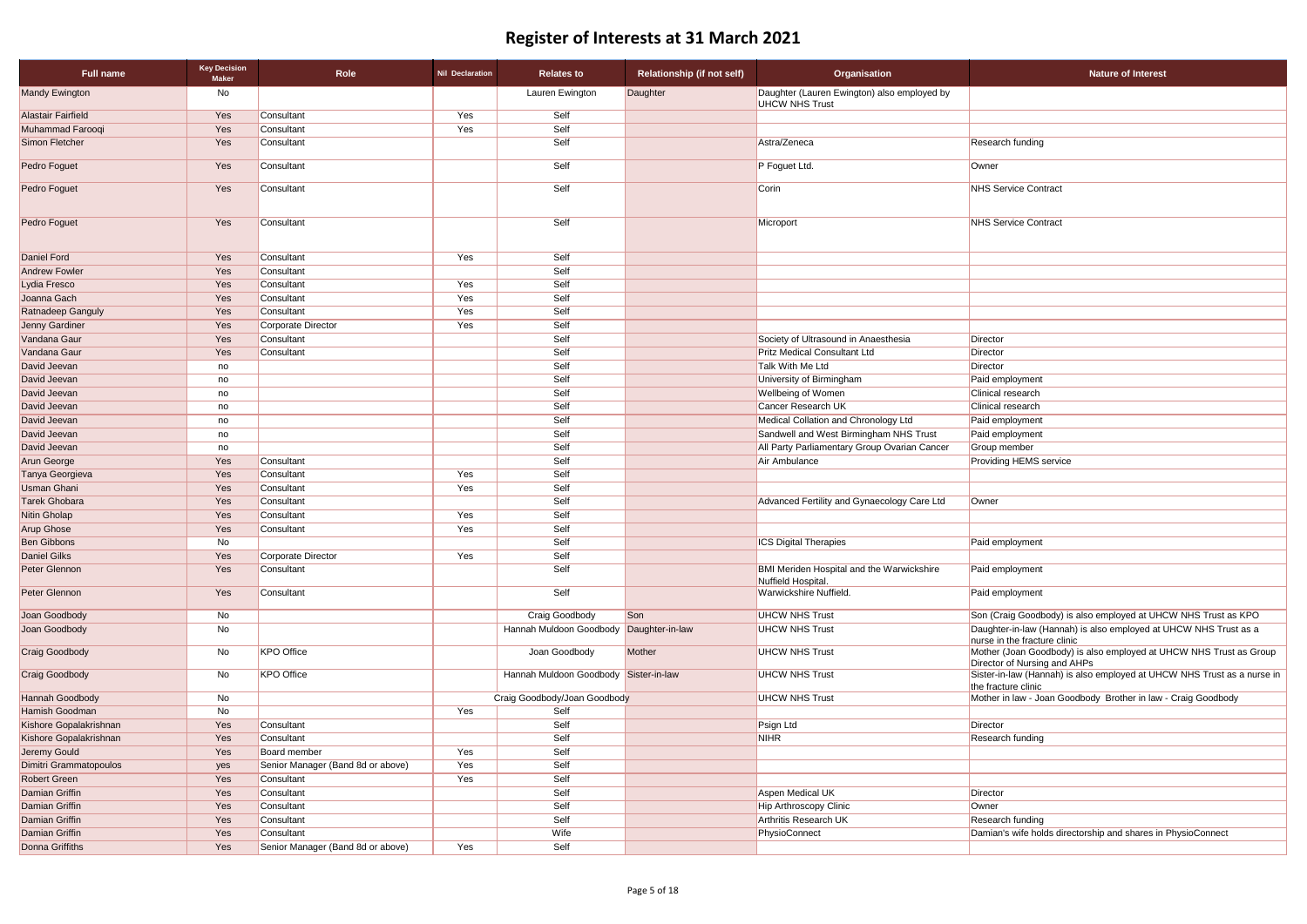| Self<br>Yes<br>Consultant<br>Yes<br><b>Robert Grieve</b><br>Father-in-law<br>David Scott Fund for the poor and needy in<br>Consultant<br>Charity Board - issues grants<br>yes<br><b>Robert Grieve</b><br>WPH Charity supporting healthcare needs in<br>Charity Board - issues grants<br>Father-in-law<br>Consultant<br>yes<br>Warwickshire<br>Self<br>Senior Manager (Band 8d or above)<br>Yes<br>Yes<br>Self<br>Yes<br>Consultant<br>Self<br>British Psoriatic Arthritis Consortium Organisation<br>Yes<br>Consultant<br>Yes<br>Self<br>Consultant<br>King's College London, University<br><b>Research funding</b><br>Self<br>Yes<br>Consultant<br>Novartis, Pharma<br><b>Research funding</b><br>Self<br>Yes<br>Consultant<br>Yes<br>Yes<br>Self<br>Consultant<br>yes<br>Yes<br>Self<br>Advisor<br>Consultant<br><b>Baxter</b><br>Self<br>Consultant<br>Yes<br>Yes<br>Self<br>Yes<br>Consultant<br>Yes<br>Self<br><b>HC Surgical Ltd</b><br>Yes<br>Consultant<br>owner/director<br>Self<br>Midlands Surgical Courses Ltd<br>Yes<br>Consultant<br>owner/director<br>Yes<br>Self<br>The Harding Clinic<br>Consultant<br>Director<br>Yes<br>Self<br>Engineering and Physical Science Research<br>Joseph Hardwicke<br>Consultant<br>PhD Studentship supervisor<br>Council Co-operative Awards in Science and<br>Self<br>Yes<br><b>Health Technology Award</b><br><b>Research funding</b><br>Joseph Hardwicke<br>Consultant<br>Self<br><b>Warwick Monash Accelerator</b><br>Joseph Hardwicke<br>Yes<br><b>Research funding</b><br>Consultant<br>Self<br><b>Engineering and Physical Science Research</b><br>Joseph Hardwicke<br>Yes<br>Consultant<br><b>Research funding</b><br>Council (EPSRC)<br>Yes<br>Self<br>Engineering and Physical Science Research<br>Consultant<br><b>Research funding</b><br>Council (EPSRC)<br>Self<br>Paid employment<br>Yes<br>Consultant<br>University of Warwick<br>Yes<br>Self<br>Consultant<br>University of Warwick<br><b>Research funding</b><br>Self<br>Cancer Research UK<br>Yes<br>Consultant<br><b>Research funding</b><br>Dr. Rachael Davies<br>Wife<br><b>Warwickshire North CCG</b><br><b>GP Partner</b><br>Yes<br>Consultant<br><b>Rural and North PCN</b><br>Yes<br>Consultant<br>Dr. Rachael Davies<br>Wife<br>Director<br>Yes<br>Dr. Rachael Davies<br>Wife<br>Primary Care Warwickshire GP Federation<br>Consultant<br>Director<br>Yes<br>Consultant<br>Dr. Rachael Davies<br>Wife<br>Warwickshire North Place<br><b>GP Lead</b><br>Joseph Hardwicke<br>Yes<br>Dr. Rachael Davies<br>Wife<br><b>LMC Warwickshire North</b><br><b>GP</b> Representative<br>Consultant<br><b>Trustee/Director</b><br>Yes<br><b>Board member</b><br>Self<br><b>Albany Theatre Trust</b><br>Self<br>CIPFA (Chartered Institute of Public Finance and   Director of CCAB (Consultative Committee of Accountancy Bodies)<br>Yes<br><b>Board member</b><br>Accountancy)<br>Self<br>Global Health Data at Work (registered in Holland) Non-Executive Board Member<br>Andy Hardy<br>Yes<br><b>Board member</b><br>Self<br>Yes<br>Jamil Haris<br>No<br>Radiographer<br>Self<br><b>Gabrielle Harris</b><br>Yes<br>Senior Manager (Band 8d or above)<br>Yes<br>Self<br>Yes<br>Laura Harrison<br>Yes<br>Consultant<br>Self<br>Yes<br><b>Beth Harrison</b><br>Yes<br>Consultant<br>Self<br>Yes<br><b>Christopher Harrold</b><br>Yes<br>Consultant<br>Self<br><b>Edward Hartley</b><br>Yes<br>Yes<br>Consultant<br>Self<br>Sarah Hartley<br>Yes<br><b>Group Director of Nursing and AHPs</b><br>Yes<br>Self<br>Abedi Farhad Syed Abbas Hasan<br>Yes<br>Consultant<br>Yes<br>Yes<br>Senior Manager (Band 8d or above)<br>Self<br>Daniel Hayes<br><b>Helen Hedley</b><br>Yes<br>Consultant<br>Yes<br>Self<br>Self<br><b>BMI Meriden Hospital</b><br>Nicholas Hedley<br>Yes<br>Consultant<br>Paid employment<br>Self<br>Vishwajit Hegde<br>Yes<br>Consultant<br>Minerva Neurophysiology<br>Director<br>Self<br>Nuffield Warwickshire Hospital<br>Yes<br>Consultant<br>Paid employment<br>Self<br><b>BMI Meriden</b><br>Yes<br>Consultant<br>Paid employment<br>Self<br>Yes<br>Medica Teleradiology<br>Consultant<br>Paid employment<br>Yes<br>Wife<br><b>UHCW NHS Trust employee - Emergency Dept</b><br>Consultant<br>Helen Patten<br>Personal relationship<br>Yes<br>Self<br>Luis Hernandez Arenas<br>Consultant<br>yes | <b>Full name</b>       | <b>Key Decision</b><br><b>Maker</b> | Role | <b>Nil Declaration</b> | <b>Relates to</b> | <b>Relationship (if not self)</b> | Organisation | <b>Nature of Interest</b> |
|--------------------------------------------------------------------------------------------------------------------------------------------------------------------------------------------------------------------------------------------------------------------------------------------------------------------------------------------------------------------------------------------------------------------------------------------------------------------------------------------------------------------------------------------------------------------------------------------------------------------------------------------------------------------------------------------------------------------------------------------------------------------------------------------------------------------------------------------------------------------------------------------------------------------------------------------------------------------------------------------------------------------------------------------------------------------------------------------------------------------------------------------------------------------------------------------------------------------------------------------------------------------------------------------------------------------------------------------------------------------------------------------------------------------------------------------------------------------------------------------------------------------------------------------------------------------------------------------------------------------------------------------------------------------------------------------------------------------------------------------------------------------------------------------------------------------------------------------------------------------------------------------------------------------------------------------------------------------------------------------------------------------------------------------------------------------------------------------------------------------------------------------------------------------------------------------------------------------------------------------------------------------------------------------------------------------------------------------------------------------------------------------------------------------------------------------------------------------------------------------------------------------------------------------------------------------------------------------------------------------------------------------------------------------------------------------------------------------------------------------------------------------------------------------------------------------------------------------------------------------------------------------------------------------------------------------------------------------------------------------------------------------------------------------------------------------------------------------------------------------------------------------------------------------------------------------------------------------------------------------------------------------------------------------------------------------------------------------------------------------------------------------------------------------------------------------------------------------------------------------------------------------------------------------------------------------------------------------------------------------------------------------------------------------------------------------------------------------------------------------------------------------------------------------------------------------------------------------------------------------------------------------------------------------------------------------------------------------------------------------------------------------------------------------------------------------------------------------------------------------------------------------------------------------------------------------------------------------------------------------------------------------------------------------------------------------------------------|------------------------|-------------------------------------|------|------------------------|-------------------|-----------------------------------|--------------|---------------------------|
|                                                                                                                                                                                                                                                                                                                                                                                                                                                                                                                                                                                                                                                                                                                                                                                                                                                                                                                                                                                                                                                                                                                                                                                                                                                                                                                                                                                                                                                                                                                                                                                                                                                                                                                                                                                                                                                                                                                                                                                                                                                                                                                                                                                                                                                                                                                                                                                                                                                                                                                                                                                                                                                                                                                                                                                                                                                                                                                                                                                                                                                                                                                                                                                                                                                                                                                                                                                                                                                                                                                                                                                                                                                                                                                                                                                                                                                                                                                                                                                                                                                                                                                                                                                                                                                                                                                                      | <b>Sarah Griffiths</b> |                                     |      |                        |                   |                                   |              |                           |
|                                                                                                                                                                                                                                                                                                                                                                                                                                                                                                                                                                                                                                                                                                                                                                                                                                                                                                                                                                                                                                                                                                                                                                                                                                                                                                                                                                                                                                                                                                                                                                                                                                                                                                                                                                                                                                                                                                                                                                                                                                                                                                                                                                                                                                                                                                                                                                                                                                                                                                                                                                                                                                                                                                                                                                                                                                                                                                                                                                                                                                                                                                                                                                                                                                                                                                                                                                                                                                                                                                                                                                                                                                                                                                                                                                                                                                                                                                                                                                                                                                                                                                                                                                                                                                                                                                                                      | Sarah Grieve           |                                     |      |                        |                   |                                   |              |                           |
|                                                                                                                                                                                                                                                                                                                                                                                                                                                                                                                                                                                                                                                                                                                                                                                                                                                                                                                                                                                                                                                                                                                                                                                                                                                                                                                                                                                                                                                                                                                                                                                                                                                                                                                                                                                                                                                                                                                                                                                                                                                                                                                                                                                                                                                                                                                                                                                                                                                                                                                                                                                                                                                                                                                                                                                                                                                                                                                                                                                                                                                                                                                                                                                                                                                                                                                                                                                                                                                                                                                                                                                                                                                                                                                                                                                                                                                                                                                                                                                                                                                                                                                                                                                                                                                                                                                                      | Sarah Grieve           |                                     |      |                        |                   |                                   |              |                           |
|                                                                                                                                                                                                                                                                                                                                                                                                                                                                                                                                                                                                                                                                                                                                                                                                                                                                                                                                                                                                                                                                                                                                                                                                                                                                                                                                                                                                                                                                                                                                                                                                                                                                                                                                                                                                                                                                                                                                                                                                                                                                                                                                                                                                                                                                                                                                                                                                                                                                                                                                                                                                                                                                                                                                                                                                                                                                                                                                                                                                                                                                                                                                                                                                                                                                                                                                                                                                                                                                                                                                                                                                                                                                                                                                                                                                                                                                                                                                                                                                                                                                                                                                                                                                                                                                                                                                      | Deborah Griggs         |                                     |      |                        |                   |                                   |              |                           |
|                                                                                                                                                                                                                                                                                                                                                                                                                                                                                                                                                                                                                                                                                                                                                                                                                                                                                                                                                                                                                                                                                                                                                                                                                                                                                                                                                                                                                                                                                                                                                                                                                                                                                                                                                                                                                                                                                                                                                                                                                                                                                                                                                                                                                                                                                                                                                                                                                                                                                                                                                                                                                                                                                                                                                                                                                                                                                                                                                                                                                                                                                                                                                                                                                                                                                                                                                                                                                                                                                                                                                                                                                                                                                                                                                                                                                                                                                                                                                                                                                                                                                                                                                                                                                                                                                                                                      | Victoria Gordon        |                                     |      |                        |                   |                                   |              |                           |
|                                                                                                                                                                                                                                                                                                                                                                                                                                                                                                                                                                                                                                                                                                                                                                                                                                                                                                                                                                                                                                                                                                                                                                                                                                                                                                                                                                                                                                                                                                                                                                                                                                                                                                                                                                                                                                                                                                                                                                                                                                                                                                                                                                                                                                                                                                                                                                                                                                                                                                                                                                                                                                                                                                                                                                                                                                                                                                                                                                                                                                                                                                                                                                                                                                                                                                                                                                                                                                                                                                                                                                                                                                                                                                                                                                                                                                                                                                                                                                                                                                                                                                                                                                                                                                                                                                                                      | Nicola Gullick         |                                     |      |                        |                   |                                   |              |                           |
|                                                                                                                                                                                                                                                                                                                                                                                                                                                                                                                                                                                                                                                                                                                                                                                                                                                                                                                                                                                                                                                                                                                                                                                                                                                                                                                                                                                                                                                                                                                                                                                                                                                                                                                                                                                                                                                                                                                                                                                                                                                                                                                                                                                                                                                                                                                                                                                                                                                                                                                                                                                                                                                                                                                                                                                                                                                                                                                                                                                                                                                                                                                                                                                                                                                                                                                                                                                                                                                                                                                                                                                                                                                                                                                                                                                                                                                                                                                                                                                                                                                                                                                                                                                                                                                                                                                                      | Nicola Gullick         |                                     |      |                        |                   |                                   |              |                           |
|                                                                                                                                                                                                                                                                                                                                                                                                                                                                                                                                                                                                                                                                                                                                                                                                                                                                                                                                                                                                                                                                                                                                                                                                                                                                                                                                                                                                                                                                                                                                                                                                                                                                                                                                                                                                                                                                                                                                                                                                                                                                                                                                                                                                                                                                                                                                                                                                                                                                                                                                                                                                                                                                                                                                                                                                                                                                                                                                                                                                                                                                                                                                                                                                                                                                                                                                                                                                                                                                                                                                                                                                                                                                                                                                                                                                                                                                                                                                                                                                                                                                                                                                                                                                                                                                                                                                      | Nicola Gullick         |                                     |      |                        |                   |                                   |              |                           |
|                                                                                                                                                                                                                                                                                                                                                                                                                                                                                                                                                                                                                                                                                                                                                                                                                                                                                                                                                                                                                                                                                                                                                                                                                                                                                                                                                                                                                                                                                                                                                                                                                                                                                                                                                                                                                                                                                                                                                                                                                                                                                                                                                                                                                                                                                                                                                                                                                                                                                                                                                                                                                                                                                                                                                                                                                                                                                                                                                                                                                                                                                                                                                                                                                                                                                                                                                                                                                                                                                                                                                                                                                                                                                                                                                                                                                                                                                                                                                                                                                                                                                                                                                                                                                                                                                                                                      | Neil Gupta             |                                     |      |                        |                   |                                   |              |                           |
|                                                                                                                                                                                                                                                                                                                                                                                                                                                                                                                                                                                                                                                                                                                                                                                                                                                                                                                                                                                                                                                                                                                                                                                                                                                                                                                                                                                                                                                                                                                                                                                                                                                                                                                                                                                                                                                                                                                                                                                                                                                                                                                                                                                                                                                                                                                                                                                                                                                                                                                                                                                                                                                                                                                                                                                                                                                                                                                                                                                                                                                                                                                                                                                                                                                                                                                                                                                                                                                                                                                                                                                                                                                                                                                                                                                                                                                                                                                                                                                                                                                                                                                                                                                                                                                                                                                                      | Suresh Gurijala        |                                     |      |                        |                   |                                   |              |                           |
|                                                                                                                                                                                                                                                                                                                                                                                                                                                                                                                                                                                                                                                                                                                                                                                                                                                                                                                                                                                                                                                                                                                                                                                                                                                                                                                                                                                                                                                                                                                                                                                                                                                                                                                                                                                                                                                                                                                                                                                                                                                                                                                                                                                                                                                                                                                                                                                                                                                                                                                                                                                                                                                                                                                                                                                                                                                                                                                                                                                                                                                                                                                                                                                                                                                                                                                                                                                                                                                                                                                                                                                                                                                                                                                                                                                                                                                                                                                                                                                                                                                                                                                                                                                                                                                                                                                                      | <b>Rizwan Hamer</b>    |                                     |      |                        |                   |                                   |              |                           |
|                                                                                                                                                                                                                                                                                                                                                                                                                                                                                                                                                                                                                                                                                                                                                                                                                                                                                                                                                                                                                                                                                                                                                                                                                                                                                                                                                                                                                                                                                                                                                                                                                                                                                                                                                                                                                                                                                                                                                                                                                                                                                                                                                                                                                                                                                                                                                                                                                                                                                                                                                                                                                                                                                                                                                                                                                                                                                                                                                                                                                                                                                                                                                                                                                                                                                                                                                                                                                                                                                                                                                                                                                                                                                                                                                                                                                                                                                                                                                                                                                                                                                                                                                                                                                                                                                                                                      | Jo Hamilton            |                                     |      |                        |                   |                                   |              |                           |
|                                                                                                                                                                                                                                                                                                                                                                                                                                                                                                                                                                                                                                                                                                                                                                                                                                                                                                                                                                                                                                                                                                                                                                                                                                                                                                                                                                                                                                                                                                                                                                                                                                                                                                                                                                                                                                                                                                                                                                                                                                                                                                                                                                                                                                                                                                                                                                                                                                                                                                                                                                                                                                                                                                                                                                                                                                                                                                                                                                                                                                                                                                                                                                                                                                                                                                                                                                                                                                                                                                                                                                                                                                                                                                                                                                                                                                                                                                                                                                                                                                                                                                                                                                                                                                                                                                                                      | Carl Hammond           |                                     |      |                        |                   |                                   |              |                           |
|                                                                                                                                                                                                                                                                                                                                                                                                                                                                                                                                                                                                                                                                                                                                                                                                                                                                                                                                                                                                                                                                                                                                                                                                                                                                                                                                                                                                                                                                                                                                                                                                                                                                                                                                                                                                                                                                                                                                                                                                                                                                                                                                                                                                                                                                                                                                                                                                                                                                                                                                                                                                                                                                                                                                                                                                                                                                                                                                                                                                                                                                                                                                                                                                                                                                                                                                                                                                                                                                                                                                                                                                                                                                                                                                                                                                                                                                                                                                                                                                                                                                                                                                                                                                                                                                                                                                      | Liviu Hanu-Cernat      |                                     |      |                        |                   |                                   |              |                           |
|                                                                                                                                                                                                                                                                                                                                                                                                                                                                                                                                                                                                                                                                                                                                                                                                                                                                                                                                                                                                                                                                                                                                                                                                                                                                                                                                                                                                                                                                                                                                                                                                                                                                                                                                                                                                                                                                                                                                                                                                                                                                                                                                                                                                                                                                                                                                                                                                                                                                                                                                                                                                                                                                                                                                                                                                                                                                                                                                                                                                                                                                                                                                                                                                                                                                                                                                                                                                                                                                                                                                                                                                                                                                                                                                                                                                                                                                                                                                                                                                                                                                                                                                                                                                                                                                                                                                      | Liviu Hanu-Cernat      |                                     |      |                        |                   |                                   |              |                           |
|                                                                                                                                                                                                                                                                                                                                                                                                                                                                                                                                                                                                                                                                                                                                                                                                                                                                                                                                                                                                                                                                                                                                                                                                                                                                                                                                                                                                                                                                                                                                                                                                                                                                                                                                                                                                                                                                                                                                                                                                                                                                                                                                                                                                                                                                                                                                                                                                                                                                                                                                                                                                                                                                                                                                                                                                                                                                                                                                                                                                                                                                                                                                                                                                                                                                                                                                                                                                                                                                                                                                                                                                                                                                                                                                                                                                                                                                                                                                                                                                                                                                                                                                                                                                                                                                                                                                      | James Harding          |                                     |      |                        |                   |                                   |              |                           |
|                                                                                                                                                                                                                                                                                                                                                                                                                                                                                                                                                                                                                                                                                                                                                                                                                                                                                                                                                                                                                                                                                                                                                                                                                                                                                                                                                                                                                                                                                                                                                                                                                                                                                                                                                                                                                                                                                                                                                                                                                                                                                                                                                                                                                                                                                                                                                                                                                                                                                                                                                                                                                                                                                                                                                                                                                                                                                                                                                                                                                                                                                                                                                                                                                                                                                                                                                                                                                                                                                                                                                                                                                                                                                                                                                                                                                                                                                                                                                                                                                                                                                                                                                                                                                                                                                                                                      |                        |                                     |      |                        |                   |                                   |              |                           |
|                                                                                                                                                                                                                                                                                                                                                                                                                                                                                                                                                                                                                                                                                                                                                                                                                                                                                                                                                                                                                                                                                                                                                                                                                                                                                                                                                                                                                                                                                                                                                                                                                                                                                                                                                                                                                                                                                                                                                                                                                                                                                                                                                                                                                                                                                                                                                                                                                                                                                                                                                                                                                                                                                                                                                                                                                                                                                                                                                                                                                                                                                                                                                                                                                                                                                                                                                                                                                                                                                                                                                                                                                                                                                                                                                                                                                                                                                                                                                                                                                                                                                                                                                                                                                                                                                                                                      |                        |                                     |      |                        |                   |                                   |              |                           |
|                                                                                                                                                                                                                                                                                                                                                                                                                                                                                                                                                                                                                                                                                                                                                                                                                                                                                                                                                                                                                                                                                                                                                                                                                                                                                                                                                                                                                                                                                                                                                                                                                                                                                                                                                                                                                                                                                                                                                                                                                                                                                                                                                                                                                                                                                                                                                                                                                                                                                                                                                                                                                                                                                                                                                                                                                                                                                                                                                                                                                                                                                                                                                                                                                                                                                                                                                                                                                                                                                                                                                                                                                                                                                                                                                                                                                                                                                                                                                                                                                                                                                                                                                                                                                                                                                                                                      |                        |                                     |      |                        |                   |                                   |              |                           |
|                                                                                                                                                                                                                                                                                                                                                                                                                                                                                                                                                                                                                                                                                                                                                                                                                                                                                                                                                                                                                                                                                                                                                                                                                                                                                                                                                                                                                                                                                                                                                                                                                                                                                                                                                                                                                                                                                                                                                                                                                                                                                                                                                                                                                                                                                                                                                                                                                                                                                                                                                                                                                                                                                                                                                                                                                                                                                                                                                                                                                                                                                                                                                                                                                                                                                                                                                                                                                                                                                                                                                                                                                                                                                                                                                                                                                                                                                                                                                                                                                                                                                                                                                                                                                                                                                                                                      |                        |                                     |      |                        |                   |                                   |              |                           |
|                                                                                                                                                                                                                                                                                                                                                                                                                                                                                                                                                                                                                                                                                                                                                                                                                                                                                                                                                                                                                                                                                                                                                                                                                                                                                                                                                                                                                                                                                                                                                                                                                                                                                                                                                                                                                                                                                                                                                                                                                                                                                                                                                                                                                                                                                                                                                                                                                                                                                                                                                                                                                                                                                                                                                                                                                                                                                                                                                                                                                                                                                                                                                                                                                                                                                                                                                                                                                                                                                                                                                                                                                                                                                                                                                                                                                                                                                                                                                                                                                                                                                                                                                                                                                                                                                                                                      | Joseph Hardwicke       |                                     |      |                        |                   |                                   |              |                           |
|                                                                                                                                                                                                                                                                                                                                                                                                                                                                                                                                                                                                                                                                                                                                                                                                                                                                                                                                                                                                                                                                                                                                                                                                                                                                                                                                                                                                                                                                                                                                                                                                                                                                                                                                                                                                                                                                                                                                                                                                                                                                                                                                                                                                                                                                                                                                                                                                                                                                                                                                                                                                                                                                                                                                                                                                                                                                                                                                                                                                                                                                                                                                                                                                                                                                                                                                                                                                                                                                                                                                                                                                                                                                                                                                                                                                                                                                                                                                                                                                                                                                                                                                                                                                                                                                                                                                      | Joseph Hardwicke       |                                     |      |                        |                   |                                   |              |                           |
|                                                                                                                                                                                                                                                                                                                                                                                                                                                                                                                                                                                                                                                                                                                                                                                                                                                                                                                                                                                                                                                                                                                                                                                                                                                                                                                                                                                                                                                                                                                                                                                                                                                                                                                                                                                                                                                                                                                                                                                                                                                                                                                                                                                                                                                                                                                                                                                                                                                                                                                                                                                                                                                                                                                                                                                                                                                                                                                                                                                                                                                                                                                                                                                                                                                                                                                                                                                                                                                                                                                                                                                                                                                                                                                                                                                                                                                                                                                                                                                                                                                                                                                                                                                                                                                                                                                                      | Joseph Hardwicke       |                                     |      |                        |                   |                                   |              |                           |
|                                                                                                                                                                                                                                                                                                                                                                                                                                                                                                                                                                                                                                                                                                                                                                                                                                                                                                                                                                                                                                                                                                                                                                                                                                                                                                                                                                                                                                                                                                                                                                                                                                                                                                                                                                                                                                                                                                                                                                                                                                                                                                                                                                                                                                                                                                                                                                                                                                                                                                                                                                                                                                                                                                                                                                                                                                                                                                                                                                                                                                                                                                                                                                                                                                                                                                                                                                                                                                                                                                                                                                                                                                                                                                                                                                                                                                                                                                                                                                                                                                                                                                                                                                                                                                                                                                                                      | Joseph Hardwicke       |                                     |      |                        |                   |                                   |              |                           |
|                                                                                                                                                                                                                                                                                                                                                                                                                                                                                                                                                                                                                                                                                                                                                                                                                                                                                                                                                                                                                                                                                                                                                                                                                                                                                                                                                                                                                                                                                                                                                                                                                                                                                                                                                                                                                                                                                                                                                                                                                                                                                                                                                                                                                                                                                                                                                                                                                                                                                                                                                                                                                                                                                                                                                                                                                                                                                                                                                                                                                                                                                                                                                                                                                                                                                                                                                                                                                                                                                                                                                                                                                                                                                                                                                                                                                                                                                                                                                                                                                                                                                                                                                                                                                                                                                                                                      | Joseph Hardwicke       |                                     |      |                        |                   |                                   |              |                           |
|                                                                                                                                                                                                                                                                                                                                                                                                                                                                                                                                                                                                                                                                                                                                                                                                                                                                                                                                                                                                                                                                                                                                                                                                                                                                                                                                                                                                                                                                                                                                                                                                                                                                                                                                                                                                                                                                                                                                                                                                                                                                                                                                                                                                                                                                                                                                                                                                                                                                                                                                                                                                                                                                                                                                                                                                                                                                                                                                                                                                                                                                                                                                                                                                                                                                                                                                                                                                                                                                                                                                                                                                                                                                                                                                                                                                                                                                                                                                                                                                                                                                                                                                                                                                                                                                                                                                      | Joseph Hardwicke       |                                     |      |                        |                   |                                   |              |                           |
|                                                                                                                                                                                                                                                                                                                                                                                                                                                                                                                                                                                                                                                                                                                                                                                                                                                                                                                                                                                                                                                                                                                                                                                                                                                                                                                                                                                                                                                                                                                                                                                                                                                                                                                                                                                                                                                                                                                                                                                                                                                                                                                                                                                                                                                                                                                                                                                                                                                                                                                                                                                                                                                                                                                                                                                                                                                                                                                                                                                                                                                                                                                                                                                                                                                                                                                                                                                                                                                                                                                                                                                                                                                                                                                                                                                                                                                                                                                                                                                                                                                                                                                                                                                                                                                                                                                                      | Joseph Hardwicke       |                                     |      |                        |                   |                                   |              |                           |
|                                                                                                                                                                                                                                                                                                                                                                                                                                                                                                                                                                                                                                                                                                                                                                                                                                                                                                                                                                                                                                                                                                                                                                                                                                                                                                                                                                                                                                                                                                                                                                                                                                                                                                                                                                                                                                                                                                                                                                                                                                                                                                                                                                                                                                                                                                                                                                                                                                                                                                                                                                                                                                                                                                                                                                                                                                                                                                                                                                                                                                                                                                                                                                                                                                                                                                                                                                                                                                                                                                                                                                                                                                                                                                                                                                                                                                                                                                                                                                                                                                                                                                                                                                                                                                                                                                                                      | Joseph Hardwicke       |                                     |      |                        |                   |                                   |              |                           |
|                                                                                                                                                                                                                                                                                                                                                                                                                                                                                                                                                                                                                                                                                                                                                                                                                                                                                                                                                                                                                                                                                                                                                                                                                                                                                                                                                                                                                                                                                                                                                                                                                                                                                                                                                                                                                                                                                                                                                                                                                                                                                                                                                                                                                                                                                                                                                                                                                                                                                                                                                                                                                                                                                                                                                                                                                                                                                                                                                                                                                                                                                                                                                                                                                                                                                                                                                                                                                                                                                                                                                                                                                                                                                                                                                                                                                                                                                                                                                                                                                                                                                                                                                                                                                                                                                                                                      |                        |                                     |      |                        |                   |                                   |              |                           |
|                                                                                                                                                                                                                                                                                                                                                                                                                                                                                                                                                                                                                                                                                                                                                                                                                                                                                                                                                                                                                                                                                                                                                                                                                                                                                                                                                                                                                                                                                                                                                                                                                                                                                                                                                                                                                                                                                                                                                                                                                                                                                                                                                                                                                                                                                                                                                                                                                                                                                                                                                                                                                                                                                                                                                                                                                                                                                                                                                                                                                                                                                                                                                                                                                                                                                                                                                                                                                                                                                                                                                                                                                                                                                                                                                                                                                                                                                                                                                                                                                                                                                                                                                                                                                                                                                                                                      | <b>Andy Hardy</b>      |                                     |      |                        |                   |                                   |              |                           |
|                                                                                                                                                                                                                                                                                                                                                                                                                                                                                                                                                                                                                                                                                                                                                                                                                                                                                                                                                                                                                                                                                                                                                                                                                                                                                                                                                                                                                                                                                                                                                                                                                                                                                                                                                                                                                                                                                                                                                                                                                                                                                                                                                                                                                                                                                                                                                                                                                                                                                                                                                                                                                                                                                                                                                                                                                                                                                                                                                                                                                                                                                                                                                                                                                                                                                                                                                                                                                                                                                                                                                                                                                                                                                                                                                                                                                                                                                                                                                                                                                                                                                                                                                                                                                                                                                                                                      | Andy Hardy             |                                     |      |                        |                   |                                   |              |                           |
|                                                                                                                                                                                                                                                                                                                                                                                                                                                                                                                                                                                                                                                                                                                                                                                                                                                                                                                                                                                                                                                                                                                                                                                                                                                                                                                                                                                                                                                                                                                                                                                                                                                                                                                                                                                                                                                                                                                                                                                                                                                                                                                                                                                                                                                                                                                                                                                                                                                                                                                                                                                                                                                                                                                                                                                                                                                                                                                                                                                                                                                                                                                                                                                                                                                                                                                                                                                                                                                                                                                                                                                                                                                                                                                                                                                                                                                                                                                                                                                                                                                                                                                                                                                                                                                                                                                                      |                        |                                     |      |                        |                   |                                   |              |                           |
|                                                                                                                                                                                                                                                                                                                                                                                                                                                                                                                                                                                                                                                                                                                                                                                                                                                                                                                                                                                                                                                                                                                                                                                                                                                                                                                                                                                                                                                                                                                                                                                                                                                                                                                                                                                                                                                                                                                                                                                                                                                                                                                                                                                                                                                                                                                                                                                                                                                                                                                                                                                                                                                                                                                                                                                                                                                                                                                                                                                                                                                                                                                                                                                                                                                                                                                                                                                                                                                                                                                                                                                                                                                                                                                                                                                                                                                                                                                                                                                                                                                                                                                                                                                                                                                                                                                                      |                        |                                     |      |                        |                   |                                   |              |                           |
|                                                                                                                                                                                                                                                                                                                                                                                                                                                                                                                                                                                                                                                                                                                                                                                                                                                                                                                                                                                                                                                                                                                                                                                                                                                                                                                                                                                                                                                                                                                                                                                                                                                                                                                                                                                                                                                                                                                                                                                                                                                                                                                                                                                                                                                                                                                                                                                                                                                                                                                                                                                                                                                                                                                                                                                                                                                                                                                                                                                                                                                                                                                                                                                                                                                                                                                                                                                                                                                                                                                                                                                                                                                                                                                                                                                                                                                                                                                                                                                                                                                                                                                                                                                                                                                                                                                                      |                        |                                     |      |                        |                   |                                   |              |                           |
|                                                                                                                                                                                                                                                                                                                                                                                                                                                                                                                                                                                                                                                                                                                                                                                                                                                                                                                                                                                                                                                                                                                                                                                                                                                                                                                                                                                                                                                                                                                                                                                                                                                                                                                                                                                                                                                                                                                                                                                                                                                                                                                                                                                                                                                                                                                                                                                                                                                                                                                                                                                                                                                                                                                                                                                                                                                                                                                                                                                                                                                                                                                                                                                                                                                                                                                                                                                                                                                                                                                                                                                                                                                                                                                                                                                                                                                                                                                                                                                                                                                                                                                                                                                                                                                                                                                                      |                        |                                     |      |                        |                   |                                   |              |                           |
|                                                                                                                                                                                                                                                                                                                                                                                                                                                                                                                                                                                                                                                                                                                                                                                                                                                                                                                                                                                                                                                                                                                                                                                                                                                                                                                                                                                                                                                                                                                                                                                                                                                                                                                                                                                                                                                                                                                                                                                                                                                                                                                                                                                                                                                                                                                                                                                                                                                                                                                                                                                                                                                                                                                                                                                                                                                                                                                                                                                                                                                                                                                                                                                                                                                                                                                                                                                                                                                                                                                                                                                                                                                                                                                                                                                                                                                                                                                                                                                                                                                                                                                                                                                                                                                                                                                                      |                        |                                     |      |                        |                   |                                   |              |                           |
|                                                                                                                                                                                                                                                                                                                                                                                                                                                                                                                                                                                                                                                                                                                                                                                                                                                                                                                                                                                                                                                                                                                                                                                                                                                                                                                                                                                                                                                                                                                                                                                                                                                                                                                                                                                                                                                                                                                                                                                                                                                                                                                                                                                                                                                                                                                                                                                                                                                                                                                                                                                                                                                                                                                                                                                                                                                                                                                                                                                                                                                                                                                                                                                                                                                                                                                                                                                                                                                                                                                                                                                                                                                                                                                                                                                                                                                                                                                                                                                                                                                                                                                                                                                                                                                                                                                                      |                        |                                     |      |                        |                   |                                   |              |                           |
|                                                                                                                                                                                                                                                                                                                                                                                                                                                                                                                                                                                                                                                                                                                                                                                                                                                                                                                                                                                                                                                                                                                                                                                                                                                                                                                                                                                                                                                                                                                                                                                                                                                                                                                                                                                                                                                                                                                                                                                                                                                                                                                                                                                                                                                                                                                                                                                                                                                                                                                                                                                                                                                                                                                                                                                                                                                                                                                                                                                                                                                                                                                                                                                                                                                                                                                                                                                                                                                                                                                                                                                                                                                                                                                                                                                                                                                                                                                                                                                                                                                                                                                                                                                                                                                                                                                                      |                        |                                     |      |                        |                   |                                   |              |                           |
|                                                                                                                                                                                                                                                                                                                                                                                                                                                                                                                                                                                                                                                                                                                                                                                                                                                                                                                                                                                                                                                                                                                                                                                                                                                                                                                                                                                                                                                                                                                                                                                                                                                                                                                                                                                                                                                                                                                                                                                                                                                                                                                                                                                                                                                                                                                                                                                                                                                                                                                                                                                                                                                                                                                                                                                                                                                                                                                                                                                                                                                                                                                                                                                                                                                                                                                                                                                                                                                                                                                                                                                                                                                                                                                                                                                                                                                                                                                                                                                                                                                                                                                                                                                                                                                                                                                                      |                        |                                     |      |                        |                   |                                   |              |                           |
|                                                                                                                                                                                                                                                                                                                                                                                                                                                                                                                                                                                                                                                                                                                                                                                                                                                                                                                                                                                                                                                                                                                                                                                                                                                                                                                                                                                                                                                                                                                                                                                                                                                                                                                                                                                                                                                                                                                                                                                                                                                                                                                                                                                                                                                                                                                                                                                                                                                                                                                                                                                                                                                                                                                                                                                                                                                                                                                                                                                                                                                                                                                                                                                                                                                                                                                                                                                                                                                                                                                                                                                                                                                                                                                                                                                                                                                                                                                                                                                                                                                                                                                                                                                                                                                                                                                                      |                        |                                     |      |                        |                   |                                   |              |                           |
|                                                                                                                                                                                                                                                                                                                                                                                                                                                                                                                                                                                                                                                                                                                                                                                                                                                                                                                                                                                                                                                                                                                                                                                                                                                                                                                                                                                                                                                                                                                                                                                                                                                                                                                                                                                                                                                                                                                                                                                                                                                                                                                                                                                                                                                                                                                                                                                                                                                                                                                                                                                                                                                                                                                                                                                                                                                                                                                                                                                                                                                                                                                                                                                                                                                                                                                                                                                                                                                                                                                                                                                                                                                                                                                                                                                                                                                                                                                                                                                                                                                                                                                                                                                                                                                                                                                                      |                        |                                     |      |                        |                   |                                   |              |                           |
|                                                                                                                                                                                                                                                                                                                                                                                                                                                                                                                                                                                                                                                                                                                                                                                                                                                                                                                                                                                                                                                                                                                                                                                                                                                                                                                                                                                                                                                                                                                                                                                                                                                                                                                                                                                                                                                                                                                                                                                                                                                                                                                                                                                                                                                                                                                                                                                                                                                                                                                                                                                                                                                                                                                                                                                                                                                                                                                                                                                                                                                                                                                                                                                                                                                                                                                                                                                                                                                                                                                                                                                                                                                                                                                                                                                                                                                                                                                                                                                                                                                                                                                                                                                                                                                                                                                                      |                        |                                     |      |                        |                   |                                   |              |                           |
|                                                                                                                                                                                                                                                                                                                                                                                                                                                                                                                                                                                                                                                                                                                                                                                                                                                                                                                                                                                                                                                                                                                                                                                                                                                                                                                                                                                                                                                                                                                                                                                                                                                                                                                                                                                                                                                                                                                                                                                                                                                                                                                                                                                                                                                                                                                                                                                                                                                                                                                                                                                                                                                                                                                                                                                                                                                                                                                                                                                                                                                                                                                                                                                                                                                                                                                                                                                                                                                                                                                                                                                                                                                                                                                                                                                                                                                                                                                                                                                                                                                                                                                                                                                                                                                                                                                                      |                        |                                     |      |                        |                   |                                   |              |                           |
|                                                                                                                                                                                                                                                                                                                                                                                                                                                                                                                                                                                                                                                                                                                                                                                                                                                                                                                                                                                                                                                                                                                                                                                                                                                                                                                                                                                                                                                                                                                                                                                                                                                                                                                                                                                                                                                                                                                                                                                                                                                                                                                                                                                                                                                                                                                                                                                                                                                                                                                                                                                                                                                                                                                                                                                                                                                                                                                                                                                                                                                                                                                                                                                                                                                                                                                                                                                                                                                                                                                                                                                                                                                                                                                                                                                                                                                                                                                                                                                                                                                                                                                                                                                                                                                                                                                                      |                        |                                     |      |                        |                   |                                   |              |                           |
|                                                                                                                                                                                                                                                                                                                                                                                                                                                                                                                                                                                                                                                                                                                                                                                                                                                                                                                                                                                                                                                                                                                                                                                                                                                                                                                                                                                                                                                                                                                                                                                                                                                                                                                                                                                                                                                                                                                                                                                                                                                                                                                                                                                                                                                                                                                                                                                                                                                                                                                                                                                                                                                                                                                                                                                                                                                                                                                                                                                                                                                                                                                                                                                                                                                                                                                                                                                                                                                                                                                                                                                                                                                                                                                                                                                                                                                                                                                                                                                                                                                                                                                                                                                                                                                                                                                                      | Emma Helm              |                                     |      |                        |                   |                                   |              |                           |
|                                                                                                                                                                                                                                                                                                                                                                                                                                                                                                                                                                                                                                                                                                                                                                                                                                                                                                                                                                                                                                                                                                                                                                                                                                                                                                                                                                                                                                                                                                                                                                                                                                                                                                                                                                                                                                                                                                                                                                                                                                                                                                                                                                                                                                                                                                                                                                                                                                                                                                                                                                                                                                                                                                                                                                                                                                                                                                                                                                                                                                                                                                                                                                                                                                                                                                                                                                                                                                                                                                                                                                                                                                                                                                                                                                                                                                                                                                                                                                                                                                                                                                                                                                                                                                                                                                                                      | Emma Helm              |                                     |      |                        |                   |                                   |              |                           |
|                                                                                                                                                                                                                                                                                                                                                                                                                                                                                                                                                                                                                                                                                                                                                                                                                                                                                                                                                                                                                                                                                                                                                                                                                                                                                                                                                                                                                                                                                                                                                                                                                                                                                                                                                                                                                                                                                                                                                                                                                                                                                                                                                                                                                                                                                                                                                                                                                                                                                                                                                                                                                                                                                                                                                                                                                                                                                                                                                                                                                                                                                                                                                                                                                                                                                                                                                                                                                                                                                                                                                                                                                                                                                                                                                                                                                                                                                                                                                                                                                                                                                                                                                                                                                                                                                                                                      | Emma Helm              |                                     |      |                        |                   |                                   |              |                           |
|                                                                                                                                                                                                                                                                                                                                                                                                                                                                                                                                                                                                                                                                                                                                                                                                                                                                                                                                                                                                                                                                                                                                                                                                                                                                                                                                                                                                                                                                                                                                                                                                                                                                                                                                                                                                                                                                                                                                                                                                                                                                                                                                                                                                                                                                                                                                                                                                                                                                                                                                                                                                                                                                                                                                                                                                                                                                                                                                                                                                                                                                                                                                                                                                                                                                                                                                                                                                                                                                                                                                                                                                                                                                                                                                                                                                                                                                                                                                                                                                                                                                                                                                                                                                                                                                                                                                      | Michael Helme          |                                     |      |                        |                   |                                   |              |                           |
|                                                                                                                                                                                                                                                                                                                                                                                                                                                                                                                                                                                                                                                                                                                                                                                                                                                                                                                                                                                                                                                                                                                                                                                                                                                                                                                                                                                                                                                                                                                                                                                                                                                                                                                                                                                                                                                                                                                                                                                                                                                                                                                                                                                                                                                                                                                                                                                                                                                                                                                                                                                                                                                                                                                                                                                                                                                                                                                                                                                                                                                                                                                                                                                                                                                                                                                                                                                                                                                                                                                                                                                                                                                                                                                                                                                                                                                                                                                                                                                                                                                                                                                                                                                                                                                                                                                                      |                        |                                     |      |                        |                   |                                   |              |                           |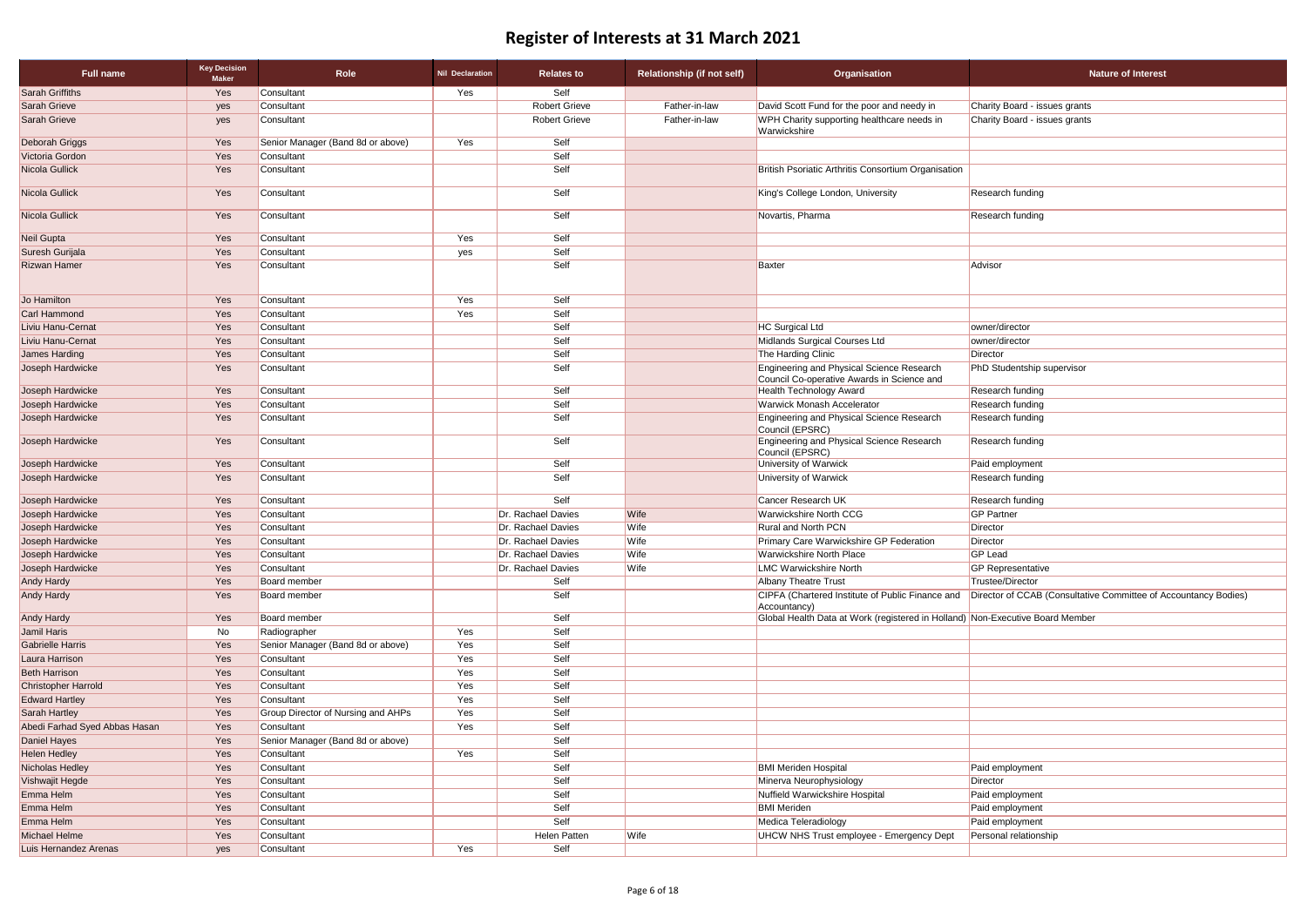| <b>Nature of Interest</b>                                                                                        |
|------------------------------------------------------------------------------------------------------------------|
| Wife Wendy Higman works at UHCW NHS Trust in Neonatal Unit                                                       |
|                                                                                                                  |
|                                                                                                                  |
|                                                                                                                  |
| Treasurer (unpaid)                                                                                               |
| <b>Polling Officer</b>                                                                                           |
|                                                                                                                  |
| Family member works at UHCW<br>Family member works at UHCW                                                       |
| Volunteer                                                                                                        |
|                                                                                                                  |
|                                                                                                                  |
| Paid employment                                                                                                  |
|                                                                                                                  |
|                                                                                                                  |
|                                                                                                                  |
| Director                                                                                                         |
| Paid employment                                                                                                  |
|                                                                                                                  |
|                                                                                                                  |
|                                                                                                                  |
|                                                                                                                  |
| Father Malcolm Hunter also works at UHCW as Director of Operations                                               |
| Volunteer                                                                                                        |
| Director                                                                                                         |
| Paid employment                                                                                                  |
| Not known                                                                                                        |
|                                                                                                                  |
|                                                                                                                  |
| Not known                                                                                                        |
| Not Known                                                                                                        |
|                                                                                                                  |
| Not Known                                                                                                        |
| Not Known                                                                                                        |
| Mother Lisa Hyland is employed as payroll manager to UHCW                                                        |
| Sister Ellie Hyland is employed as phlebotomist at SWFT<br>Daughter Georgia Hyland is employed at UHCW NHS Trust |
| Daughter Ellie Hyland is employed at SWFT                                                                        |
|                                                                                                                  |
| Not known                                                                                                        |
| <b>Research funding</b>                                                                                          |
|                                                                                                                  |
|                                                                                                                  |
| Director                                                                                                         |
| Non-executive director                                                                                           |
| Non-executive director                                                                                           |
| Paid employment                                                                                                  |
| Paid employment                                                                                                  |
|                                                                                                                  |
|                                                                                                                  |
|                                                                                                                  |
| <b>NHS Service Contract</b>                                                                                      |

| <b>Full name</b>            | <b>Key Decision</b><br><b>Maker</b> | Role                                | <b>Nil Declaration</b> | <b>Relates to</b>    | <b>Relationship (if not self)</b> | Organisation                                            | <b>Nature of Interest</b>                                          |
|-----------------------------|-------------------------------------|-------------------------------------|------------------------|----------------------|-----------------------------------|---------------------------------------------------------|--------------------------------------------------------------------|
| Daniel Higman               | Yes                                 | Consultant                          |                        | Wendy Higman         | <b>wife</b>                       | <b>UHCW NHS Trust employee</b>                          | Wife Wendy Higman works at UHCW NHS Trust in Neonatal Unit         |
| <b>Christopher Hill</b>     | Yes                                 | Consultant                          | Yes                    | Self                 |                                   |                                                         |                                                                    |
| Carl Hillermann             | Yes                                 | Consultant                          | Yes                    | Self                 |                                   |                                                         |                                                                    |
| Deborah Hilton              | Yes                                 | Consultant                          | Yes                    | Self                 |                                   |                                                         |                                                                    |
| Antony Hobbs                | Yes                                 | Corporate Director                  |                        | Self                 |                                   | Atherstone Adders Hockey Club                           | Treasurer (unpaid)                                                 |
| <b>Antony Hobbs</b>         | Yes                                 | Corporate Director                  |                        | Self                 |                                   | North Warwickshire Borough Council                      | <b>Polling Officer</b>                                             |
| Mark Hocking                | Yes                                 | Consultant                          | Yes                    | Self                 |                                   |                                                         |                                                                    |
| Kirstie Holden              | No                                  |                                     |                        | Self                 |                                   |                                                         | Family member works at UHCW                                        |
| Claire Holden               | No                                  |                                     |                        | Self                 |                                   |                                                         | Family member works at UHCW                                        |
| <b>Graeme Holmes</b>        | No                                  |                                     |                        | Self                 |                                   | CIPFA (Chartered Institute of Public Finance and        | Volunteer                                                          |
| <b>Marius Holmes</b>        | Yes                                 | Consultant                          | Yes                    | Self                 |                                   | Accountancy)                                            |                                                                    |
| Lye-Quen Hon                | Yes                                 | Consultant                          |                        | Self                 |                                   | 4 Ways                                                  | Paid employment                                                    |
|                             |                                     |                                     |                        |                      |                                   |                                                         |                                                                    |
| Lucy Horner                 | no                                  |                                     | yes                    | Self                 |                                   |                                                         |                                                                    |
| Emma Hoskison               | Yes                                 | Consultant                          | Yes                    | Self                 |                                   |                                                         |                                                                    |
| David Howe                  | Yes                                 | Consultant                          |                        | Self                 |                                   | Solihull and Warwickshire ENT Ltd                       | Director                                                           |
| David Howe                  | Yes                                 | Consultant                          |                        | Self                 |                                   | Spire Healthcare                                        | Paid employment                                                    |
| Denise Hrouda               | Yes                                 | Consultant                          | Yes                    | Self                 |                                   |                                                         |                                                                    |
| <b>Margaret Hufton</b>      | Yes                                 | Consultant                          | Yes                    | Self                 |                                   |                                                         |                                                                    |
| <b>James Hunter</b>         | Yes                                 | Consultant                          | Yes                    | Self                 |                                   |                                                         |                                                                    |
| <b>Malcolm Hunter</b>       | Yes                                 | <b>Group Director of Operations</b> |                        | <b>Stuart Hunter</b> | <b>Family member</b>              | <b>UHCW NHS Trust</b>                                   |                                                                    |
| <b>Stuart Hunter</b>        | No                                  | <b>Workforce and Transformation</b> |                        | Malcolm Hunter       | Father                            | <b>UHCW NHS Trust</b>                                   | Father Malcolm Hunter also works at UHCW as Director of Operations |
| Ali Husain                  | Yes                                 | Consultant                          |                        | Self                 |                                   | East Midlands Immediate Care Scheme                     | Volunteer                                                          |
| Ali Husain                  | Yes                                 | Consultant                          |                        | Self                 |                                   | Husaini Healthcare Ltd                                  | Director                                                           |
| Ali Husain                  | Yes                                 | Consultant                          |                        | Self                 |                                   | Air Ambulance                                           | Paid employment                                                    |
| Ali Husain                  | yes                                 | Consultant                          |                        | Self                 |                                   | Mallory Park Race Circuit                               | Not known                                                          |
| Masiha Hussain              | Yes                                 | Consultant                          | Yes                    | sef                  |                                   |                                                         |                                                                    |
| Mo Hussain                  | Yes                                 | Board member                        | Yes                    | Self                 |                                   |                                                         |                                                                    |
| Rahim Hussain               | Yes                                 | Consultant                          | Yes                    | Self                 |                                   |                                                         |                                                                    |
| <b>Charles Hutchinson</b>   | Yes                                 | Consultant                          |                        | Self                 |                                   | <b>GE</b> Healthcare                                    | Not known                                                          |
| <b>Charles Hutchinson</b>   | Yes                                 | Consultant                          |                        | Self                 |                                   | <b>Wellcome Trust &amp; Academy of Medical Sciences</b> | Not Known                                                          |
| <b>Charles Hutchinson</b>   | Yes                                 | Consultant                          |                        | Self                 |                                   | <b>NIHR</b>                                             | Not Known                                                          |
| <b>Charles Hutchinson</b>   | Yes                                 | Consultant                          |                        | Self                 |                                   | ARUK                                                    | Not Known                                                          |
| Georgia Hyland              | No                                  |                                     |                        | Mother               |                                   | <b>UHCW NHS Trust</b>                                   | Mother Lisa Hyland is employed as payroll manager to UHCW          |
| Georgia Hyland              | No                                  |                                     |                        | Sister               |                                   | <b>SWFT</b>                                             | Sister Ellie Hyland is employed as phlebotomist at SWFT            |
| Lisa Hyland                 | No                                  |                                     |                        | Daughter             |                                   | <b>UHCW NHS Trust</b>                                   | Daughter Georgia Hyland is employed at UHCW NHS Trust              |
| Lisa Hyland                 | No                                  |                                     |                        | Daughter             |                                   | <b>SWFT</b>                                             | Daughter Ellie Hyland is employed at SWFT                          |
| Andrew Ilchyshyn            | Yes                                 | Consultant                          | Yes                    | Self                 |                                   |                                                         |                                                                    |
| <b>Christopher Imray</b>    | Yes                                 | Consultant                          |                        | Self                 |                                   | Vascular Society GB and Ireland                         | Not known                                                          |
| <b>Christopher Imray</b>    | Yes                                 | Consultant                          |                        | Self                 |                                   | <b>NIHR</b>                                             | <b>Research funding</b>                                            |
| Clare Ingram                | Yes                                 | Consultant                          | Yes                    | Self                 |                                   |                                                         |                                                                    |
| Shofiq Islam                | Yes                                 | Consultant                          | Yes                    | Self                 |                                   |                                                         |                                                                    |
| Afzal Ismail                | Yes                                 | <b>Board member</b>                 |                        | Self                 |                                   | Orbit Group (Housing)                                   | <b>Director</b>                                                    |
| Afzal Ismail                | Yes                                 | <b>Board member</b>                 |                        | Self                 |                                   | Trent & Dove Housing                                    | Non-executive director                                             |
| Afzal Ismail                | Yes                                 | <b>Board member</b>                 |                        | Self                 |                                   | Tallheedil Multi-Academy Schools Trust                  | Non-executive director                                             |
| Feras Izzat                 | Yes                                 | Consultant                          |                        | Self                 |                                   | Coventry & Warwickshire Partnership NHS Trust           | Paid employment                                                    |
| Feras Izzat                 | Yes                                 | Consultant                          |                        | Self                 |                                   | <b>BMI</b> Meriden                                      | Paid employment                                                    |
| Richard Jackson             | Yes                                 | Consultant                          | Yes                    | Self                 |                                   |                                                         |                                                                    |
| Susan Jaffe                 | Yes                                 | Consultant                          | Yes                    | Self                 |                                   |                                                         |                                                                    |
| Malika Javid                | Yes                                 | Consultant                          | Yes                    | Self                 |                                   |                                                         |                                                                    |
| Sujeyanthan Jayaratnasingam | Yes                                 | Consultant                          |                        | Self                 |                                   | <b>BMI Meriden hospital</b>                             | <b>NHS Service Contract</b>                                        |
| Kieran Jefferson            | Yes                                 | Consultant                          |                        | Self                 |                                   | <b>Warwickshire Urology Ltd</b>                         | Shareholder                                                        |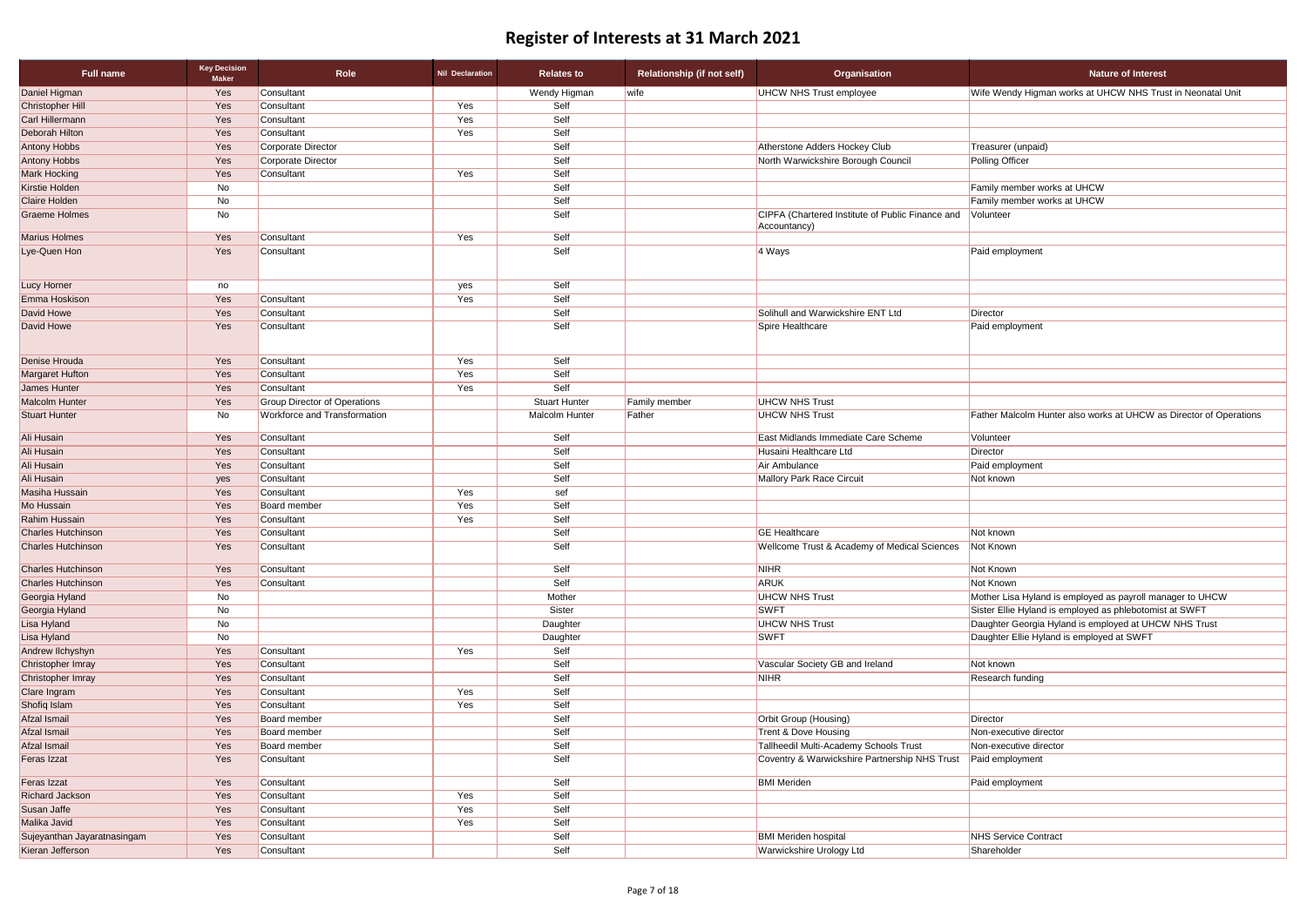| <b>Full name</b>      | <b>Key Decision</b><br><b>Maker</b> | Role                               | <b>Nil Declaration</b> | <b>Relates to</b> | <b>Relationship (if not self)</b> | Organisation                                            | <b>Nature of Interest</b>                               |
|-----------------------|-------------------------------------|------------------------------------|------------------------|-------------------|-----------------------------------|---------------------------------------------------------|---------------------------------------------------------|
| Kieran Jefferson      | Yes                                 | Consultant                         |                        | Self              |                                   | <b>NIHR</b>                                             | Research funding                                        |
| Kieran Jefferson      | Yes                                 | Consultant                         |                        | Self              |                                   | Ipsen Pharma                                            | Paid employment                                         |
| Maria Johnson         | Yes                                 | Consultant                         | Yes                    | Self              |                                   |                                                         |                                                         |
| Imogen Johnstone      | No                                  |                                    |                        | Louise Johnstone  | Mother                            | <b>UHCW NHS Trust</b>                                   | Mother Louise Johnstone also employed at UHCW NHS Trust |
| <b>Matthew Jones</b>  | Yes                                 | Consultant                         | Yes                    | Self              |                                   |                                                         |                                                         |
| Francesca Jones       | Yes                                 | Consultant                         | Yes                    | Self              |                                   |                                                         |                                                         |
| Karen Jones           | Yes                                 | Consultant                         |                        | Self              |                                   | Local rugby club                                        | Club doctor                                             |
| Michelle Jones        | Yes                                 | Consultant                         | Yes                    | Self              |                                   |                                                         |                                                         |
| Shabin Joshi          | Yes                                 | Consultant                         |                        | Self              |                                   | JoR&R Group Limited                                     | Shareholder                                             |
| Shabin Joshi          | Yes                                 | Consultant                         |                        | Self              |                                   | Central England Neurosurgery Ltd                        | Owner                                                   |
| Shabin Joshi          | Yes                                 | Consultant                         |                        | Self              |                                   | Independent International Medical Landscape Ltd   Owner |                                                         |
| Shabin Joshi          | Yes                                 | Consultant                         |                        | Self              |                                   | Nepalese Doctors' Association UK                        | Chair                                                   |
| Pradnya Joshi         | Yes                                 | Consultant                         | Yes                    | Self              |                                   |                                                         |                                                         |
| Ravi Joshi            | Yes                                 | Consultant                         | Yes                    | Self              |                                   |                                                         |                                                         |
| Pradnya Joshi         | Yes                                 | Consultant                         | Yes                    | Self              |                                   |                                                         |                                                         |
| Aneeshya Kandiyil     | Yes                                 | Consultant                         | Yes                    | Self              |                                   |                                                         |                                                         |
| Hemali Kanji          | Yes                                 | Consultant                         | Yes                    | Self              |                                   |                                                         |                                                         |
| Hema Kannappan        | Yes                                 | Consultant                         | Yes                    | Self              |                                   |                                                         |                                                         |
| Dheeraj Karamchandani | Yes                                 | Consultant                         | Yes                    | Self              |                                   |                                                         |                                                         |
| Ambika Karthikeyan    | Yes                                 | Consultant                         | Yes                    | Self              |                                   |                                                         |                                                         |
| Zahid Kazmi           | Yes                                 | Consultant                         | Yes                    | Self              |                                   |                                                         |                                                         |
| <b>Stephen Keay</b>   | Yes                                 | <b>Clinical Director</b>           | Yes                    | Self              |                                   |                                                         |                                                         |
| Penny Kechagioglou    | Yes                                 | Consultant                         |                        | Self              |                                   | <b>Genesiscare UK Group</b>                             | Director                                                |
| Penny Kechagioglou    | Yes                                 | Consultant                         |                        | Self              |                                   | Life is Ltd                                             | Owner                                                   |
| Penny Kechagioglou    | Yes                                 | Consultant                         |                        | Self              |                                   | CQC - AD HOC Hospital Inspections                       | Paid employment                                         |
| Jo Keech              | Yes                                 | Group Director of Nursing and AHPs | Yes                    | Self              |                                   |                                                         |                                                         |
| <b>Andrew Kelly</b>   | Yes                                 | Consultant                         | Yes                    | Self              |                                   |                                                         |                                                         |
| Jane Kempton          | No                                  | <b>Allied Health Professional</b>  |                        | Self              |                                   | <b>Michael Harris Opticians</b>                         | Paid employment                                         |
| Jane Kempton          | No                                  | <b>Allied Health Professional</b>  |                        | Self              |                                   | Philip Howard Opticians                                 | paid employment                                         |
| Anthony Kenton        | Yes                                 | Consultant                         | Yes                    | Self              |                                   |                                                         |                                                         |
| Sabah Khan            | No                                  | Optometrist                        |                        | Self              |                                   |                                                         |                                                         |
| Saboor Khan           | Yes                                 | Consultant                         | Yes                    | Self              |                                   |                                                         |                                                         |
| Yakhub Khan           | Yes                                 | Consultant                         | Yes                    | Self              |                                   |                                                         |                                                         |
| Haseeb Khan           | Yes                                 | Consultant                         | Yes                    | Self              |                                   |                                                         |                                                         |
| Jamal Khan            | Yes                                 | Consultant                         | Yes                    | Self              |                                   |                                                         |                                                         |
| Saboor Khan           | Yes                                 | Consultant                         | Yes                    | Self              |                                   |                                                         |                                                         |
| Rajesh Khurana        | Yes                                 | Consultant                         | Yes                    | Self              |                                   |                                                         |                                                         |
| <b>Richard King</b>   | Yes                                 | Consultant                         |                        | Self              |                                   | Corin Group plc (Cirencester UK).                       | Paid employment                                         |
| John Knibb            | Yes                                 | Senior Manager (Band 8d or above)  | Yes                    | self              |                                   |                                                         |                                                         |
| <b>Chris Koller</b>   | Yes                                 | Senior Manager (Band 8d or above)  | Yes                    | Self              |                                   |                                                         |                                                         |
| Maria Kolokotroni     | Yes                                 | Consultant                         | yes                    | Self              |                                   |                                                         |                                                         |
| Priya Kothare         | Yes                                 | Consultant                         | Yes                    | Self              |                                   |                                                         |                                                         |
| Gorana Kovacevic      | Yes                                 | Consultant                         | Yes                    | Self              |                                   |                                                         |                                                         |
| Jakub Kozdryk         | Yes                                 | Consultant                         | Yes                    | Self              |                                   |                                                         |                                                         |
| Nithya Krishnan       | Yes                                 | Consultant                         |                        | Self              |                                   | Hansa Ltd                                               | Paid employment                                         |
| Nithya Krishnan       | Yes                                 | Consultant                         |                        | Self              |                                   | Novartis                                                | Paid employment                                         |
| <b>Michael Kuehl</b>  | Yes                                 | Consultant                         | Yes                    | Self              |                                   |                                                         |                                                         |
| Peeyush Kumar         | Yes                                 | Consultant                         |                        | Self              |                                   | PK & SA Limited                                         | Director                                                |
| Peeyush Kumar         | Yes                                 | Consultant                         |                        | Self              |                                   | Society for Education in Anaesthesia (SEA UK)           | trustee                                                 |
| Sudhesh Kumar         | Yes                                 | Board member                       |                        | Self              |                                   | Medinova Ltd                                            | Shareholder                                             |
| Sudhesh Kumar         | Yes                                 | Board member                       |                        | Self              |                                   | University of Warwick.                                  | Paid employment                                         |
| Sudhesh Kumar         | Yes                                 | Board member                       |                        | Self              |                                   | NHS Digital                                             | Paid employment                                         |
|                       |                                     |                                    |                        |                   |                                   |                                                         |                                                         |

| <b>Nature of Interest</b>                            |
|------------------------------------------------------|
| earch funding                                        |
| d employment                                         |
|                                                      |
| her Louise Johnstone also employed at UHCW NHS Trust |
|                                                      |
|                                                      |
| doctor                                               |
|                                                      |
| reholder                                             |
|                                                      |
|                                                      |
| าer                                                  |
|                                                      |
| าer                                                  |
| ir                                                   |
|                                                      |
|                                                      |
|                                                      |
|                                                      |
|                                                      |
|                                                      |
|                                                      |
|                                                      |
|                                                      |
|                                                      |
|                                                      |
| ctor                                                 |
|                                                      |
| er                                                   |
| d employment                                         |
|                                                      |
|                                                      |
| d employment                                         |
| employment                                           |
|                                                      |
|                                                      |
|                                                      |
|                                                      |
|                                                      |
|                                                      |
|                                                      |
|                                                      |
|                                                      |
| d employment                                         |
|                                                      |
|                                                      |
|                                                      |
|                                                      |
|                                                      |
|                                                      |
| d employment                                         |
| d employment                                         |
|                                                      |
| ctor                                                 |
| tee                                                  |
|                                                      |
| reholder                                             |
| d employment                                         |
| d employment                                         |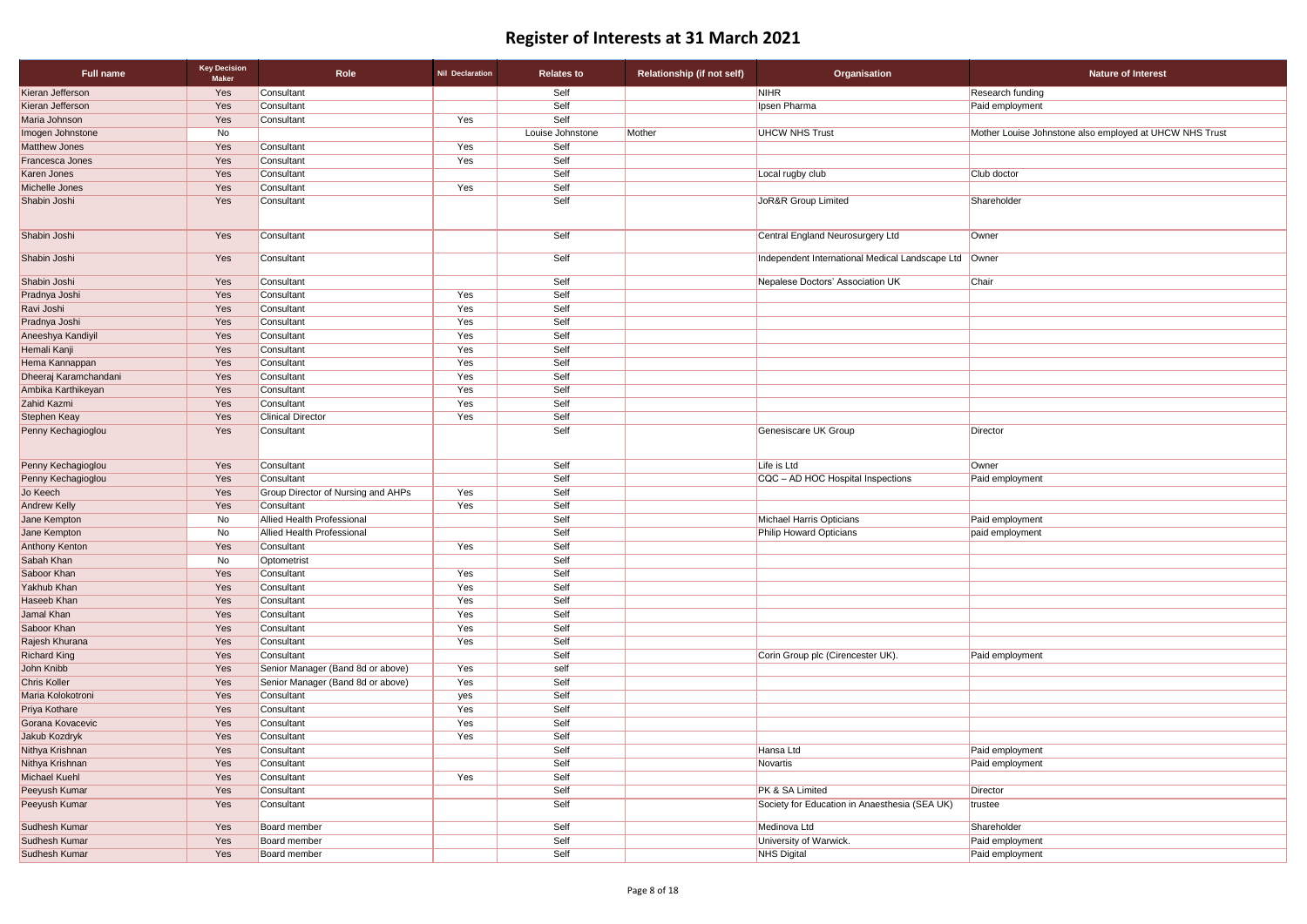| <b>Full name</b>                           | <b>Key Decision</b><br><b>Maker</b> | Role                     | <b>Nil Declaration</b> | <b>Relates to</b> | <b>Relationship (if not self)</b> | <b>Organisation</b>                                                          | <b>Nature of Interest</b>                                  |
|--------------------------------------------|-------------------------------------|--------------------------|------------------------|-------------------|-----------------------------------|------------------------------------------------------------------------------|------------------------------------------------------------|
| <b>Sudhesh Kumar</b>                       | Yes                                 | <b>Board member</b>      |                        | Self              |                                   | Nordal Ltd                                                                   | Director and shareholder                                   |
| Sudhesh Kumar                              | Yes                                 | <b>Board member</b>      |                        | Self              |                                   | Midlands Innovation Health                                                   | Chair                                                      |
|                                            |                                     |                          |                        |                   |                                   |                                                                              |                                                            |
|                                            |                                     |                          |                        |                   |                                   |                                                                              |                                                            |
|                                            |                                     |                          |                        |                   |                                   |                                                                              |                                                            |
|                                            |                                     |                          |                        |                   |                                   |                                                                              |                                                            |
|                                            |                                     |                          |                        |                   |                                   |                                                                              |                                                            |
|                                            |                                     |                          |                        |                   |                                   |                                                                              |                                                            |
|                                            |                                     |                          |                        |                   |                                   |                                                                              |                                                            |
| <b>Dilip Kumar</b>                         | Yes                                 | Consultant               | Yes                    | Self              |                                   |                                                                              |                                                            |
| John La Rosa                               | Yes                                 | Consultant               | Yes                    | Self              |                                   |                                                                              |                                                            |
| Lucinda Lacey                              | Yes                                 | Consultant               | Yes                    | Self              |                                   |                                                                              |                                                            |
| Steven Laird<br>Arthi Lakshmanan           | Yes<br>Yes                          | Consultant<br>Consultant | Yes<br>Yes             | Self<br>Self      |                                   |                                                                              |                                                            |
| <b>Clare Langley</b>                       | Yes                                 | Consultant               | Yes                    | Self              |                                   |                                                                              |                                                            |
| <b>Beatriz Lara</b>                        | Yes                                 | Consultant               | Yes                    | Self              |                                   |                                                                              |                                                            |
| <b>Katherine Laver</b>                     | Yes                                 | Consultant               | Yes                    | Self              |                                   |                                                                              |                                                            |
| Thomas Lawrence                            | Yes                                 | Consultant               |                        | Self              |                                   | Tom Lawrence Ltd.                                                            | Director                                                   |
| <b>Thomas Lawrence</b>                     | Yes                                 | Consultant               |                        | Self              |                                   | Zimmer-Biomet                                                                | Paid employment                                            |
|                                            |                                     |                          |                        |                   |                                   |                                                                              |                                                            |
| Rynn Lee                                   | Yes                                 | Consultant               | Yes                    | Self              |                                   |                                                                              |                                                            |
| <b>Caroline Leech</b>                      | Yes                                 | Consultant               |                        | Self              |                                   | Air Ambulance Service                                                        | Deputy Clinical lead HEMS doctor                           |
| Caroline Leech                             | Yes                                 | Consultant               |                        | self              |                                   | <b>Emergency Medicine Journal (BMJ Publishing)</b>                           | Associate Editor                                           |
| Caroline Leech                             | Yes                                 | Consultant               |                        | Self              |                                   | Faculty of pre-hospital care, Royal College of<br><b>Emergency Medicine</b>  | Non-financial professional - Executive Board Member        |
| Caroline Leech                             | Yes                                 | Consultant               |                        | Self              |                                   | Royal College of Emergency Medicine                                          | Non-financial professional                                 |
| Kai Leong                                  | Yes                                 | Consultant               | Yes                    | Self              |                                   |                                                                              |                                                            |
| <b>Vincent Leung</b>                       | Yes                                 | Consultant               | Yes                    | Self              |                                   |                                                                              |                                                            |
| Andrea Lindahl                             | Yes                                 | Consultant               |                        | Self              |                                   | Parkinson's UK                                                               | Volunteer                                                  |
| Duncan Loft                                | Yes                                 | Consultant               |                        | Self              |                                   | <b>British Society of Gastroenterology</b>                                   | <b>Treasurer and trustee</b>                               |
| Duncan Loft                                | Yes                                 | Consultant               |                        | Self              |                                   | Private practice                                                             | Not known                                                  |
| Chen Sheng Low                             | Yes                                 | Consultant               |                        | Self              |                                   | <b>BMI</b>                                                                   | Paid employment                                            |
| Chen Sheng Low                             | Yes                                 | Consultant               |                        | Self              |                                   | Medica                                                                       | Paid employment                                            |
| <b>Heidi Ludford</b>                       | No                                  |                          |                        | Michelle Harding  | Sister                            | <b>UHCW NHS Trust</b>                                                        | Sister Michelle Harding is also employed at UHCW NHS Trust |
| <b>Susan Lupton</b>                        | Yes                                 | Consultant               |                        | Self              |                                   | Nuffield                                                                     | Paid employment                                            |
| Susan Lupton                               | Yes                                 | Consultant               |                        | Self              |                                   | Genesis care                                                                 | Paid employment                                            |
| Elena Lynes                                | Yes                                 | l0                       | Yes                    | Self              |                                   |                                                                              |                                                            |
| Donald MacDonald                           | yes                                 | Consultant               |                        | Self              |                                   | Warwickshire Urology Ltd                                                     | Director                                                   |
| Colin Macdougall                           | Yes                                 | Consultant               |                        | Self              |                                   | University of Warwick (Warwick Medical School)                               | Paid employment                                            |
| Pratibha Machenahalli                      | Yes                                 | Consultant               | Yes                    | Self              |                                   |                                                                              |                                                            |
| George Madden                              | Yes                                 | Consultant               | Yes                    | Self              |                                   |                                                                              |                                                            |
| Asif Mahmood                               | Yes                                 | Consultant               | Yes                    | Self              |                                   |                                                                              |                                                            |
| Huda Mahmoud                               | Yes                                 | Consultant               | Yes                    | Self              |                                   |                                                                              |                                                            |
| <b>Andrew Mahon</b>                        | Yes                                 | Consultant               |                        | Self              |                                   | Andrew Mahon Ltd                                                             | Director                                                   |
| <b>Andrew Mahon</b><br><b>Andrew Mahon</b> | Yes<br>Yes                          | Consultant<br>Consultant |                        | Self<br>Self      |                                   | <b>BMI Droitwich Spa Hospital;</b><br>Spire South Bank Hospital in Worcester | Paid employment<br>Paid employment                         |
| Elizabeth Maiden                           | No                                  |                          | Yes                    | Self              |                                   |                                                                              |                                                            |
| Maitrayee Maitra                           | Yes                                 | Consultant               | Yes                    | Self              |                                   |                                                                              |                                                            |
| Samita Majumdar                            | Yes                                 | Consultant               |                        | Self              |                                   | <b>BMI</b> Meriden                                                           | Paid employment                                            |
|                                            |                                     |                          |                        |                   |                                   |                                                                              |                                                            |
| Laith Malhas                               | Yes                                 | Consultant               | Yes                    | Self              |                                   |                                                                              |                                                            |
| Priyanka Mandal                            | No                                  | Consultant               |                        | Self              |                                   | Priyanka Mandal Ltd                                                          | Director                                                   |
|                                            |                                     |                          |                        |                   |                                   |                                                                              |                                                            |
|                                            |                                     |                          |                        |                   |                                   |                                                                              |                                                            |
|                                            |                                     |                          |                        |                   |                                   |                                                                              |                                                            |
|                                            |                                     |                          |                        |                   |                                   |                                                                              |                                                            |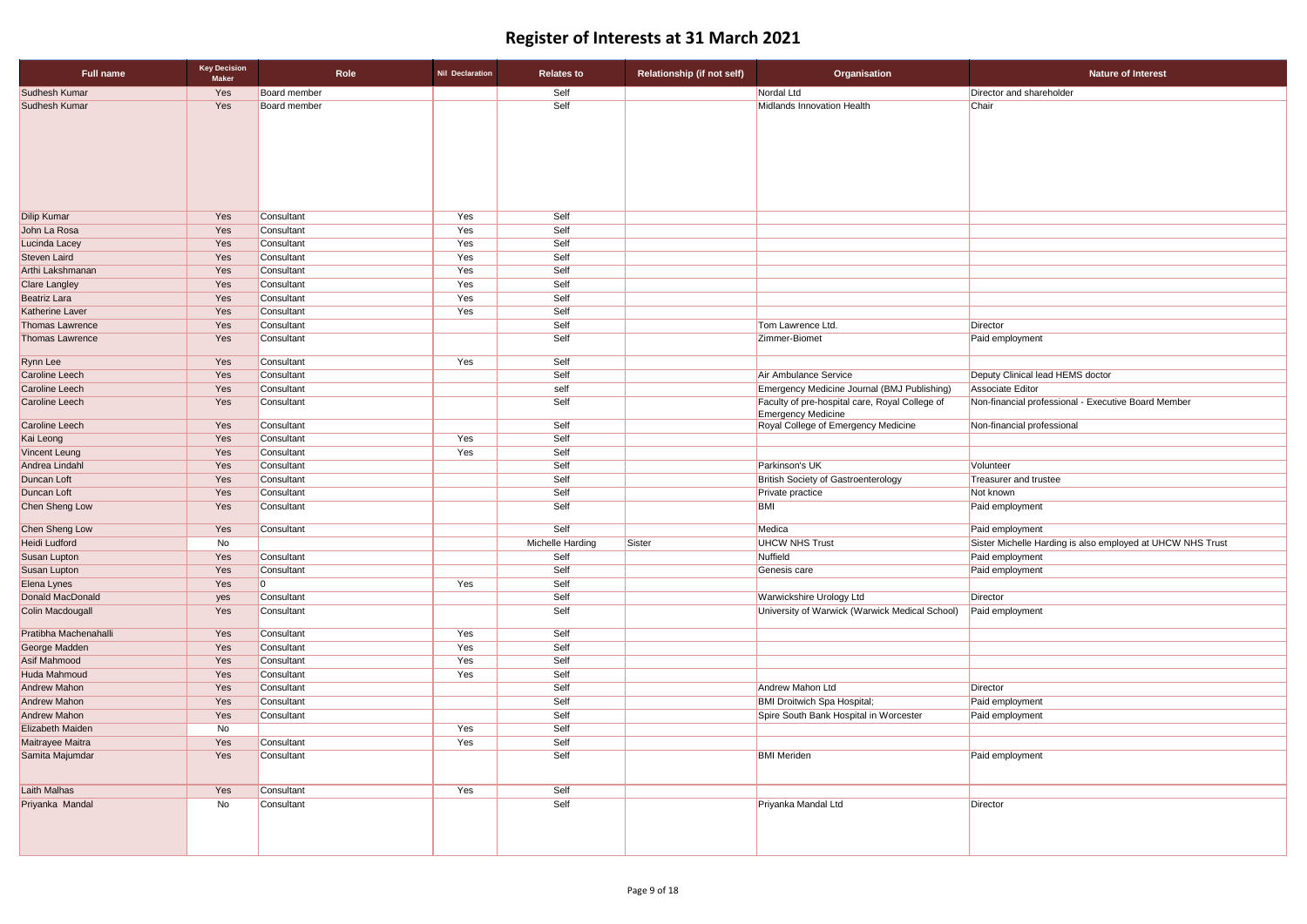| <b>Full name</b>          | <b>Key Decision</b><br><b>Maker</b> | Role                                      | <b>Nil Declaration</b> | <b>Relates to</b> | <b>Relationship (if not self)</b> | Organisation                                                | <b>Nature of Interest</b>                                                         |
|---------------------------|-------------------------------------|-------------------------------------------|------------------------|-------------------|-----------------------------------|-------------------------------------------------------------|-----------------------------------------------------------------------------------|
| Rashmi Manjunatha         | Yes                                 | Consultant                                |                        | Self              |                                   | <b>Excel Medicare limited</b>                               | Director                                                                          |
| Nonavinakere Manjunatha   | Yes                                 | Consultant                                |                        | Self              |                                   | <b>Excel Medicare limited</b>                               | Director                                                                          |
| Jayan Mannath             | Yes                                 | Consultant                                |                        | Self              |                                   | Endosych                                                    | Co-Director                                                                       |
| Stella Manzie             | Yes                                 | <b>Board member</b>                       |                        | Self              |                                   | <b>Esmee Fairbairn Foundation</b>                           | Trustee (voluntary/unpaid)                                                        |
| Stella Manzie             | Yes                                 | <b>Board member</b>                       |                        | Self              |                                   | Open University Business School                             | Visiting Fellow                                                                   |
| Stella Manzie             | Yes                                 | <b>Board member</b>                       |                        | Self              |                                   | University of Birmingham                                    | Chair Study Steering Group                                                        |
| Stella Manzie             | Yes                                 | <b>Board member</b>                       |                        | Self              |                                   | Santander (Financial Services)                              | Small-scale shareholder                                                           |
| Stella Manzie             | Yes                                 | <b>Board member</b>                       |                        | Self              |                                   | AS Associates (consultancy - local govt<br>recruitment)     | Occasional paid consultancy                                                       |
| Stella Manzie             | Yes                                 | <b>Board member</b>                       |                        | Self              |                                   | SOLACE Enterprises (local govt related<br>consultancy)      | Occasional paid consultancy                                                       |
| Stella Manzie             | Yes                                 | <b>Board member</b>                       |                        | Self              |                                   | <b>Global Partners Governance</b>                           | Occasional paid consultancy                                                       |
| Stella Manzie             | Yes                                 | <b>Board member</b>                       |                        | Self              |                                   | Self-employed consultancy                                   | Occasional paid consultancy                                                       |
| Stella Manzie             | Yes                                 | <b>Board member</b>                       |                        | Self              |                                   | Penna Recruitment                                           | Occasional paid consultancy                                                       |
| Stella Manzie             | Yes                                 | <b>Board member</b>                       |                        | Long term partner | Long-Term Partner                 | Self-employed consultant                                    | Paid consultancy                                                                  |
| Gabriele Marangoni        | Yes                                 | Consultant                                | Yes                    | Self              |                                   |                                                             |                                                                                   |
| Kara Marshall             | Yes                                 | <b>Group Director of Operations</b>       | Yes                    | Self              |                                   |                                                             |                                                                                   |
| Pat Marson                | No                                  |                                           |                        | Self              |                                   | Coventry and Rugby GP Alliance                              | Non-executive director                                                            |
| Antonio Martin-Ucar       | Yes                                 | Consultant                                | Yes                    | Self              |                                   |                                                             |                                                                                   |
| Nicholas Matharu          | Yes                                 | Consultant                                | Yes                    | Self              |                                   |                                                             |                                                                                   |
| James Matthews            | Yes                                 | Senior Manager (Band 8d or above)         | Yes                    | Self              |                                   |                                                             |                                                                                   |
| <b>Paul Matthews</b>      | Yes                                 | Consultant                                |                        | Self              |                                   | University of Warwick                                       | Research funding                                                                  |
| <b>Paul Matthews</b>      | Yes                                 | Consultant                                |                        | Self              |                                   | <b>BMI Meriden Hospital.</b>                                | Paid employment                                                                   |
| Krystyna Petzsch (Matyka) | yes                                 | Consultant                                |                        | Self              |                                   | University of Warwick                                       | Paid employment                                                                   |
| Jenny Mawby-Groom         | Yes                                 | <b>Board member</b>                       | Yes                    | Self              |                                   |                                                             |                                                                                   |
| Laura May                 | Yes                                 | Consultant                                | Yes                    | Self              |                                   |                                                             |                                                                                   |
| Nicholas Maycock          | Yes                                 | Consultant                                |                        | Self              |                                   | <b>Insight Medical Services</b>                             | Director                                                                          |
| Antonia Mayell            | Yes                                 | Consultant                                | Yes                    | Self              |                                   |                                                             |                                                                                   |
| <b>Jessica Mcalister</b>  | No                                  |                                           | Yes                    | Self              |                                   |                                                             |                                                                                   |
| John Mcarthur             | Yes                                 | Consultant                                | Yes                    | Self              |                                   |                                                             |                                                                                   |
| Lucy McAvan               | Yes                                 | Consultant                                | Yes                    | Self              |                                   |                                                             |                                                                                   |
| <b>Nial McCarron</b>      | yes                                 | Consultant                                |                        | Self              |                                   | Myton Hospice                                               | Honorary Contract working as Palliative Medicine Consultant (3.5 Pas per<br>week) |
| Vanessa McDonagh          | Yes                                 | <b>Group Director of Nursing and AHPs</b> | Yes                    | Self              |                                   |                                                             |                                                                                   |
| Katherina McEvoy          | Yes                                 | Consultant                                | Yes                    | Self              |                                   |                                                             |                                                                                   |
| <b>Gordon McGregor</b>    | No                                  |                                           |                        | Self              |                                   | Atrium Health Ltd (Centre for Exercise and Health) Director |                                                                                   |
| Karen Mclachlan           | Yes                                 | Consultant                                |                        | Self              |                                   | Coventry School Foundation                                  | School governor and trustee                                                       |
| Karen Mclachlan           | Yes                                 | Consultant                                |                        | Self              |                                   | Assist Trauma Care                                          | Volunteer                                                                         |
| Karen Mclachlan           | Yes                                 | Consultant                                |                        | Holger Allroggen  | Husband                           |                                                             | Husband works at UHCW NHS Trust as a Neurology Consultant                         |
| Euan McLaughlin           | Yes                                 | Consultant                                | Yes                    | Self              |                                   |                                                             |                                                                                   |
| <b>Mark Mead</b>          | Yes                                 | Consultant                                |                        | Self              |                                   | M.Mead Ltd                                                  | Director                                                                          |
| <b>Purnima Mehta</b>      | Yes                                 | Consultant                                | Yes                    | Self              |                                   |                                                             |                                                                                   |
| <b>Hiten Mehta</b>        | Yes                                 | Consultant                                | Yes                    | Self              |                                   |                                                             |                                                                                   |
| Cyprian Mendonca          | Yes                                 | Consultant                                |                        | Self              |                                   | <b>BMI</b> Meriden                                          | Private practice                                                                  |
| Cyprian Mendonca          | Yes                                 | Consultant                                |                        | Self              |                                   | <b>Medical Education Department</b>                         | Adviser on procurement                                                            |
| Vinod Menon               | Yes                                 | Consultant                                | Yes                    | Self              |                                   |                                                             |                                                                                   |
| Domenico Mesiano          | Yes                                 | Consultant                                | Yes                    | Self              |                                   |                                                             |                                                                                   |
| <b>Andrew Metcalfe</b>    | Yes                                 | Consultant                                | Yes                    | self              |                                   |                                                             |                                                                                   |
| Julie Midgley             | Yes                                 | Senior Manager (Band 8d or above)         | Yes                    | Self              |                                   |                                                             |                                                                                   |
| <b>Carole Mills</b>       | Yes                                 | <b>Board member</b>                       |                        | Self              |                                   | Midland Heart, Housing Association                          | Non-executive director                                                            |
| Carole Mills              | Yes                                 | Board member                              |                        | Self              |                                   | Carole Mills Associates Ltd                                 | Owner                                                                             |
| <b>Martin Minich</b>      | Yes                                 | Consultant                                | Yes                    | Self              |                                   |                                                             |                                                                                   |
| Chetan Modi               | Yes                                 | Consultant                                |                        | Self              |                                   | Shoulder and Elbow Solutions Ltd                            | Director                                                                          |
|                           |                                     |                                           |                        |                   |                                   |                                                             |                                                                                   |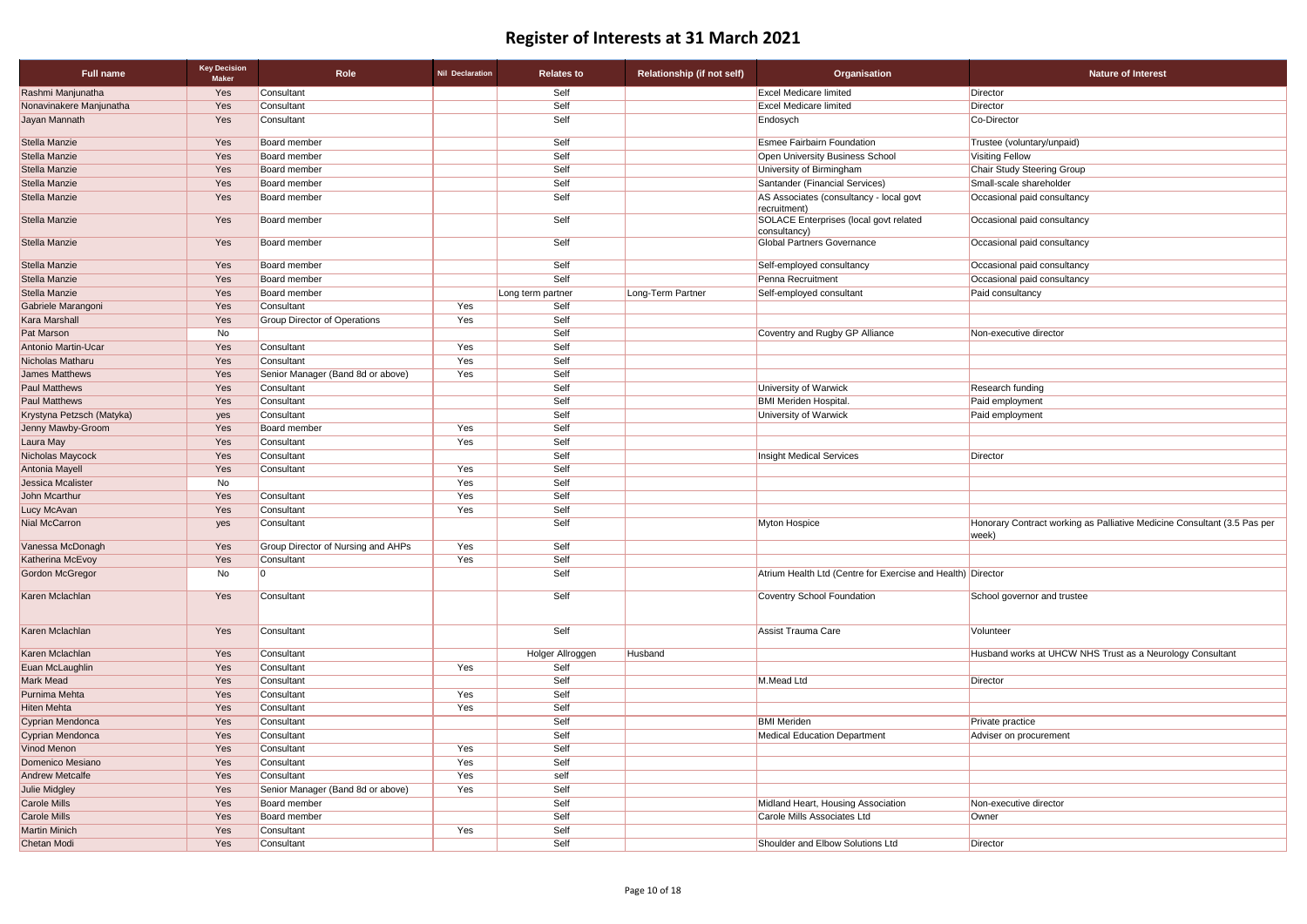| <b>Trustee</b>                                                                                                                                                                 |
|--------------------------------------------------------------------------------------------------------------------------------------------------------------------------------|
| Lay member<br>Partner (locum doctor)                                                                                                                                           |
|                                                                                                                                                                                |
|                                                                                                                                                                                |
|                                                                                                                                                                                |
|                                                                                                                                                                                |
|                                                                                                                                                                                |
| Paid employment                                                                                                                                                                |
| <b>Vice Chair</b>                                                                                                                                                              |
| Shareholder and director                                                                                                                                                       |
| trustee                                                                                                                                                                        |
| Paid employment                                                                                                                                                                |
|                                                                                                                                                                                |
|                                                                                                                                                                                |
|                                                                                                                                                                                |
|                                                                                                                                                                                |
| Son also employed at UHCW NHS Trust (bank nurse within same<br>department)                                                                                                     |
|                                                                                                                                                                                |
|                                                                                                                                                                                |
|                                                                                                                                                                                |
| Co-Chairman/Trustee                                                                                                                                                            |
| Chairman of the British Intestinal Failure Alliance (BIFA) part of BAPEN                                                                                                       |
| Chairman of the Adjudication Committee of the phase III multicentre, double<br>blind, randomised placebo controlled parallel group efficacy and safety trial<br>of Apraglutide |
|                                                                                                                                                                                |
| Director                                                                                                                                                                       |
| <b>Treasurer and trustee</b>                                                                                                                                                   |
| Deputy Director - unpaid. Academic Research Unit                                                                                                                               |
| Chair                                                                                                                                                                          |
| trustee                                                                                                                                                                        |
|                                                                                                                                                                                |
|                                                                                                                                                                                |
|                                                                                                                                                                                |
|                                                                                                                                                                                |
| Owner                                                                                                                                                                          |
|                                                                                                                                                                                |
|                                                                                                                                                                                |

| <b>Full name</b>           | <b>Key Decision</b><br><b>Maker</b> | Role                              | <b>Nil Declaration</b> | <b>Relates to</b>     | <b>Relationship (if not self)</b>             | Organisation                                                           | <b>Nature of Interest</b>                                                                                                                                                      |
|----------------------------|-------------------------------------|-----------------------------------|------------------------|-----------------------|-----------------------------------------------|------------------------------------------------------------------------|--------------------------------------------------------------------------------------------------------------------------------------------------------------------------------|
| <b>Timothy Moorby</b>      | Yes                                 | Consultant                        | yes                    | self                  |                                               |                                                                        |                                                                                                                                                                                |
| Nina Morgan                | Yes                                 | Board member                      |                        | Self                  |                                               | University Hospital Coventry & Warwickshire<br>charity                 | Trustee                                                                                                                                                                        |
| <b>Helen Mosley</b>        | yes                                 | Senior Manager (Band 8d or above) |                        | Self                  |                                               | Dudley CCG                                                             | Lay member                                                                                                                                                                     |
| Elizabeth Morgan           | Yes                                 | Consultant                        |                        | Self                  | <b>Adam Roberts</b><br>Partner (locum doctor) |                                                                        |                                                                                                                                                                                |
| Chandoshi Mukherjee        | Yes                                 | Consultant                        | Yes                    | Self                  |                                               |                                                                        |                                                                                                                                                                                |
| Soma Mukherjee             | Yes                                 | Consultant                        | Yes                    | Self                  |                                               |                                                                        |                                                                                                                                                                                |
| Hannah Muldoon             | No                                  |                                   |                        | Joan Goodbody         | Mother in Law                                 | <b>UHCW NHS Trust</b>                                                  |                                                                                                                                                                                |
| Hannah Muldoon             | No                                  |                                   |                        | <b>Craig Goodbody</b> | <b>Brother in Law</b>                         | <b>UHCW NHS Trust</b>                                                  |                                                                                                                                                                                |
| Zewda Mulugeta             | Yes                                 | Consultant                        |                        | Self                  |                                               |                                                                        |                                                                                                                                                                                |
| Peter Munthali             | Yes                                 | Consultant                        |                        | Self                  |                                               | <b>BMI</b> Meriden                                                     | Paid employment                                                                                                                                                                |
| Suresh Munyal              | No                                  | l0                                |                        | Self                  |                                               | Coventry and Warwickshire Local Optical<br>Committee                   | Vice Chair                                                                                                                                                                     |
| Suresh Munyal              | No                                  | $\overline{0}$                    |                        | Self                  |                                               | <b>Eyesite Eyecare Centres</b>                                         | Shareholder and director                                                                                                                                                       |
| Suresh Munyal              | No                                  | l0                                |                        | Self                  |                                               | Coventry Resource Centre for the Blind Lodge of<br><b>St Catherine</b> | trustee                                                                                                                                                                        |
| <b>Buddhavarapu Murthy</b> | Yes                                 | Consultant                        | Yes                    | Self                  |                                               |                                                                        |                                                                                                                                                                                |
| Narasimha Murthy           | Yes                                 | Consultant                        |                        | Self                  |                                               | Not known                                                              | Paid employment                                                                                                                                                                |
| Maria Mushkbar             | Yes                                 | Consultant                        | Yes                    | Self                  |                                               |                                                                        |                                                                                                                                                                                |
| Basavaiah Gowramma Natesh  | Yes                                 | Consultant                        | Yes                    | Self                  |                                               |                                                                        |                                                                                                                                                                                |
| <b>Puneet Nath</b>         | Yes                                 | Consultant                        | Yes                    | Self                  |                                               |                                                                        |                                                                                                                                                                                |
| Aamod Nawathe              | Yes                                 | Consultant                        | Yes                    | Self                  |                                               |                                                                        |                                                                                                                                                                                |
| <b>Sheraz Nazir</b>        | Yes                                 | Consultant                        | Yes                    | Self                  |                                               |                                                                        |                                                                                                                                                                                |
| Samantha Neale             | No                                  |                                   |                        |                       | Son                                           | <b>UHCW NHS Trust</b>                                                  | Son also employed at UHCW NHS Trust (bank nurse within same<br>department)                                                                                                     |
| Manjuvani Neerudu          | Yes                                 | Consultant                        | Yes                    | Self                  |                                               |                                                                        |                                                                                                                                                                                |
| <b>Kim Neuling</b>         | Yes                                 | Consultant                        | Yes                    | Self                  |                                               |                                                                        |                                                                                                                                                                                |
| <b>Sarah Nicolle</b>       | Yes                                 | Consultant                        | Yes                    | Self                  |                                               |                                                                        |                                                                                                                                                                                |
| Jeremy Nightingale         | Yes                                 | Consultant                        |                        | Self                  |                                               | Nightingale Trust for Nutritional Support                              | Co-Chairman/Trustee                                                                                                                                                            |
| Jeremy Nightingale         | Yes                                 | Consultant                        |                        | Self                  |                                               | British Association for parenteral and enteral<br>nutrition (BAPEN)    | Chairman of the British Intestinal Failure Alliance (BIFA) part of BAPEN                                                                                                       |
| Jeremy Nightingale         | Yes                                 | Consultant                        |                        | self                  |                                               | Vectiv Bio AG                                                          | Chairman of the Adjudication Committee of the phase III multicentre, double<br>blind, randomised placebo controlled parallel group efficacy and safety trial<br>of Apraglutide |
| <b>Tosia Nisar</b>         | Yes                                 | Consultant                        | Yes                    | Self                  |                                               |                                                                        |                                                                                                                                                                                |
| <b>Steve Noon</b>          | Yes                                 | Senior Manager (Band 8d or above) | Yes                    | Self                  |                                               |                                                                        |                                                                                                                                                                                |
| Chuka Nwokolo              | Yes                                 | Consultant                        |                        | Self                  |                                               | C U Nwokolo Ltd                                                        | Director                                                                                                                                                                       |
| Chuka Nwokolo              | Yes                                 | Consultant                        |                        | Self                  |                                               | Royal College of Physicians London                                     | <b>Treasurer and trustee</b>                                                                                                                                                   |
| John O'Callaghan           | Yes                                 | Consultant                        |                        | Self                  |                                               | Centre for Evidence in Transplantation                                 | Deputy Director - unpaid. Academic Research Unit                                                                                                                               |
| Paul O'Hare                | Yes                                 | Consultant                        |                        | Self                  |                                               | Diabetes Endocrine and Immersion Research<br>Trust                     | Chair                                                                                                                                                                          |
| Paul O'Hare                | Yes                                 | Consultant                        |                        | Self                  |                                               | <b>Novo Nordisk Foundation</b>                                         | trustee                                                                                                                                                                        |
| Oluwatimilehin Olabamiyo   | No                                  |                                   | Yes                    | Self                  |                                               |                                                                        |                                                                                                                                                                                |
| <b>Colin Oliver</b>        | Yes                                 | Consultant                        | Yes                    | Self                  |                                               |                                                                        |                                                                                                                                                                                |
| <b>Altan Omer</b>          | Yes                                 | Consultant                        | Yes                    | Self                  |                                               |                                                                        |                                                                                                                                                                                |
| Alice Ong                  | Yes                                 | Consultant                        | Yes                    | Self                  |                                               |                                                                        |                                                                                                                                                                                |
| Rosa Maria Ortiz Comino    | Yes                                 | Consultant                        | Yes                    | Self                  |                                               |                                                                        |                                                                                                                                                                                |
| <b>Faizel Osman</b>        | Yes                                 | Consultant                        |                        | Self                  |                                               | Faizel Osman Ltd                                                       | Owner                                                                                                                                                                          |
| Muneer Otri                | yes                                 | Consultant                        | yes                    | Self                  |                                               |                                                                        |                                                                                                                                                                                |
| Sergio Pagliarini          | Yes                                 | Consultant                        | Yes                    | Self                  |                                               |                                                                        |                                                                                                                                                                                |
| Charles Pairaudeau         | yes                                 | Consultant                        | yes                    | Self                  |                                               |                                                                        |                                                                                                                                                                                |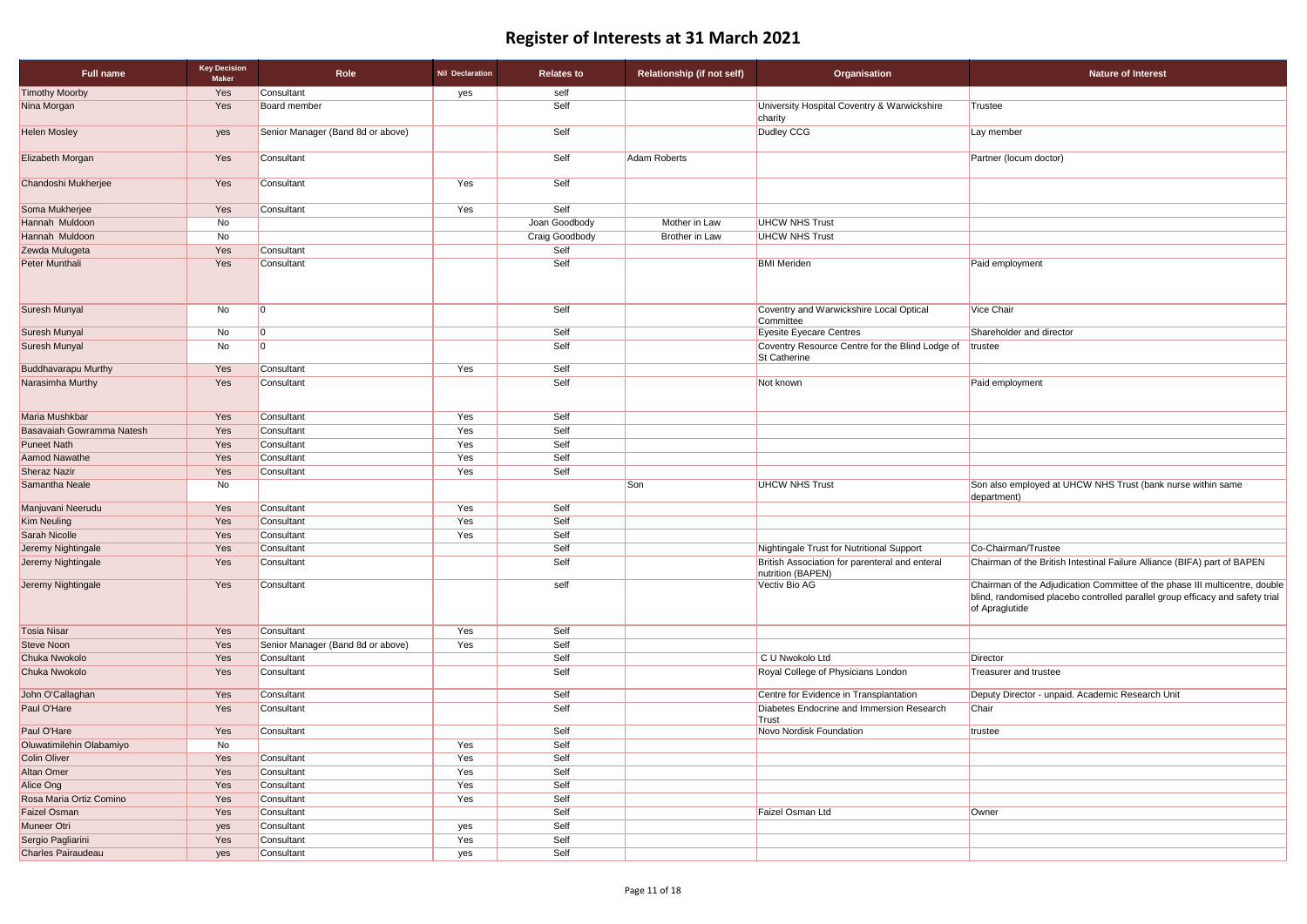| <b>Nature of Interest</b>                                                                                             |
|-----------------------------------------------------------------------------------------------------------------------|
|                                                                                                                       |
| Paid employment                                                                                                       |
| Paid employment                                                                                                       |
| Chair                                                                                                                 |
| Reporting radiologist                                                                                                 |
| Director                                                                                                              |
| Director                                                                                                              |
| Paid employment                                                                                                       |
| Loyalty interest                                                                                                      |
| Loyalty interest                                                                                                      |
| Loyalty interest                                                                                                      |
| Director                                                                                                              |
| Shareholder                                                                                                           |
| Non-executive director                                                                                                |
| Trustee                                                                                                               |
|                                                                                                                       |
| Director                                                                                                              |
| Director                                                                                                              |
| Director                                                                                                              |
| Trustee                                                                                                               |
| Research funding                                                                                                      |
| Site lead for head and neck cancer                                                                                    |
| Thyroid surgeon                                                                                                       |
| General surgeon - including general surgeon of childhood                                                              |
| Liaison member of the specialist advisory committee of general surgery to<br>the joint committee of surgical training |
| Area training programme director core surgery West Midlands (South)                                                   |
| Paid employment                                                                                                       |
| Paid employment                                                                                                       |
| Personal relationship                                                                                                 |
| Personal relationship                                                                                                 |
|                                                                                                                       |
| Loyalty interest                                                                                                      |
| Son Daniel Phillips also employed at UHCW NHS Trust                                                                   |
| Paid employment                                                                                                       |

| <b>Full name</b>         | <b>Key Decision</b><br><b>Maker</b> | Role                              | <b>Nil Declaration</b> | <b>Relates to</b>      | <b>Relationship (if not self)</b> | <b>Organisation</b>                                                            | <b>Nature of Interest</b>                                                                                             |
|--------------------------|-------------------------------------|-----------------------------------|------------------------|------------------------|-----------------------------------|--------------------------------------------------------------------------------|-----------------------------------------------------------------------------------------------------------------------|
| Amaran Pandurengan       | Yes                                 | Consultant                        | Yes                    | Self                   |                                   |                                                                                |                                                                                                                       |
| Sandeep Panikker         | Yes                                 | Consultant                        |                        | Self                   |                                   | <b>BMI</b> Meriden                                                             | Paid employment                                                                                                       |
| Sandeep Panikker         | Yes                                 | Consultant                        |                        | Self                   |                                   | <b>Boston Scientific</b>                                                       | Paid employment                                                                                                       |
| Alan Park                | Yes                                 | Consultant                        | Yes                    | Self                   |                                   |                                                                                |                                                                                                                       |
| <b>Ronald Parker</b>     | Yes                                 | Consultant                        |                        | Self                   |                                   | Metanoia Psychotherapy Training Institute, Ealing. Chair<br>1/1/1990<br>London |                                                                                                                       |
| Jitendra Parmar          | Yes                                 | Consultant                        | Yes                    | Self                   |                                   |                                                                                |                                                                                                                       |
| <b>Caron Parsons</b>     | Yes                                 | Consultant                        |                        | Self                   |                                   | Medica (teleradiology)                                                         | Reporting radiologist                                                                                                 |
| <b>Anant Patel</b>       | No                                  |                                   |                        | Self                   |                                   | <b>AMPformatics Ltd- Health Consultancy</b>                                    | Director                                                                                                              |
| <b>Anant Patel</b>       | No                                  |                                   |                        | Self                   |                                   | Certa Testing                                                                  | Director                                                                                                              |
| <b>Hiten Patel</b>       | Yes                                 | Consultant                        |                        | Self                   |                                   | Birmingham Childen's Hospital                                                  | Paid employment                                                                                                       |
| Jayamala Patel           | No                                  |                                   |                        | Kiran Patel            | Father                            | <b>UHCW NHS Trust</b>                                                          | Loyalty interest                                                                                                      |
| Jayamala Patel           | No                                  |                                   |                        | Kiran Patel            | Father                            | <b>BMJ Group</b>                                                               | Loyalty interest                                                                                                      |
| <b>Kiran Patel</b>       | Yes                                 | Consultant                        |                        | Jayamala Patel         | Daughter                          | <b>UHCW NHS Trust</b>                                                          | Loyalty interest                                                                                                      |
| <b>Kiran Patel</b>       | Yes                                 | Board member                      |                        | Self                   |                                   | <b>KPEP Ltd</b>                                                                | <b>Director</b>                                                                                                       |
| <b>Kiran Patel</b>       | Yes                                 | <b>Board member</b>               |                        | Self                   |                                   | Shell                                                                          | Shareholder                                                                                                           |
| <b>Kiran Patel</b>       | Yes                                 | Consultant                        |                        | Self                   |                                   | <b>BMJ</b> Group                                                               | Non-executive director                                                                                                |
| Kiran Patel              | Yes                                 | <b>Board member</b>               |                        | Self                   |                                   | South Asia Health Foundation                                                   | Trustee                                                                                                               |
| <b>Krunal Patel</b>      | Yes                                 | Consultant                        | Yes                    | Self                   |                                   |                                                                                |                                                                                                                       |
| Anuja Patil              | Yes                                 | Consultant                        |                        | Self                   |                                   | <b>Orthovision Ltd</b>                                                         | Director                                                                                                              |
| Sunit Patil              | Yes                                 | Consultant                        |                        | Self                   |                                   | <b>Orthovision Ltd</b>                                                         | Director                                                                                                              |
| <b>Mathew Patteril</b>   | Yes                                 | Consultant                        |                        | Self                   |                                   | Ansa Scorpio Limited                                                           | Director                                                                                                              |
| <b>Mathew Patteril</b>   | Yes                                 | Consultant                        |                        | Self                   |                                   | Association of Anaesthetists of Great Britain and<br>Ireland (AAGBI)           | Trustee                                                                                                               |
| <b>Mathew Patteril</b>   | Yes                                 | Consultant                        |                        | Self                   |                                   | Royal College of Anaesthetists                                                 | Research funding                                                                                                      |
| <b>Giles Pattison</b>    | Yes                                 | Consultant                        |                        | Deborah Markham        | Wife                              | South Warwickshire NHS Foundation Trust                                        | Site lead for head and neck cancer                                                                                    |
| <b>Giles Pattison</b>    | Yes                                 | Consultant                        |                        | Deborah Markham        | Wife                              | South Warwickshire NHS Foundation Trust                                        | Thyroid surgeon                                                                                                       |
| <b>Giles Pattison</b>    | Yes                                 | Consultant                        |                        | Deborah Markham        | Wife                              | South Warwickshire NHS Foundation Trust                                        | General surgeon - including general surgeon of childhood                                                              |
| <b>Giles Pattison</b>    | Yes                                 | Consultant                        |                        | Deborah Markham        | Wife                              | South Warwickshire NHS Foundation Trust                                        | Liaison member of the specialist advisory committee of general surgery to<br>the joint committee of surgical training |
| <b>Giles Pattison</b>    | Yes                                 | Consultant                        |                        | Deborah Markham        | Wife                              | South Warwickshire NHS Foundation Trust                                        | Area training programme director core surgery West Midlands (South)                                                   |
| Jaison Paul              | Yes                                 | Consultant                        |                        | Self                   |                                   | <b>BMI</b> Meriden                                                             | Paid employment                                                                                                       |
| Jaison Paul              | Yes                                 | Consultant                        |                        | Self                   |                                   | Nuffield Warwickshire Hospital                                                 | Paid employment                                                                                                       |
| Jaison Paul              | Yes                                 | Consultant                        | Yes                    | Self                   |                                   |                                                                                |                                                                                                                       |
| Lucinda Peachey          | No                                  |                                   |                        | Self                   | Luke Peachey                      | Husband (Luke Peachey) also employed at<br><b>UHCW NHS Trust</b>               | Personal relationship                                                                                                 |
| <b>Luke Peachey</b>      | No                                  |                                   |                        |                        | Lucinda Peachey                   | Wife (Lucinda Peachey) also employed at UHCW Personal relationship             |                                                                                                                       |
| Gillian Mary Peffers     | Yes                                 | Consultant                        | Yes                    | Self                   |                                   |                                                                                |                                                                                                                       |
| Mark Pell                | Yes                                 | Consultant                        | Yes                    | Self                   |                                   |                                                                                |                                                                                                                       |
| Laura Perkins            | No                                  |                                   |                        | Sister                 | Zandra Sutherland                 | <b>UHCW NHS Trust</b>                                                          | Loyalty interest                                                                                                      |
| <b>Clare Pheasant</b>    | No                                  |                                   | Yes                    | Self                   |                                   |                                                                                |                                                                                                                       |
| Andrea Phillips          | No                                  |                                   |                        | <b>Daniel Phillips</b> | Son                               | <b>UHCW NHS Trust</b>                                                          | Son Daniel Phillips also employed at UHCW NHS Trust                                                                   |
| <b>Andrew Phillips</b>   | Yes                                 | Consultant                        | Yes                    | Self                   |                                   |                                                                                |                                                                                                                       |
| Mark Porter              | Yes                                 | Consultant                        |                        | Self                   |                                   | Healthcare Safety Investigation Branch                                         | Paid employment                                                                                                       |
| Vanessa Potter           | Yes                                 | Consultant                        | Yes                    | Self                   |                                   |                                                                                |                                                                                                                       |
| <b>Tanya Potter</b>      | Yes                                 | Consultant                        | Yes                    | Self                   |                                   |                                                                                |                                                                                                                       |
| Shashi Prasad            | Yes                                 | Consultant                        | Yes                    | Self                   |                                   |                                                                                |                                                                                                                       |
| Louise Price             | Yes                                 | Senior Manager (Band 8d or above) | Yes                    | Self                   |                                   |                                                                                |                                                                                                                       |
| <b>Alec Price Forbes</b> | Yes                                 | Consultant                        |                        | Self                   |                                   | <b>Warwickshire Rheumatology</b>                                               | Director                                                                                                              |
| <b>Alec Price Forbes</b> | Yes                                 | Consultant                        |                        | Self                   |                                   | Coventry and Warwickshire Health and Care<br>Partnership                       | Paid employment                                                                                                       |
| Poonam Puthran           | Yes                                 | Consultant                        | Yes                    | Self                   |                                   |                                                                                |                                                                                                                       |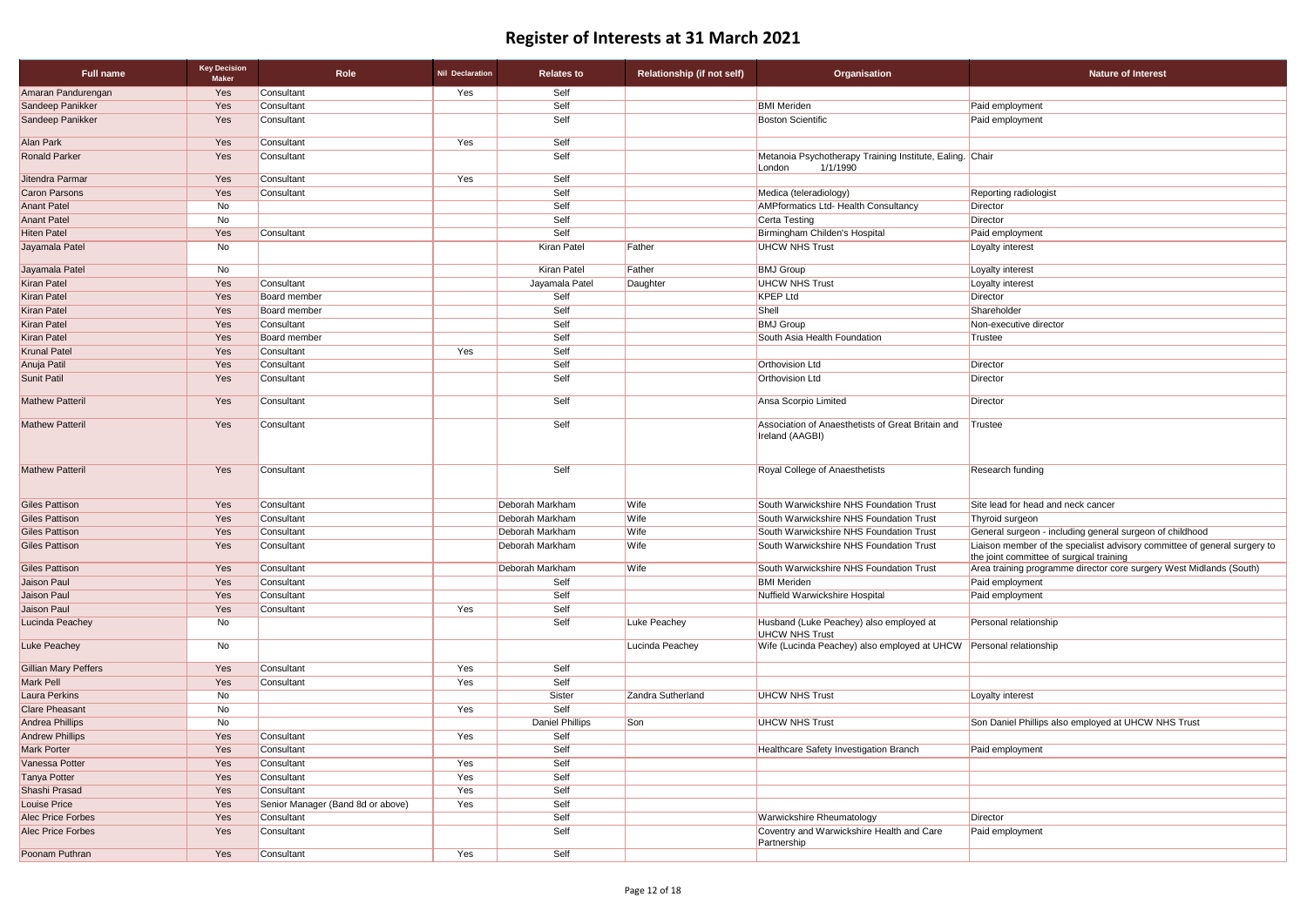| <b>Full name</b>                                  | <b>Key Decision</b><br><b>Maker</b> | Role                                              | <b>Nil Declaration</b> | <b>Relates to</b> | <b>Relationship (if not self)</b>     | Organisation                                      | <b>Nature of Interest</b>                       |
|---------------------------------------------------|-------------------------------------|---------------------------------------------------|------------------------|-------------------|---------------------------------------|---------------------------------------------------|-------------------------------------------------|
| <b>Eleanor Pye</b>                                | Yes                                 | Consultant                                        | Yes                    | Self              |                                       |                                                   |                                                 |
| <b>Surod Qazaz</b>                                | Yes                                 | Consultant                                        | Yes                    | Self              |                                       |                                                   |                                                 |
| Seema Quasim                                      | Yes                                 | Consultant                                        |                        | Self              |                                       | <b>MBRRACE</b>                                    | <b>NHS Service Contract</b>                     |
| Seema Quasim                                      | Yes                                 | Consultant                                        |                        | Self              | <b>Royal College of Anaesthetists</b> |                                                   | <b>Review team role</b>                         |
| Seema Quasim                                      | Yes                                 | Consultant                                        |                        | Self              |                                       | Nuffield                                          | Paid employment                                 |
| Seema Quasim                                      | Yes                                 | Consultant                                        |                        | Self              |                                       | <b>BMI Meriden</b>                                | Paid employment                                 |
| Seema Quasim                                      | Yes                                 | Consultant                                        |                        | Self              |                                       | Healthcare Safety Investigation Branch            | Subject Matter Advisor Maternity Investigations |
| Siobhan Quenby                                    | Yes                                 | Consultant                                        | Yes                    | Self              |                                       |                                                   |                                                 |
| Santosh Rai                                       | Yes                                 | Consultant                                        |                        | Self              |                                       | Sai Imaging Ltd                                   | Director                                        |
| Santosh Rai                                       | Yes                                 | Consultant                                        |                        | Self              |                                       | <b>BMI Meriden Nuffield Warwickshire Hospital</b> | Paid employment                                 |
| Santosh Rai                                       | Yes                                 | Consultant                                        |                        | Self              |                                       | Medica Teleradiology                              | Paid employment                                 |
| Jasvinder Rai                                     | Yes                                 | Consultant                                        |                        | Manpreet Dhillon  | Husband                               | <b>UHCW</b>                                       | Family member works at UHCW                     |
| Victoria Raine                                    | No                                  | Healthcare assistant (Renal)                      | Yes                    |                   |                                       |                                                   |                                                 |
| Thirumaran Rajathurai                             | Yes                                 | Consultant                                        |                        | Self              |                                       | <b>BMI Meriden Hospital</b>                       | Private practice                                |
| Thirumaran Rajathurai                             | Yes                                 | Consultant                                        |                        | Self              |                                       | Nuffield Warwickshire Hospital                    | <b>Private practice</b>                         |
| Mrinalini Rajimwale                               | Yes                                 | Consultant                                        | Yes                    | Self              |                                       |                                                   |                                                 |
| Krishna Ramachandra<br>Rattehalli Ramachandra     | Yes                                 | Consultant<br>Consultant                          | Yes                    | Self<br>Self      |                                       | <b>RMDA Imaging UK Itd</b>                        | Shareholder                                     |
| Rattehalli Ramachandra                            | Yes<br>Yes                          | Consultant                                        |                        | Not Disclosed     | Wife                                  | <b>RMDA Imaging UK Itd</b>                        | Director                                        |
| Ramalakshmi Ramiah                                | Yes                                 | Consultant                                        | Yes                    | Self              |                                       |                                                   |                                                 |
| Darryl Ramoutar                                   | Yes                                 | Consultant                                        |                        | Self              |                                       | Not known                                         | Director                                        |
| <b>Harpal Randeva</b>                             | Yes                                 | Consultant                                        |                        | Self              |                                       | University of Warwick (Warwick Medical School)    | Research funding                                |
| Nikhil Rao                                        | Yes                                 | Consultant                                        |                        | Self              |                                       |                                                   |                                                 |
| Ranganatha Rao                                    | Yes                                 | Consultant                                        | Yes                    | Self              |                                       |                                                   |                                                 |
| Rabia Rashid                                      | Yes                                 | Consultant                                        |                        | Self              |                                       |                                                   |                                                 |
| Sathananthan Ratnam                               | Yes                                 | Consultant                                        |                        | Self              |                                       | Kilipeople.org (charity no.1151562)               | Trustee                                         |
| Natasha Ratnaraja                                 | Yes                                 | Consultant                                        |                        | Self              |                                       | <b>British Infection Association</b>              | Council member                                  |
| Pijush Ray                                        | Yes                                 | <b>Clinical Director</b>                          | Yes                    | Self              |                                       |                                                   |                                                 |
| Sarah Read-Jones                                  | Yes                                 | Consultant                                        |                        | Self              |                                       | <b>BMI</b> Meriden                                | Paid employment                                 |
| Megha Sham Chimmula Reddy                         | Yes                                 | Consultant                                        |                        | Self              |                                       | Anvi Medical Services Ltd                         | Director                                        |
| Megha Sham Chimmula Reddy                         | Yes                                 | Consultant                                        |                        | Self              |                                       | <b>BMI Meriden Hospital</b>                       | paid employment                                 |
| <b>Nick Rees</b>                                  | No                                  |                                                   | Yes                    | Self              |                                       |                                                   |                                                 |
| Darius Rejali                                     | Yes                                 | Consultant                                        |                        | Self              |                                       | Mercia Health Ltd.                                | Director                                        |
| Darius Rejali                                     | Yes                                 | Consultant                                        |                        | Self              |                                       | <b>BMI</b> Meriden                                | <b>Private practice</b>                         |
| Darius Rejali                                     | Yes                                 | Consultant                                        |                        | Self              |                                       | Nuffield Warwickshire Hospital                    | Private practice                                |
| Darius Rejali                                     | Yes                                 | Consultant                                        |                        | Self              |                                       | Spire Parkway Hospital                            | Private practice                                |
| Darius Rejali                                     | Yes                                 | Consultant                                        |                        | Self              |                                       | The Harley Street ENT clinic                      | Private practice                                |
| Darius Rejali                                     | Yes                                 | Consultant                                        |                        | Self              |                                       | The Weymouth Hospital                             | Private practice                                |
| Justine Richards                                  | Yes                                 | Board member                                      |                        | Michelle Park     | sister-in-law                         | Coventry and Rugby CCG                            | Loyalty Interest                                |
| <b>Bryan Riemer</b>                               | Yes                                 | Consultant                                        |                        | Self              |                                       | <b>BMI Meriden</b>                                | Paid employment                                 |
| Maged Rizkalla                                    | No                                  |                                                   |                        | Self              |                                       | <b>Heart of England Foundation Trust</b>          | Paid employment                                 |
| <b>Blair Robertson</b><br><b>Stuart Robertson</b> | Yes                                 | Senior Manager (Band 8d or above)                 | yes<br>Yes             | Self<br>Self      |                                       |                                                   |                                                 |
| Martin Robinson                                   | Yes<br>Yes                          | Consultant<br><b>Group Director of Operations</b> |                        | Self              |                                       | www.Projectmojo.co.uk                             | Owner                                           |
| Martin Robinson                                   | Yes                                 | <b>Group Director of Operations</b>               |                        | Self              |                                       | Not known                                         | Paid employment                                 |
| Rosemary Robinson                                 | Yes                                 | Consultant                                        |                        | Self              |                                       | Midland Eye Services MEyeS                        | Owner                                           |
| Susan Rollason                                    | Yes                                 | <b>Board member</b>                               | Yes                    | Self              |                                       |                                                   |                                                 |
| Valerie Ross-Gilbertson                           | Yes                                 | Consultant                                        |                        | Self              |                                       | Nuffield, Leamington Spa                          | Paid employment                                 |
| Fiona Rowntree                                    | Yes                                 |                                                   | Yes                    | Self              |                                       |                                                   |                                                 |

| <b>Nature of Interest</b> |
|---------------------------|
|---------------------------|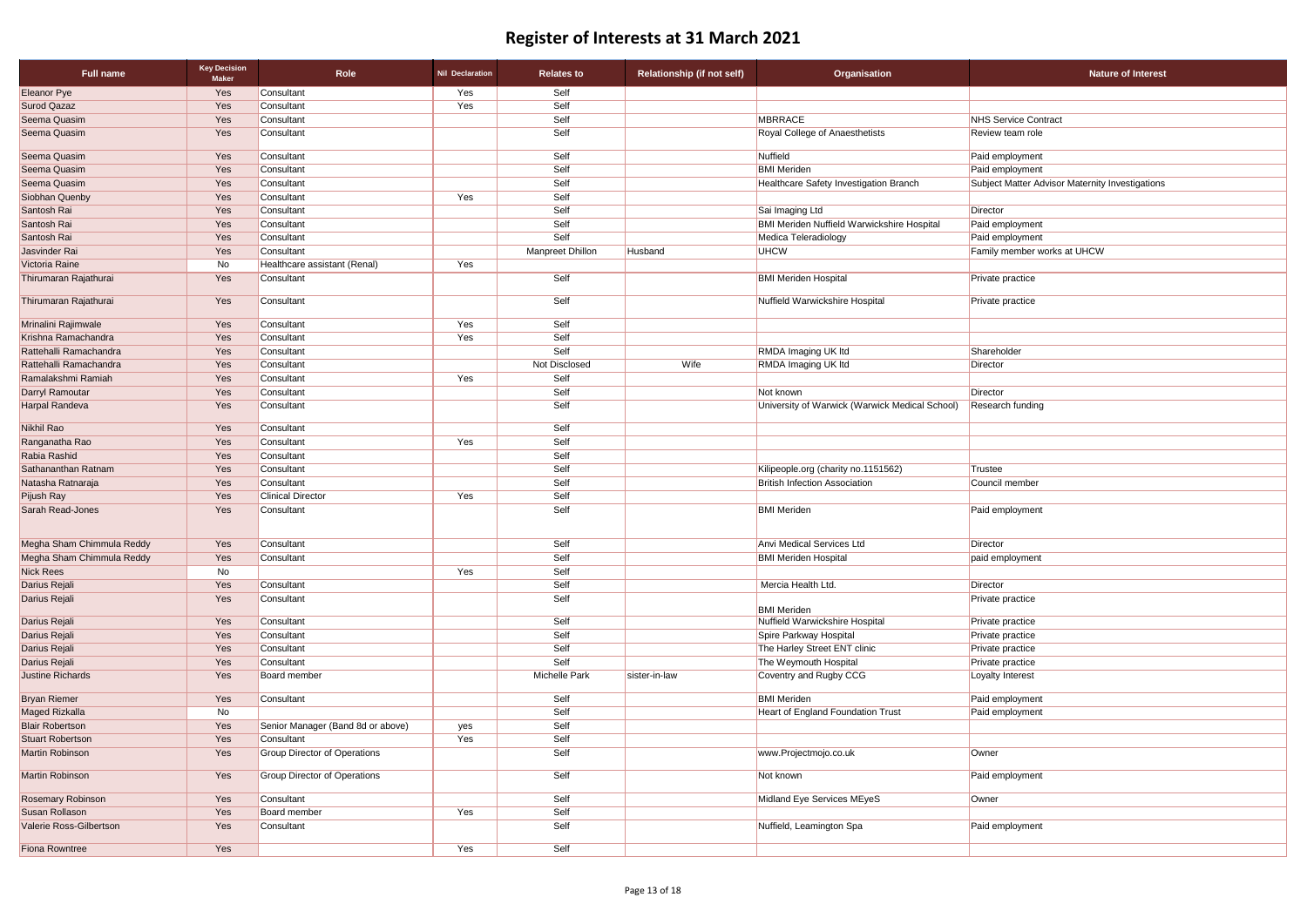| <b>Full name</b>                         | <b>Key Decision</b><br><b>Maker</b> | Role                              | <b>Nil Declaration</b> | <b>Relates to</b> | <b>Relationship (if not self)</b> | Organisation                         | <b>Nature of Interest</b>                  |
|------------------------------------------|-------------------------------------|-----------------------------------|------------------------|-------------------|-----------------------------------|--------------------------------------|--------------------------------------------|
| Debabrata Roy                            | Yes                                 | Consultant                        | Yes                    | Self              |                                   |                                      |                                            |
| <b>Benjamin Royal</b>                    | no                                  |                                   |                        | Self              |                                   | BCSZ Ltd - Project Management Firm   | Director                                   |
| <b>Benjamin Royal</b>                    | No                                  |                                   |                        | Self              |                                   | Electric Vehicles Infrastructure Ltd | Directorship                               |
| Benjamin Royal                           | No                                  |                                   |                        | Self              |                                   | Conigital Ltd                        | Shareholder                                |
| Andreas Ruhnke                           | Yes                                 | Consultant                        | Yes                    | Self              |                                   |                                      |                                            |
| <b>Shakeel Sabir</b>                     | yes                                 | Senior Manager (Band 8d or above) | yes                    | Self              |                                   |                                      |                                            |
| Nadia Sabri                              | Yes                                 | Consultant                        | yes                    | Self              |                                   |                                      |                                            |
| Nurfarah Sabtu                           | Yes                                 | Consultant                        |                        | Self              |                                   | <b>BMI</b> Meriden                   | Paid employment                            |
| Ramesh Sadasivan                         | Yes                                 | Consultant                        |                        | Self              |                                   | Vardhanas Medical Services           | Director                                   |
| Shatrughan Sah                           | Yes                                 | Consultant                        |                        | Self              |                                   | <b>BMI Meriden Hospital</b>          | Paid employment                            |
| <b>Mohamed Sait</b>                      | yes                                 | Consultant                        | Yes                    | Self              |                                   |                                      |                                            |
| <b>Magdy Sakr</b>                        | yes                                 | Consultant                        |                        | Self              |                                   | Rugby Springs Ltd                    | Co-director                                |
| Amrit-Deep Samra                         | yes                                 | Consultant                        | yes                    | Self              |                                   |                                      |                                            |
| Vikram Sandhu                            | Yes                                 | Consultant                        | Yes                    | Self              |                                   |                                      |                                            |
| Raj Sandhu                               | Yes                                 | Consultant                        | Yes                    | Self              |                                   |                                      |                                            |
| Vicky Sangha                             | Yes                                 | Consultant                        | Yes                    | Self              |                                   |                                      |                                            |
| Imane Sanharawi                          | Yes                                 | Consultant                        | Yes                    | Self              |                                   |                                      |                                            |
| Sailesh Sankaranarayan                   | Yes                                 | Consultant                        |                        | Self<br>Self      |                                   | Visey health limited                 | Director                                   |
| <b>Catherine Sansby</b><br>Saibal Sanyal | No<br>Yes                           | Consultant                        | Yes                    | Self              |                                   | <b>BMI</b> Meriden                   | self employed                              |
| Saibal Sanyal                            | Yes                                 | Consultant                        |                        | Self              |                                   | Nuffield Health Warwickshire         | self employed                              |
| Saibal Sanyal                            | Yes                                 | Consultant                        |                        | Self              |                                   | Skn Leamington Spa                   | Paid employment                            |
| Taj Saran                                | Yes                                 | Consultant                        | Yes                    | Self              |                                   |                                      |                                            |
| <b>Prakash Satodia</b>                   | Yes                                 | Consultant                        |                        | Self              |                                   | <b>SAR House Limited</b>             | Director                                   |
| Amar Saxena                              | Yes                                 | Consultant                        |                        | Self              |                                   | <b>BMI</b> the Meriden Hospital.     | Paid employment                            |
| Saiqa Sayed                              | Yes                                 | Consultant                        | Yes                    | Self              |                                   |                                      |                                            |
| Anne Scase                               | Yes                                 | Consultant                        | Yes                    | Self              |                                   |                                      |                                            |
| Lynda Scott                              | Yes                                 | Corporate Director                | Yes                    | Self              |                                   |                                      |                                            |
| <b>Martin Scott-Brown</b>                | Yes                                 | Consultant                        | Yes                    | Self              |                                   |                                      |                                            |
| Pantea Sedaghat                          | Yes                                 | Consultant                        | Yes                    | Self              |                                   |                                      |                                            |
| Arshia Seddigh                           | No                                  |                                   | Yes                    | Self              |                                   |                                      |                                            |
| <b>Thomas Selvaraj</b>                   | Yes                                 | Consultant                        | Yes                    | Self              |                                   |                                      |                                            |
| <b>Adrian Sexton</b>                     | No                                  |                                   |                        | Self              |                                   | College of Optometrist               | <b>Research funding</b>                    |
| Amjad Shad                               | Yes                                 | Consultant                        |                        | Self              |                                   | Draycote Hotel                       | Shareholder                                |
| <b>Feisal Shah</b>                       | Yes                                 | Consultant                        | Yes                    | Self              |                                   |                                      |                                            |
| <b>Rachit Shah</b>                       | Yes                                 | Consultant                        | Yes                    | Self              |                                   |                                      |                                            |
| Smruta Shanbhag                          | Yes                                 | Consultant                        | Yes                    | Self              |                                   |                                      |                                            |
| Meghna Sharma                            | Yes                                 | Consultant                        |                        | Self              |                                   | MCV Solutions Ltd.                   | Director                                   |
| Jitin Sharma                             | Yes                                 | Consultant                        |                        | Self              |                                   | Ariecan Ltd                          | Director                                   |
| <b>Abdullah Shehu</b>                    | Yes                                 | Consultant                        |                        | Self              |                                   | Nuffield Hospital                    | private practice/hire of rooms at Nuffield |
| Ambrin Sheikh                            | No                                  | Radiographer                      | Yes                    | Self              |                                   |                                      |                                            |
| <b>Brenda Sheils</b>                     | Yes                                 | Board member                      | Yes                    | Self              |                                   |                                      |                                            |
| <b>Chander Shekhar</b>                   | Yes                                 | Consultant                        |                        | Self              |                                   | Dhanvantari Properties               | Director and majority shareholder          |
| <b>Chander Shekhar</b>                   | Yes                                 | Consultant                        |                        | Self              |                                   | Dhanvantari Healthcare               | Director and majority shareholder          |
| <b>Chander Shekhar</b>                   | Yes                                 | Consultant                        |                        | Self              |                                   | Dhanvantari Innovations Ltd          | Director and sole shareholder              |
| <b>Chander Shekhar</b>                   | Yes                                 | Consultant                        |                        | Self              |                                   | 18 Week Support                      |                                            |
| <b>Chander Shekhar</b>                   | Yes                                 | Consultant                        |                        | Self              |                                   | <b>Walsall Healthcare NHS Trust</b>  | <b>Honorary Contract</b>                   |
| <b>Chander Shekhar</b>                   | Yes                                 | Consultant                        |                        | Self              |                                   | <b>QEH</b>                           | Honorary Contract                          |
| Nilam Shergill                           | Yes                                 | Consultant                        | Yes                    | Self              |                                   |                                      |                                            |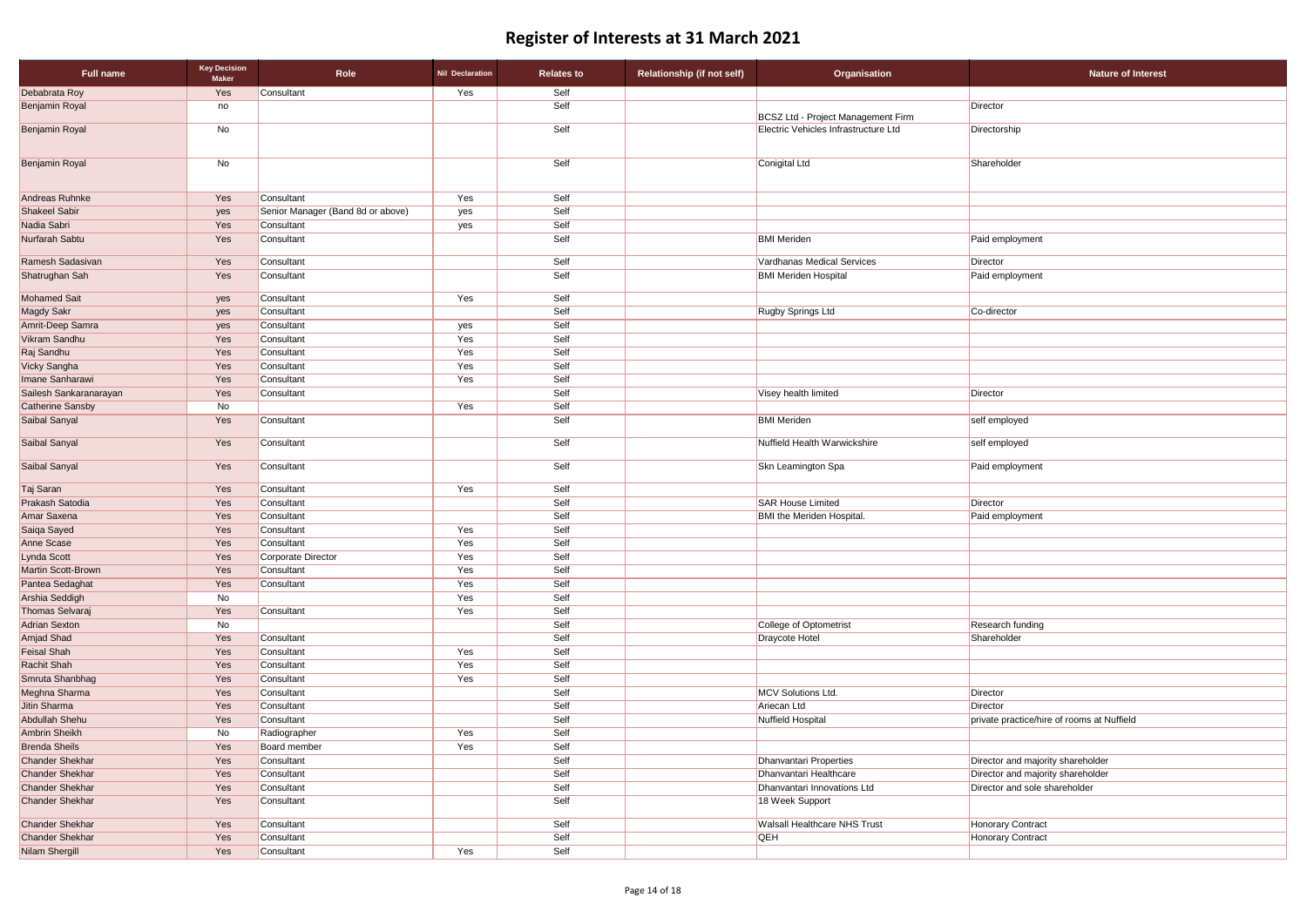| <b>Full name</b>            | <b>Key Decision</b><br><b>Maker</b> | Role                              | <b>Nil Declaration</b> | <b>Relates to</b> | <b>Relationship (if not self)</b> | <b>Organisation</b>                                              | <b>Nature of Interest</b>     |
|-----------------------------|-------------------------------------|-----------------------------------|------------------------|-------------------|-----------------------------------|------------------------------------------------------------------|-------------------------------|
| <b>Khaled Sherlala</b>      | Yes                                 | Consultant                        | Yes                    | Self              |                                   |                                                                  |                               |
| <b>Brian Shields</b>        | Yes                                 | Consultant                        | Yes                    | Self              |                                   |                                                                  |                               |
| TangNgee Shim               | Yes                                 | Consultant                        | Yes                    | Self              |                                   |                                                                  |                               |
| Raj Shrimali                | Yes                                 | Consultant                        | Yes                    | Self              |                                   |                                                                  |                               |
| <b>Andrew Short</b>         | Yes                                 | Consultant                        | Yes                    | Self              |                                   |                                                                  |                               |
| Kalvinder Sidhu             | No                                  |                                   |                        | Self              |                                   |                                                                  | Family member works at UHCW   |
| Sukhbir Sidhu               | No                                  |                                   |                        | Self              |                                   | <b>UHCW</b>                                                      | Family member works at UHCW   |
| Emma Simmons                | Yes                                 | Consultant                        |                        | Self              |                                   | <b>Coventry Coroner</b>                                          | Paid employment               |
| Emma Simmons                | Yes                                 | Consultant                        |                        | Self              |                                   | <b>BMI</b> Meriden                                               | Paid employment               |
| Robert Simpson              | Yes                                 | <b>Clinical Director</b>          | Yes                    | Self              |                                   |                                                                  |                               |
| Amit Singh                  | Yes                                 | Consultant                        | Yes                    | Self              |                                   |                                                                  |                               |
| Nitesh Singh                | Yes                                 | Consultant                        | Yes                    | Self              |                                   |                                                                  |                               |
| <b>Bidisa Sinha</b>         | Yes                                 | Consultant                        | Yes                    | Self              |                                   |                                                                  |                               |
| <b>Bidisa Sinha</b>         | Yes                                 | Consultant                        | Yes                    | Self              |                                   |                                                                  |                               |
| Joanna Skillman             | Yes                                 | Consultant                        | Yes                    | Self              |                                   |                                                                  |                               |
| <b>Steve Smith</b>          | Yes                                 | Senior Manager (Band 8d or above) |                        | Self              |                                   |                                                                  |                               |
| David Snead                 | Yes                                 | Consultant                        |                        | Self              |                                   | Source Biosciences                                               | Paid employment               |
| David Snead                 | Yes                                 | Consultant                        |                        | Self              |                                   | BMI                                                              | Paid employment               |
| David Snead                 | Yes                                 | Consultant                        |                        | Self              |                                   | HM Coroner (Coventry City Council and Warwick<br>County Council) | Paid employment               |
| David Snead                 | Yes                                 | Consultant                        |                        | Self              |                                   | Royal College of Pathologists                                    | Volunteer                     |
| David Snead                 | Yes                                 | Consultant                        |                        | Self              |                                   | University of Warwick (Warwick Medical School)                   | <b>Professor of Pathology</b> |
| David Snead                 | Yes                                 | Consultant                        |                        | Self              |                                   | Oncologica/Roche                                                 | Research funding              |
| <b>Robert Sneath</b>        | Yes                                 | Consultant                        | Yes                    | Self              |                                   |                                                                  |                               |
| Sandeep Solanki             | Yes                                 | Consultant                        | Yes                    | Self              |                                   |                                                                  |                               |
| Sumit Sood                  | Yes                                 | Consultant                        |                        | Self              |                                   | R <sub>3</sub> Aesthetics Ltd                                    | Director and owner            |
| Sharmila Sothi              | Yes                                 | Consultant                        | Yes                    | Self              |                                   |                                                                  |                               |
| <b>Tim Spalding</b>         | Yes                                 | Consultant                        |                        | Self              |                                   | <b>Tim Spalding Ltd</b>                                          | Director                      |
| <b>Tim Spalding</b>         | Yes                                 | Consultant                        |                        | Self              |                                   | Action Knee                                                      | trustee                       |
| <b>Tim Spalding</b>         | Yes                                 | Consultant                        |                        | Self              |                                   | RNLI                                                             | trustee                       |
| <b>Tim Spalding</b>         | Yes                                 | Consultant                        |                        | Self              |                                   | Not known                                                        | Consultant                    |
| <b>Tim Spalding</b>         | Yes                                 | Consultant                        |                        | Self              |                                   | Episurf                                                          | Consultant                    |
| <b>Tim Spalding</b>         | Yes                                 | Consultant                        |                        | Self              |                                   | Cinmed                                                           | Consultant                    |
| <b>Tim Spalding</b>         | Yes                                 | Consultant                        |                        | Self              |                                   | Bioventus                                                        | Consultant                    |
| Muthyala Sreenivas          | Yes                                 | Consultant                        |                        | Self              |                                   | JS and Sons Limited                                              | Director                      |
| Muthyala Sreenivas          | Yes                                 | Consultant                        |                        | Self              |                                   | Nuffield - Leamington                                            | Paid employment               |
| Soorly Sreevathsa           | Yes                                 | Consultant                        |                        | Self              |                                   | <b>BMI Meriden Coventry Hospital</b>                             | Paid employment               |
| Soorly Sreevathsa           | Yes                                 | Consultant                        |                        | Self              |                                   | Nuffield Hospital at Leamington Spa                              | Paid employment               |
| Rajesh Srikantaiah          | Yes                                 | Consultant                        | Yes                    | Self              |                                   |                                                                  |                               |
| Lakshmin Srinivas           | Yes                                 | Consultant                        | Yes                    | Self              |                                   |                                                                  |                               |
| Devaraj Srinivasamurthy     | Yes                                 | Consultant                        |                        | Self              |                                   | Devaraj and Prathiba Limited Company                             | Director                      |
| Devaraj Srinivasamurthy     | Yes                                 | Consultant                        |                        | Self              |                                   | Vein Centre Ltd                                                  | Paid employment               |
| Rajagopalan Sriram          | Yes                                 | Consultant                        |                        | Self              |                                   | <b>Warwickshire Urology</b>                                      | Director                      |
| Rajagopalan Sriram          | Yes                                 | Consultant                        |                        | Self              |                                   | <b>UHCW</b>                                                      | Research funding              |
| <b>Juliet Starkey</b>       | Yes                                 | Senior Manager (Band 8d or above) | Yes                    | Self              |                                   |                                                                  |                               |
| <b>Andrew Stein</b>         | Yes                                 | Consultant                        | Yes                    | Self              |                                   |                                                                  |                               |
| <b>Heather Stirling</b>     | Yes                                 | Consultant                        | Yes                    | Self              |                                   |                                                                  |                               |
| <b>Judith Stocker</b>       | Yes                                 | Consultant                        |                        | Self              |                                   | Judith Stocker Ltd                                               | Director                      |
| Peter Stockton              | Yes                                 | Consultant                        | Yes                    | Self              |                                   |                                                                  |                               |
| <b>Geoff Stokes</b>         | Yes                                 | Corporate Director                |                        | Self              |                                   | Concept Un Ltd                                                   | Director                      |
| <b>Lucy Strens</b>          | Yes                                 | Consultant                        | Yes                    | Self              |                                   |                                                                  |                               |
| Dhushyanthan Surendra Kumar | Yes                                 | Consultant                        |                        | Self              |                                   | Dr D Surendra Kumar Limited                                      | Director                      |
| Dhushyanthan Surendra Kumar | Yes                                 | Consultant                        |                        | Self              |                                   | Tarn                                                             | Director                      |

| Nature of Interest |  |
|--------------------|--|
|                    |  |

| $\overline{\text{ctor}}$ |
|--------------------------|
| d employment             |
| ector                    |
| earch funding            |
|                          |
|                          |
|                          |
| ector                    |
|                          |
| ctor                     |
|                          |
| ctor                     |
| ctor                     |
|                          |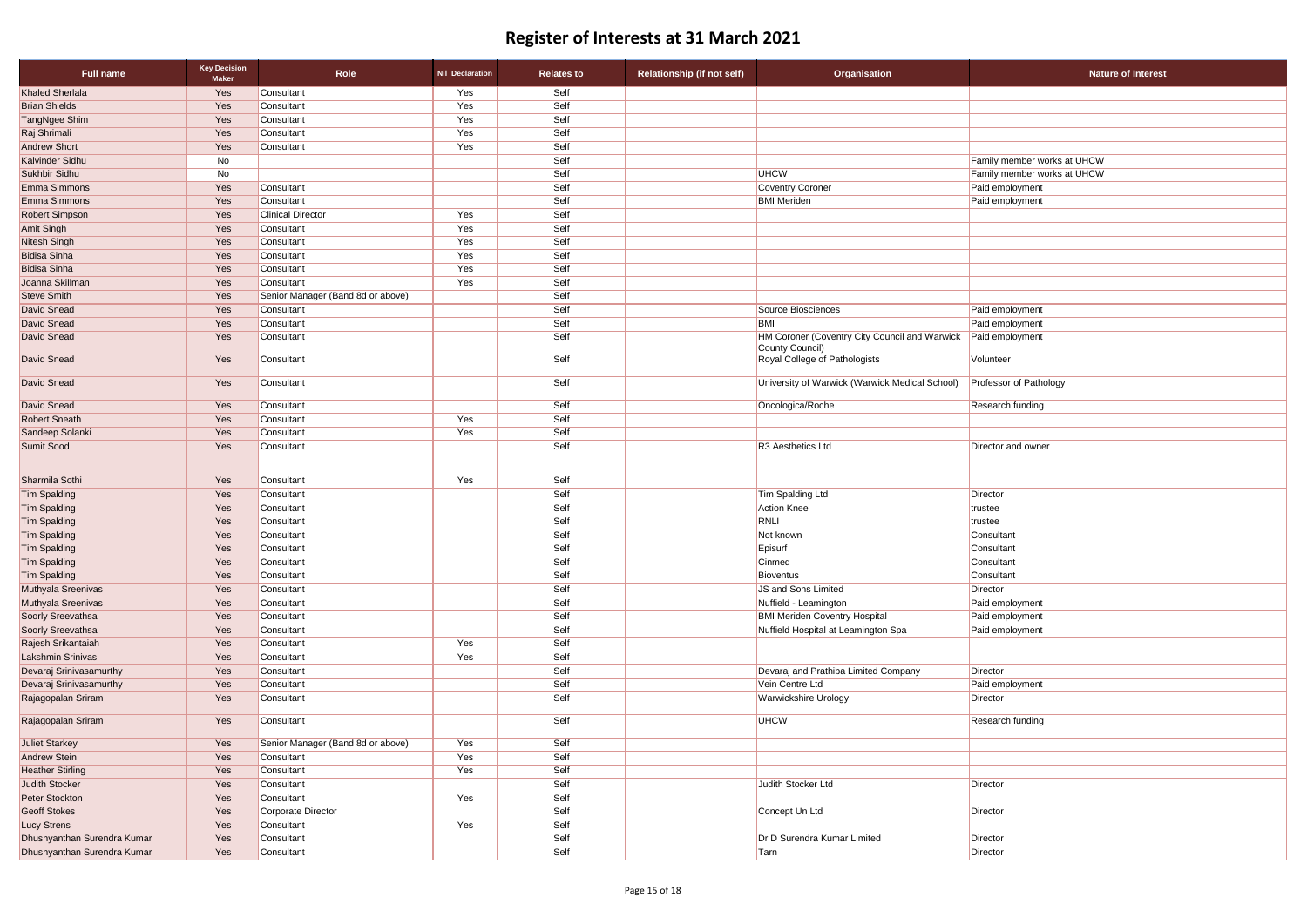| <b>Nature of Interest</b>                           |
|-----------------------------------------------------|
| Member apppointed by Royal College of Anaesthetists |
| Paid employment                                     |
| <b>NHS Service Contract</b>                         |
| Paid employment                                     |
| Paid employment                                     |
| Paid employment                                     |
|                                                     |
| Paid employment (on SWFT locum bank)                |
| Paid employment                                     |
|                                                     |
|                                                     |
|                                                     |
| Paid employment                                     |
|                                                     |
|                                                     |
|                                                     |
|                                                     |
|                                                     |
|                                                     |
|                                                     |
|                                                     |
|                                                     |
| Director                                            |
| Director                                            |
| <b>Trustee</b>                                      |
| Paid employment                                     |
|                                                     |
| Director                                            |
| Other                                               |
|                                                     |
|                                                     |
|                                                     |
| Director                                            |
| Director                                            |
| Paid employment                                     |
|                                                     |
|                                                     |
|                                                     |
|                                                     |
|                                                     |
| Director                                            |
|                                                     |
|                                                     |
| Proctor                                             |
| Director                                            |
| Paid employment                                     |
|                                                     |
| Director                                            |
|                                                     |
|                                                     |
| Private Practice - part time                        |
|                                                     |
| Private Practice - part time                        |
| Paid employment                                     |
|                                                     |

| Full name                     | <b>Key Decision</b><br><b>Maker</b> | <b>Role</b>                       | <b>Nil Declaration</b> | <b>Relates to</b> | <b>Relationship (if not self)</b> | <b>Organisation</b>                                | <b>Nature of Interest</b>                   |
|-------------------------------|-------------------------------------|-----------------------------------|------------------------|-------------------|-----------------------------------|----------------------------------------------------|---------------------------------------------|
| Dhushyanthan Surendra Kumar   | Yes                                 | Consultant                        |                        | Self              |                                   | Joint Royal Colleges Ambulance Liason<br>Committee | Member apppointed by Royal College of Anaes |
| Dhushyanthan Surendra Kumar   | Yes                                 | Consultant                        |                        | Self              |                                   | Thames Valley Air Ambulance                        | Paid employment                             |
| Dhushyanthan Surendra Kumar   | Yes                                 | Consultant                        |                        | Self              |                                   | <b>EMAS</b>                                        | <b>NHS Service Contract</b>                 |
| Dhushyanthan Surendra Kumar   | Yes                                 | Consultant                        |                        | self              |                                   | <b>EMAS</b>                                        | Paid employment                             |
| Dhushyanthan Surendra Kumar   | Yes                                 | Consultant                        |                        | Self              |                                   | Aerogen Limited                                    | Paid employment                             |
| Dhushyanthan Surendra Kumar   | Yes                                 | Consultant                        |                        | Self              |                                   | <b>Medical Safety</b>                              | Paid employment                             |
| Abedi Farhad Syed Abbas Hasan | Yes                                 | Consultant                        | Yes                    | Self              |                                   |                                                    |                                             |
| <b>Farhan Syed</b>            | Yes                                 | Consultant                        |                        | Self              |                                   | South Warwickshire NHS Foundation Trust            | Paid employment (on SWFT locum bank)        |
| Weronika Szczecinska          | Yes                                 | Consultant                        |                        | Self              |                                   | University Hospitals Birmingham                    | Paid employment                             |
| Lam Chin Tan                  | Yes                                 | Consultant                        | Yes                    | Self              |                                   |                                                    |                                             |
| Jassie Tan                    | Yes                                 | Consultant                        | Yes                    | Self              |                                   |                                                    |                                             |
| Luke Tapp                     | Yes                                 | Consultant                        | Yes                    | Self              |                                   |                                                    |                                             |
| <b>Mark Taylor</b>            | Yes                                 | Consultant                        |                        | Self              |                                   | Not known                                          | Paid employment                             |
| Paula Taylor                  | No                                  |                                   |                        | Self              |                                   |                                                    |                                             |
| Lara Teare                    | Yes                                 | Consultant                        | Yes                    | Self              |                                   |                                                    |                                             |
| <b>Lesley Terry</b>           | No                                  |                                   | Yes                    | Self              |                                   |                                                    |                                             |
| Nila Tewari                   | Yes                                 | Consultant                        | Yes                    | Self              |                                   |                                                    |                                             |
| <b>Andrew Thacker</b>         | Yes                                 | Consultant                        | Yes                    | Self              |                                   |                                                    |                                             |
| <b>Vishal Thakrar</b>         | No                                  | <b>Allied Health Professional</b> |                        | self              |                                   |                                                    |                                             |
| <b>Katie Thin</b>             | Yes                                 | Consultant                        | Yes                    | Self              |                                   |                                                    |                                             |
| <b>Antony Thomas</b>          | Yes                                 | Consultant                        | Yes                    | Self              |                                   |                                                    |                                             |
| Peter Thompson                | Yes                                 | Consultant                        |                        | Self              |                                   | Thompson Medical Services - LLP                    | Director                                    |
| Peter Thompson                | Yes                                 | Consultant                        |                        | Self              |                                   | Thompson's + Co DPS Ltd                            | Director                                    |
| Peter Thompson                | Yes                                 | Consultant                        |                        | Self              |                                   | Knee Research Fund                                 | Trustee                                     |
| Peter Thompson                | Yes                                 | Consultant                        |                        | Self              |                                   | Not known                                          | Paid employment                             |
| <b>Charlotte Torrance</b>     | No                                  | <b>HCA</b>                        |                        | Husband           | Leigh Torrance (husband)          | <b>Parallel Creative</b>                           | Director                                    |
| Alica Torres-Rendon           | Yes                                 | Consultant                        |                        | Self              |                                   | <b>BMI</b> the Meriden Hospital.                   | Other                                       |
| <b>Roger Townsend</b>         | Yes                                 | Consultant                        |                        | self              |                                   |                                                    |                                             |
| <b>Katrina Treon</b>          | Yes                                 | #N/A                              | Yes                    | Self              |                                   |                                                    |                                             |
| Ramakanta Tripathy            | Yes                                 | Consultant                        | yes                    | Self              |                                   |                                                    |                                             |
| <b>Matthew Trotter</b>        | Yes                                 | Consultant                        |                        | Self              |                                   | Specialist ENT Care Ltd                            | Director                                    |
| <b>Matthew Trotter</b>        | Yes                                 | Consultant                        |                        | Self              |                                   | <b>Health Partnership</b>                          | Director                                    |
| <b>Matthew Trotter</b>        | Yes                                 | Consultant                        |                        | Self              |                                   | Leicester City CCG Board                           | Paid employment                             |
| Wah Yee Tsang                 | Yes                                 | Consultant                        | Yes                    | Self              |                                   |                                                    |                                             |
| <b>Chris Turner</b>           | Yes                                 | Consultant                        |                        | Self              |                                   | <b>RCEM</b>                                        |                                             |
| <b>Chris Turner</b>           | Yes                                 | Consultant                        |                        | Self              |                                   | Sacred Hour Ltd                                    | Director                                    |
| <b>Suzy Turner</b>            | Yes                                 | Consultant                        | Yes                    | Self              |                                   |                                                    |                                             |
| <b>Hannah Tween</b>           | Yes                                 | Consultant                        | Yes                    | Self              |                                   |                                                    |                                             |
| Jeremy Twigg                  | Yes                                 | Consultant                        |                        | Self              |                                   | Intuitive Surgical                                 | Proctor                                     |
| Shaumi Umranikar              | Yes                                 | Consultant                        |                        | Self              |                                   | Not known                                          | Director                                    |
| <b>Esther Unitt</b>           | Yes                                 | Consultant                        |                        | Self              |                                   | <b>BMI</b> Meriden                                 | Paid employment                             |
| <b>Umair Ansari</b>           | yes                                 | Consultant                        | yes                    | self              |                                   |                                                    |                                             |
| Chandrashekhar Vaidynath      | Yes                                 | Consultant                        |                        | Self              |                                   | <b>MCV Solutions Ltd</b>                           | Director                                    |
| Praveen Varra                 | Yes                                 | Consultant                        | Yes                    | Self              |                                   |                                                    |                                             |
| <b>Matthew Venus</b>          | Yes                                 | Consultant                        | Yes                    | Self              |                                   |                                                    |                                             |
| Parminder Virdee              | Yes                                 | Consultant                        |                        | Self              |                                   | Solihull Dental Practice                           | Private Practice - part time                |
| Parminder Virdee              | Yes                                 | Consultant                        |                        | Self              |                                   | Jones Dental Care                                  | Private Practice - part time                |
| Imogen Virgo                  | Yes                                 | Consultant                        |                        | Self              |                                   | The Air Ambulance Service                          | Paid employment                             |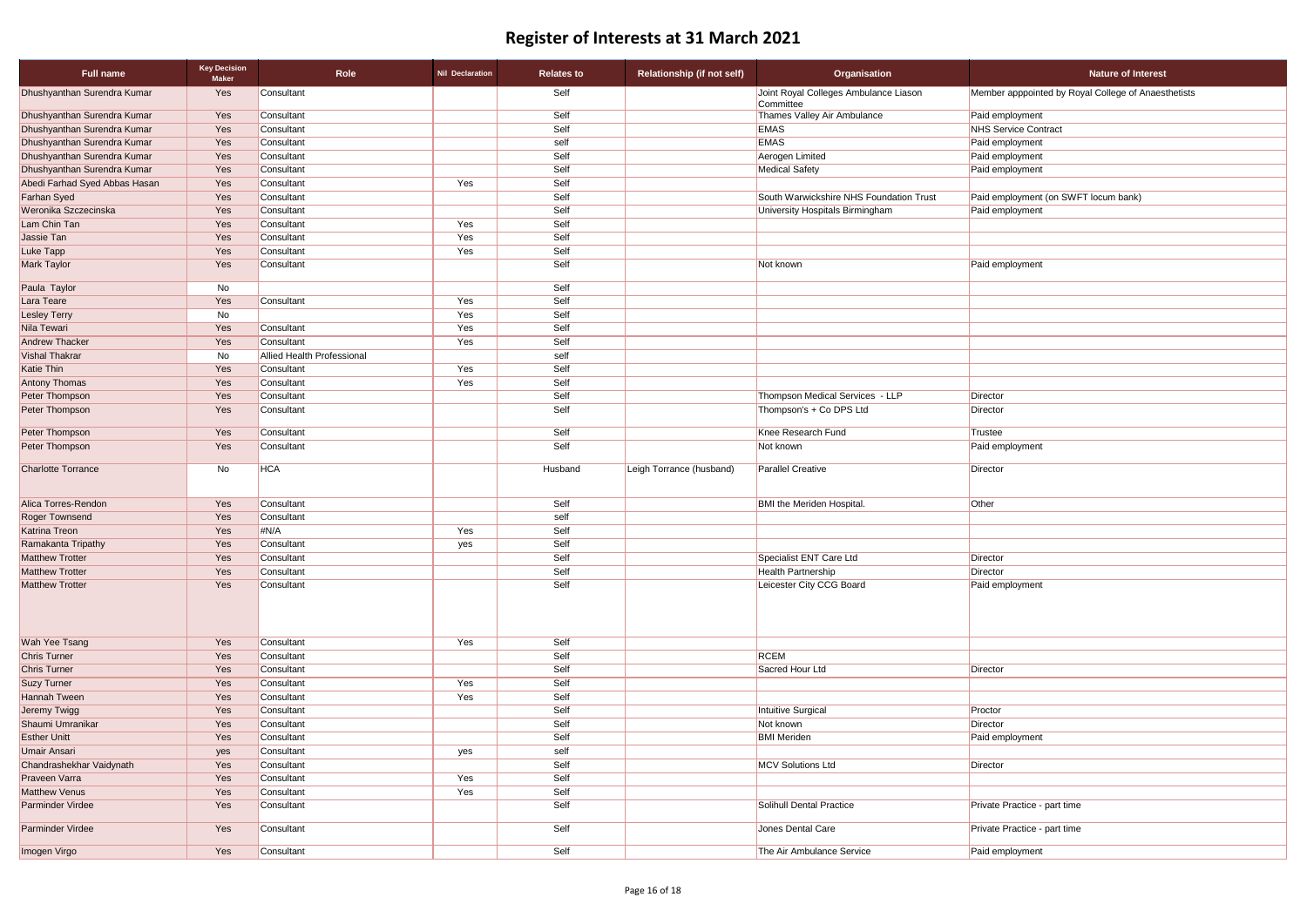| <b>Full name</b>            | <b>Key Decision</b><br><b>Maker</b> | Role                              | <b>Nil Declaration</b> | <b>Relates to</b>    | <b>Relationship (if not self)</b> | Organisation                           | <b>Nature of Interest</b>                                                |
|-----------------------------|-------------------------------------|-----------------------------------|------------------------|----------------------|-----------------------------------|----------------------------------------|--------------------------------------------------------------------------|
| <b>Anil Vohrah</b>          | Yes                                 | Consultant                        | Yes                    | Self                 |                                   |                                        |                                                                          |
| <b>Dimitrios Voliotidis</b> | Yes                                 | Consultant                        | Yes                    | Self                 |                                   |                                        |                                                                          |
| Evangelos Vryonis           | Yes                                 | Consultant                        | Yes                    | Self                 |                                   |                                        |                                                                          |
| Nawaz Walji                 | Yes                                 | Consultant                        |                        | Self                 |                                   | <b>Walji Oncology Services Limited</b> | Director                                                                 |
| David Wallace               | Yes                                 | Consultant                        | Yes                    | Self                 |                                   |                                        |                                                                          |
| <b>Katy Wallis</b>          | yes                                 | Consultant                        | Yes                    | Self                 |                                   |                                        |                                                                          |
| <b>Gary Walton</b>          | Yes                                 | Consultant                        | Yes                    | Self                 |                                   |                                        |                                                                          |
| Jayne Ward                  | Yes                                 | Consultant                        | Yes                    | Self                 |                                   |                                        |                                                                          |
| <b>Duncan Watson</b>        | Yes                                 | Consultant                        | Yes                    | Self                 |                                   |                                        |                                                                          |
| Louise Watson               | No                                  |                                   |                        | Self                 |                                   | Novartis Pharmaceuticals UK Limited    |                                                                          |
| Jacqueline Weager           | Yes                                 | Senior Manager (Band 8d or above) | Yes                    | Self                 |                                   |                                        |                                                                          |
| Martin Weickert             | Yes                                 | Consultant                        | yes                    | Self                 |                                   |                                        |                                                                          |
| <b>Richard Wellings</b>     | Yes                                 | Consultant                        | Yes                    | Self                 |                                   |                                        |                                                                          |
| Ewa Werpachowska            | Yes                                 | Consultant                        | Yes                    | Self                 |                                   |                                        |                                                                          |
| Dan Westacott               | Yes                                 | Consultant                        | Yes                    | Self                 |                                   |                                        |                                                                          |
| <b>Richard Westerman</b>    | Yes                                 | Consultant                        |                        | Self                 |                                   | Hip & Knee Solutions Ltd               | Owner                                                                    |
| <b>Richard Westerman</b>    | Yes                                 | Consultant                        |                        | Self                 |                                   | Stryker - Execter Hip Courses          | Not known                                                                |
| lain Wharton                | Yes                                 | Consultant                        | Yes                    | Self                 |                                   |                                        |                                                                          |
| Joanne Whateley             | No                                  |                                   | Yes                    | Self                 |                                   |                                        |                                                                          |
| David White                 | Yes                                 | Senior Manager (Band 8d or above) |                        | <b>Robert White</b>  | Brother                           | <b>UHCW NHS Trust</b>                  | Brother also employed at UHCW NHS Trust as Superintedent Radiographer    |
| <b>Robert White</b>         | No                                  |                                   |                        | David White          | Brother                           | <b>UHCW NHS Trust</b>                  | Brother is head of operations in the Clinical diagnostics & line manager |
| Catherine Wight             | Yes                                 | Consultant                        | Yes                    | Self                 |                                   |                                        |                                                                          |
| Sethsiri Wijeratne          | Yes                                 | Consultant                        |                        | Self                 |                                   | Nuffield Hospital Warwick              | Paid employment                                                          |
| <b>Helen Wilkins</b>        | Yes                                 | Consultant                        | Yes                    | Self                 |                                   |                                        |                                                                          |
| Jerald William              | Yes                                 | Consultant                        |                        | Self                 |                                   | Birmingham Childen's Hospital          | Paid employment                                                          |
| Nigel Williams              | Yes                                 | Consultant                        | Yes                    | Self                 |                                   |                                        |                                                                          |
| Nichola Williams            | Yes                                 | Consultant                        | Yes                    | Self                 |                                   |                                        |                                                                          |
| <b>Kevin Williams</b>       | Yes                                 | Consultant                        | Yes                    | Self                 |                                   |                                        |                                                                          |
| Ling Wong                   | Yes                                 | Consultant                        | Yes                    | Self                 |                                   |                                        |                                                                          |
| John Wong Lin Hieng         | Yes                                 | Consultant                        |                        | Self                 |                                   | <b>Endoscopy Plus Ltd</b>              |                                                                          |
| <b>Timothy Woo</b>          | Yes                                 | Consultant                        |                        | Self                 |                                   |                                        |                                                                          |
| Cynthia Wood                | No                                  |                                   |                        | <b>Family Member</b> | Daughter - Katelyn Wood           | <b>UHCW NHS Trust</b>                  | Loyalty Interest                                                         |
| Katelyn Wood                | No                                  |                                   |                        | <b>Family Member</b> | Mother - Cynthia Wood             | <b>UHCW NHS Trust</b>                  | Loyalty Interest                                                         |
| Jacqueline Woodman          | Yes                                 | Consultant                        | Yes                    | Self                 |                                   |                                        |                                                                          |
| Sarah Worrall               | No                                  |                                   | Yes                    | Self                 |                                   |                                        |                                                                          |
| Matthew Wyse                | Yes                                 | Consultant                        |                        | Self                 |                                   | M&K Wyse LTD.                          | Part Owner                                                               |
| Matthew Wyse                | Yes                                 | Consultant                        |                        | Self                 |                                   | Air Ambulance Service                  |                                                                          |
| Deepika Yadav               | Yes                                 | Consultant                        |                        | Self                 |                                   | Coventry and Rugby CCG                 | Clinical Lead on governing body - financial                              |
| Deepika Yadav               | Yes                                 | Consultant                        |                        | Self                 |                                   | Coventry and Rugby CCG                 | Pathology improvement lead - financial                                   |
| Deepika Yadav               | Yes                                 | Consultant                        |                        | Self                 |                                   | Coventry LMC                           | LMC member - financial                                                   |
| Deepika Yadav               | Yes                                 | Consultant                        |                        | Self                 |                                   | <b>RCGP Midlands</b>                   | RCGP Midland tutor - financial                                           |
| Deepika Yadav               | Yes                                 | Consultant                        |                        | Self                 |                                   | NHSE West Midlands                     | NHSE Lead for international recruitment - financial                      |
| Deepika Yadav               | Yes                                 | Consultant                        |                        | Self                 |                                   | Willenhall Primary Care Centre 1       | <b>GP Partner - financial</b>                                            |
| Deepika Yadav               | Yes                                 | Consultant                        |                        | Husband              | spouse                            | Locum GP - Sr Mohit Patpatia           |                                                                          |
| Deepika Yadav               | Yes                                 | Consultant                        |                        | Self                 |                                   | Futuraesthetics Ltd                    | Financial                                                                |
| Jonathan Young              | Yes                                 | Consultant                        |                        | Self                 |                                   | <b>Expert Ortho</b>                    | Director                                                                 |
| Shamil Yusuf                | Yes                                 | Consultant                        |                        | self                 |                                   | Shamil Yusuf Ltd                       | Director                                                                 |
| <b>Shamil Yusuf</b>         | Yes                                 | Consultant                        |                        | self                 |                                   | The Spinney Ltd                        | Director                                                                 |

| <b>Nature of Interest</b>                                             |
|-----------------------------------------------------------------------|
|                                                                       |
|                                                                       |
|                                                                       |
| ctor:                                                                 |
|                                                                       |
|                                                                       |
|                                                                       |
|                                                                       |
|                                                                       |
|                                                                       |
|                                                                       |
|                                                                       |
|                                                                       |
|                                                                       |
|                                                                       |
| าer                                                                   |
| known                                                                 |
|                                                                       |
|                                                                       |
| ther also employed at UHCW NHS Trust as Superintedent Radiographer    |
| ther is head of operations in the Clinical diagnostics & line manager |
|                                                                       |
| d employment                                                          |
|                                                                       |
| d employment                                                          |
|                                                                       |
|                                                                       |
|                                                                       |
|                                                                       |
|                                                                       |
|                                                                       |
| alty Interest                                                         |
| alty Interest                                                         |
|                                                                       |
|                                                                       |
| t Owner                                                               |
|                                                                       |
| ical Lead on governing body - financial                               |
| nology improvement lead - financial                                   |
| member - financial                                                    |
| <b>GP Midland tutor - financial</b>                                   |
| SE Lead for international recruitment - financial                     |
| Partner - financial                                                   |
|                                                                       |
| ancial                                                                |
| ctor                                                                  |
| ctor                                                                  |
| ctor                                                                  |